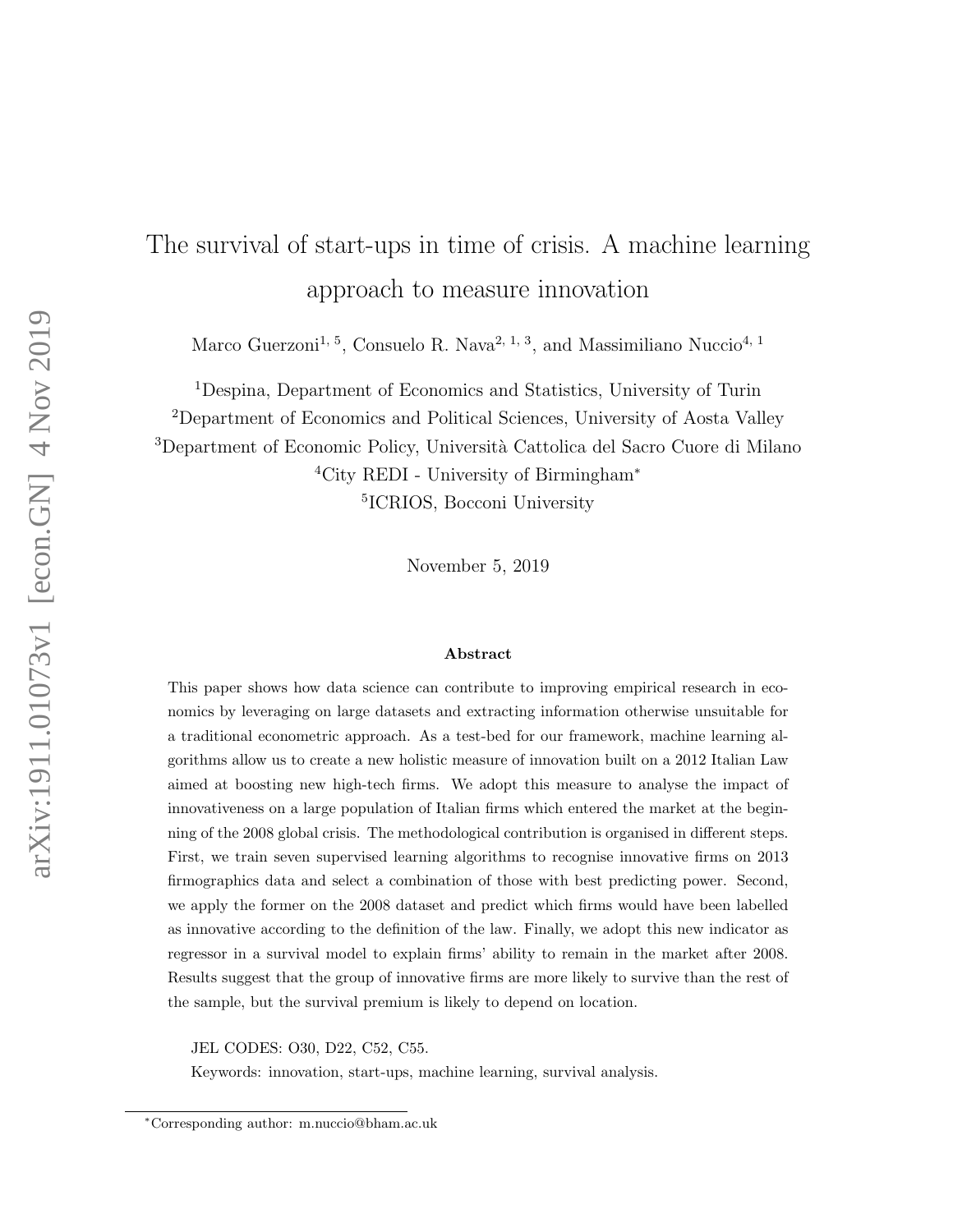### 1 Introduction

This paper shows how data science can contribute to empirical research in economics by leveraging on large datasets and extracting information otherwise unsuitable for a traditional econometric approach. Yet, research questions drawn from the economic theory, on the one hand, and assumptions in econometric modelling, on the other, guide our choices to exploit the richness of the science of data. As exemplary case and further contribution to the literature, we apply this framework to evaluate performances and survival rate of innovative start-ups (hereafter, INNs) vis-à-vis other types of newly funded firms (non-innovative start-ups, hereafter NOINNs) for which empirical evidences show controversial results. More consensus can be found around the two major challenges which undermine a robust causal relationship between innovation and survival probability. First, most commonly selected proxies and measures for innovation have revealed serious limitations in capturing innovation [\(OECD, 2018\)](#page-33-0). Second, firm survival may depend on many internal and external factors, therefore the innovation effect is not easy to isolate and might suffer from confounding issues [\(Freeman, 1994\)](#page-32-0). Nevertheless, this paper does not want to be just another study of the innovation effect on firm survival. Our contribution, indeed, is primarily methodological. We adopt an alternative and holistic measure of innovation drawn from the Italian national regulation. Therefore, we analyse the effect of innovation on the survival probability of a large sample of Italian start-ups established in 2008, the very first year of the financial crisis that marked a strong acceleration of the Italian industrial decline. Assuming that the crisis exacerbated both market risks and financial constraints, this database offers an extraordinary opportunity of testing the effect of a very strong selection mechanism. If there is any truth in the evolutionary framework, which describes industrial dynamics as triggered by the evolutionary mechanism of entry and selection, we should be able to observe it in a time of crisis.

Our empirical strategy is able to effectively relax some of the constraints imposed by the traditional inferential analysis by integrating a data science approach with econometrics, according to the following three steps.

First, we adopt a definition of "innovative start-up" built on the multiple criteria prescribed by the Italian regulation in 2012 aimed at boosting new high-tech firms through a program of incentives. Therefore, we extract all available new entrant firms in 2013 from AIDA, the Bureau Van Dijk database, including start-ups both registered and not registered as innovative according to the above regulation. After a data cleansing process, we implement a supervised machine learning approach based on the training of seven algorithms (namely classification and regression trees, logistic regression, naïve Bayesian classifier and artificial neural network) to predict the probability of being INNs using 124 firmographics variables. Since the innovation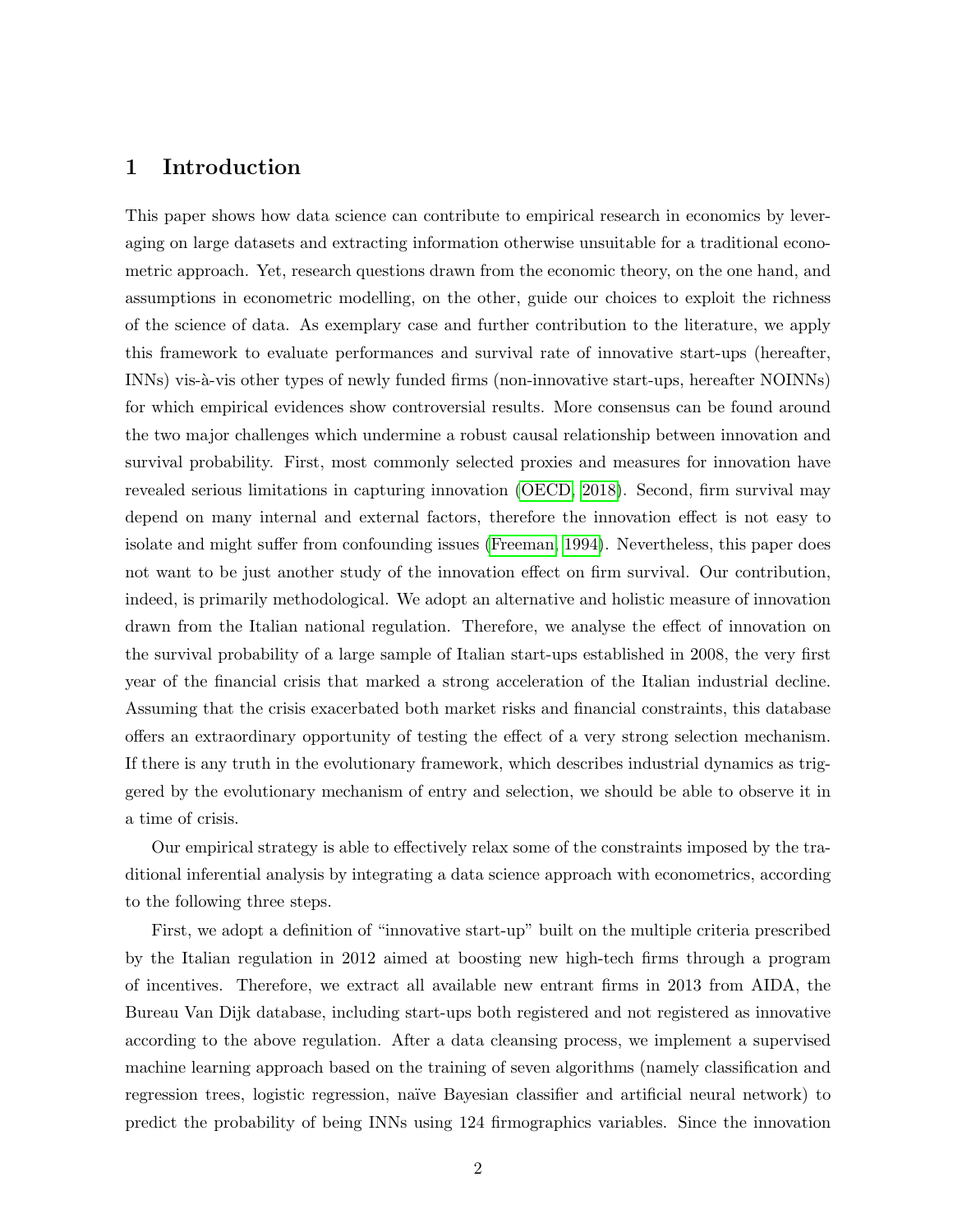literature considers sectors and locations important confounding effects in explaining survival, we exclude them from the training-set of the machine learning algorithms. This allows us to eventually include these variables in an econometric framework, without the risk of describing spurious relationships.

Second, from the same database, we extract the sample of new firms entering the market in 2008, which faced the highly selective environment of the crisis, and we select a combination of the above algorithms able to predict the probability of being INNs.

Third, once we can discriminate between INNs and NOINNs according to the above multicriteria definition, we estimate with a Cox proportional hazards model firms' survival over ten years (2008-2018), controlling for the impact of sectors and locations. Without the use of machine learning algorithms, this innovative measure of innovation could have not been created and, without a clear theoretical input from the literature and the econometric assumptions to guide the machine learning modelling, this new indicator would have been useless.

The paper proceeds as follows. In Session [2,](#page-2-0) we present our methodological approach and explain how it can contribute to economic empirical analyses in general, while Session [3](#page-6-0) positions our contribution in the debate around the role of innovation in fostering survival in the market, as a specific case to test our methodology. Thereafter, in Section [4,](#page-11-0) we present the machine learning process which leads to the creation of the new indicator for innovation. In Section [5,](#page-21-0) we carry out a survival analysis while in Section [6](#page-26-0) we summarise and discuss the main results of the paper as well as the new challenges ahead.

## <span id="page-2-0"></span>2 Data science: an opportunity for the creation of new variables

The data science paradigm consists of the convergence of complementary technologies which, when combined, allow the extrapolation of information and knowledge from very large dataset: algorithms, computational power, collection and storage of digitised data [\(Estolatan et al., 2018\)](#page-31-0). Along with [Varian](#page-35-0) [\(2014\)](#page-35-0), this paradigmatic change has provided economists with an expanded set of analytical tools to explore data and acquire information. In particular, we can recognise at least three types of approaches to data analysis which widely differ among each other both in the goals and in the way they test the uncertainty of a model.

Econometric analysis is the oldest and most popular one, also for not strictly economic problems, and it aims at highlighting causal relations between variables. The external validity of its results relies on statistical inference, which requires available observations to be a random sample of the population. If not, well-known techniques have been developed for non-random data or for the generation of truly random data in experimental settings. If the assumptions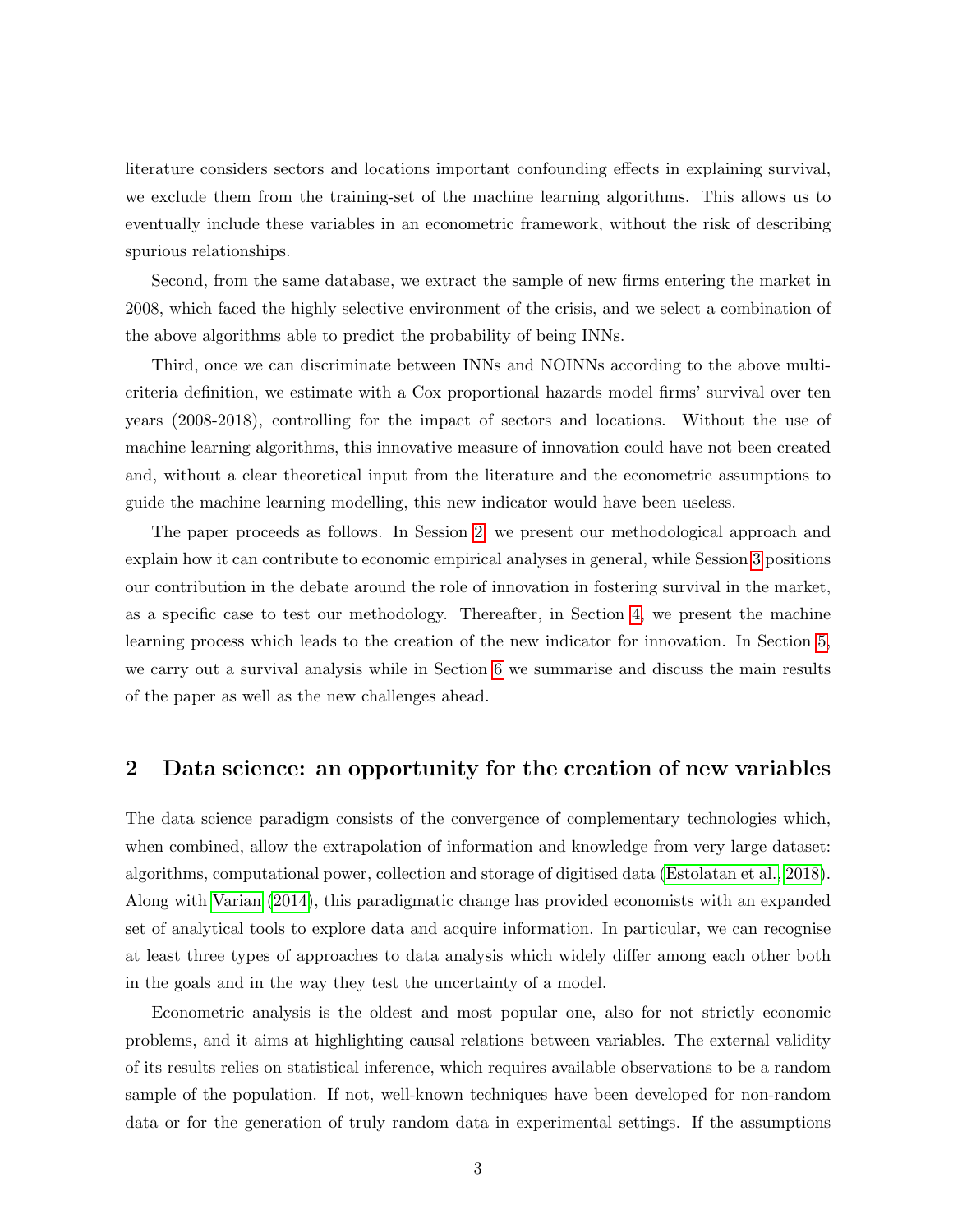for the statistical inference are fulfilled, the researcher can suitably estimate the average effect as well as model the associated uncertainty of the phenomenon of interest in the population. However, this result comes with a cost attached. Estimator properties, which allow for a suitable statistical inference, have been derived on a limited class of mostly linear models. Moreover, their statistical derivation imposes limits on the ability to model the complexity of the phenomenon of interest. Feedback between variables are difficult to handle and even prohibited between dependent and independent variables; the presence of heteroskedasticity and autocorrelation in the error terms of the econometric model need to be carefully addressed; and an excess of multicollinearity between covariates raises serious inferential issues. All in all, the capability of highlighting statistically robust causal relations heavily constrains the variety of models that can be implemented and this limitation impinges upon the explanatory power and the performance in out-of-sample predictions. Moreover, the complex reality represented by big data rarely fits into the required econometric assumptions, nor the data collection always happen in controlled settings. For this reason, econometrics lacks the capability of fully exploiting the information in big data. We claim, here, that a careful integration of machine learning algorithms can improve the exploitability of information and, under certain conditions, make it synthetically available for an econometric modelling.

A first rapidly growing approach in data science is based on machine learning techniques for prediction and/or classification, also known as supervised machine learning (see, among others, [Kotsiantis et al., 2007\)](#page-33-1). Predictive models learn from historical data and make predictions on new data where we do not know the answer. Technically, predictive modeling is the problem of approximating a mapping function (f) given input data  $(X)$  to predict an output value  $(y)$ . this framework, algorithms are trained on large number of cases and variables (training-set) and learn from a target category to assign new observations. External validity, i.e. the variance of the estimates in out-of-sample predictions, is tested on a partition of the available data (testset), which is hold up and not employed in the in the learning process, namely for the algorithm prediction over an unobserved category. For this reason and contrary to the econometric approach, any algorithm employed in machine learning is not restricted by any assumption and the only objective function is to maximise the prediction power on the test-set. In this way, the explanatory power of the algorithm can be very high, since no limits to its functional form are imposed, but nothing can be said on the true impact of the single variable on the target one. A clear trade-off emerges between the adoption of models aimed at finding causal relations between variables and models aimed at predicting or classifying a phenomenon [\(Shmueli,](#page-34-0) [2010\)](#page-34-0). The former are cautious in the data selection and needs to be relatively simple in the functional form to approximate data points and to minimise the mean square error of estimators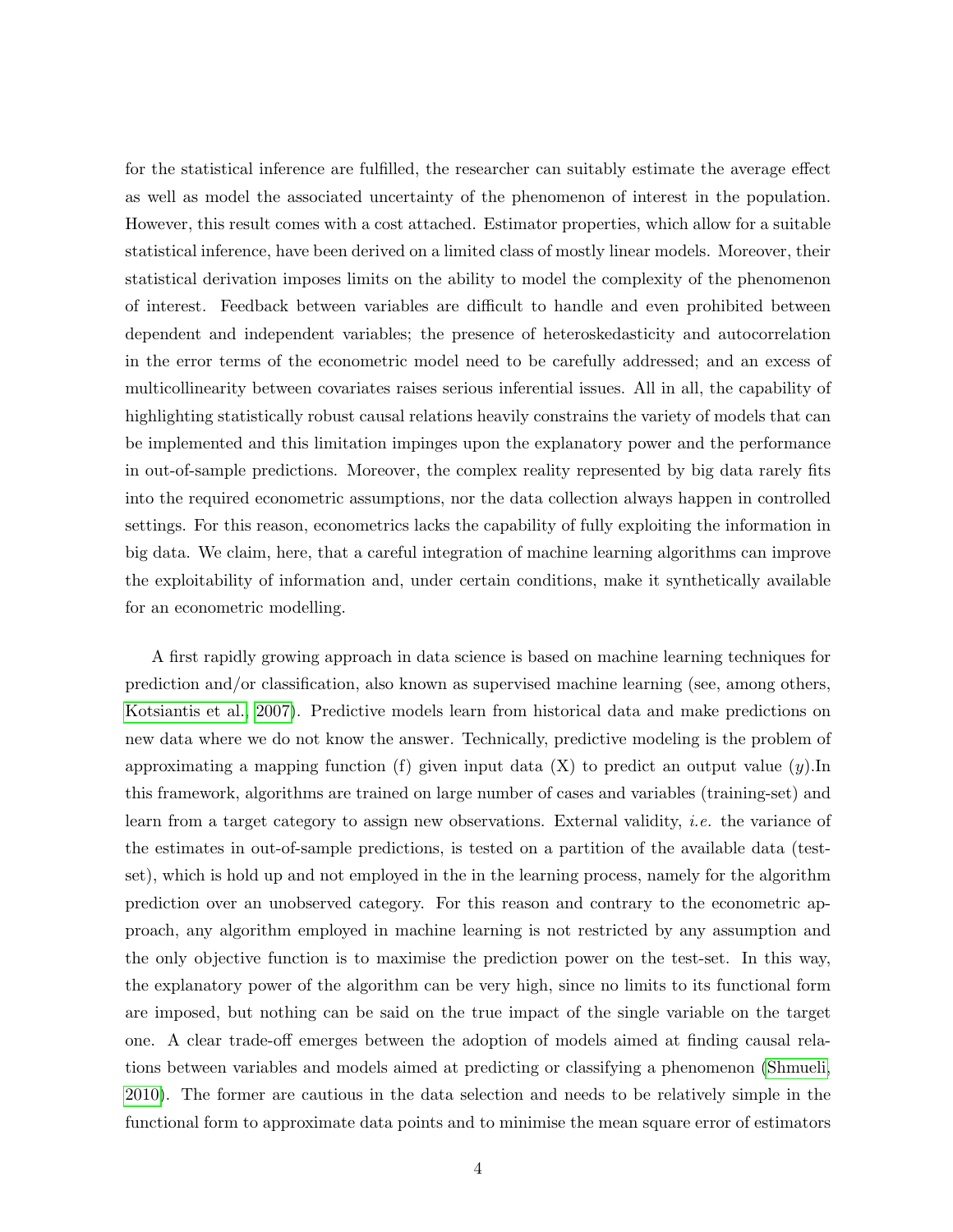to confirm the underlying theory. Extremely simple models tend not to fit data well enough (under-fitting) and their explanatory power remains limited to the few variables involved, which are not necessarily those explaining the total variability of the phenomenon outside the sample. In other words, they might be unable to account for the complex nature of social phenomena like innovation characterised by the interdependence and interaction of a variety of agents and factors [\(Antonelli, 2009\)](#page-29-0). The latter are meant to gain excellent performances in prediction, but they are blind to spot any causal relation and risk to capture the nopise of data (over-fitting)  $^1$  $^1$ .

The third approach is still based on machine learning, but in the form of unsupervised algorithms which create a partition of the data without any a-priori on the number and type of categories to be generated. Clustering algorithms [\(Macqueen, 1967\)](#page-33-2), self-organizing maps [\(Carlei](#page-30-0) [and Nuccio, 2014\)](#page-30-0) and, more recently, topic modelling for text analysis of the economic literature [\(Ambrosino et al., 2018\)](#page-29-1) belong to this group. In this family of algorithms the validation of the model is pursued by an ex-post educated interpretation of the result.

Economic studies can take advantage of the combination of the above mentioned approaches. For economists, the starting point shall always be a theory that has to be tested within a standard econometric framework. Despite someone suggested that the large availability of data, the computational power, and the algorithms decreed the end of the theory towards a pure data-driven type of science [\(Anderson, 2008;](#page-29-2) [Prensky, 2009\)](#page-34-1), other suggested [\(Kitchin, 2014;](#page-33-3) [Ambrosino et al., 2018;](#page-29-1) [Nuccio and Guerzoni, 2019;](#page-33-4) [Carota et al., 2014;](#page-30-1) [Gould, 1981\)](#page-32-1) that the large availability of data, which reveals the complexity of the relations in the observed reality, calls for more theory. Data and its analysis can still act as a powerful hypotheses-mining engine [\(Jordan, 1998;](#page-33-5) [Carota et al., 2014\)](#page-30-1) and provide new theoretical ideas, which nevertheless need to be filtered by a theoretical interpretation effort.

Within a traditional framework of economic theory and hypotheses testing, the large availability of data can be exploited to create new dependent and independent variables which fit into a standard regression analysis. It should be clear that the theoretical input into the process of data analysis is still a pivotal one, since only the theory can suggest the hypotheses to be tested in a suitable econometric model. Since the latter works properly only under specific assumptions, any econometrics strategy imposes specific properties on the variables to be used, as for instance their types (categorical or continuous), their distribution properties, and their relations with other variables to avoid issues such as multicollinearity or endogeneity in the final analysis. However, once these boundaries are set, data science can employ its brute force, predic-

<span id="page-4-0"></span> $1$ There is a stream of literature which tries to develop models that overcome this trade-off [\(Pearl and Mackenzie,](#page-34-2) [2018,](#page-34-2) for instance), but they are more concerned with the creation of artificial general intelligence. For what concerns the statistical learning on data, the trade-off between the prediction error due to simple model (bias in the sense that they could suffer of variable omission or violation of the underling model assumptions) and the variance of estimates in out-of-sample predictions is still binding.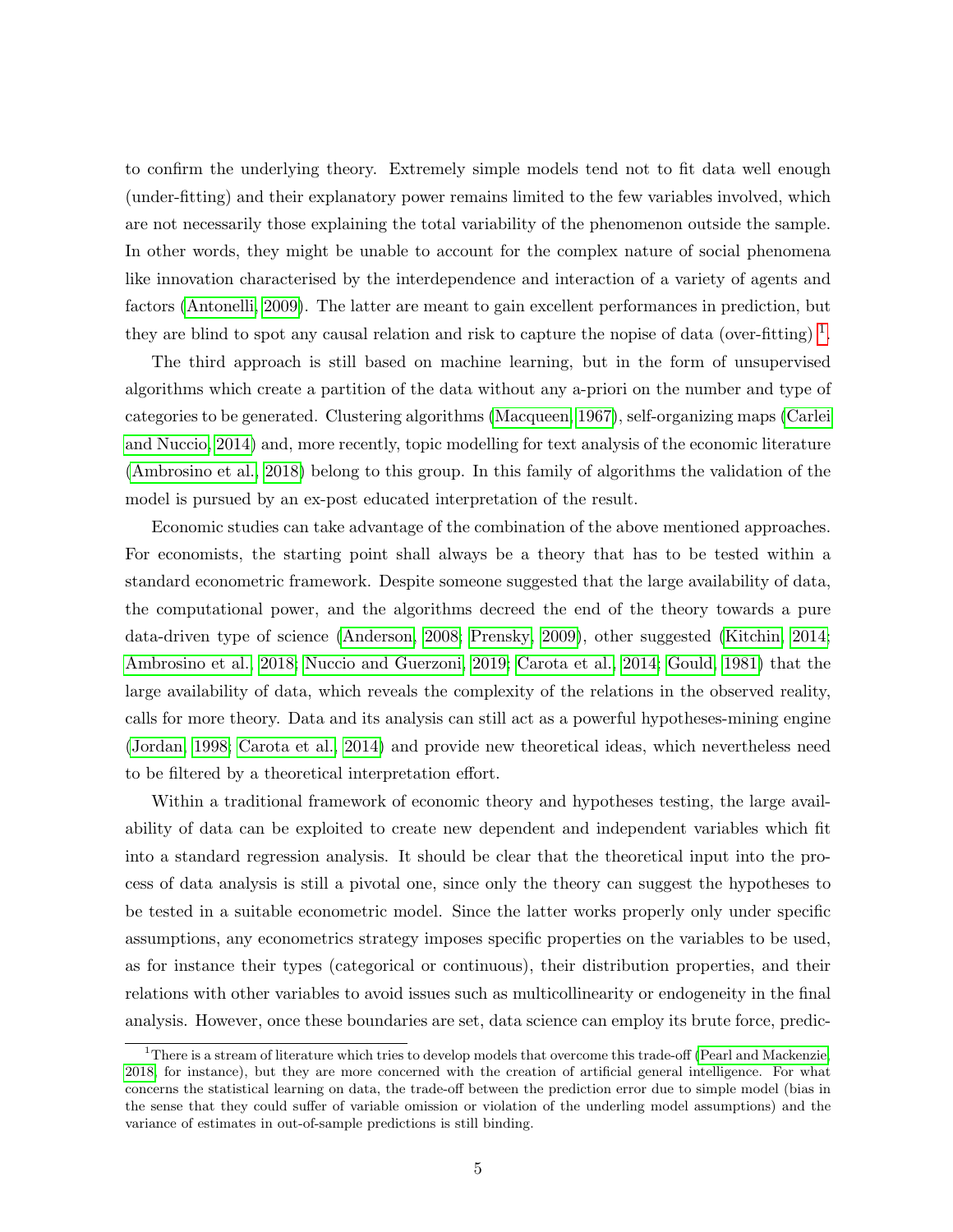<span id="page-5-0"></span>

Figure 1: Data science for economics: the creation of a new variable

tion capability, and summarisation potential to leverage on big dataset and extract information that could have not been used in a regression otherwise. In other words, there are both a high complementary and a dense feedback between theory, econometrics and data science. Figure [1](#page-5-0) shows the methodological conceptualisation behind our empirical exercise.

The test-bed of our approach is rooted in a long-standing controversial evidence on the different survival rates between INNs and NOINNs and on the extent to which this relationship is distorted by a failure in controlling for possible confounding variables. As possible weaknesses in previous works, we highlight both the type of indicator used to proxy innovation and the lack of consistent controls for sector and location. Following the broad literature on this topic, we further argue that the existence of a survival premium of INNs can be at best tested during the 2008 crisis, when market selection mechanisms were more effective. Only as a second step we turn to data and data science. We thus collect data about new firms in 2013 when a new Italian Law enacted on 17 December 2012 provides incentives to start-ups to be identified as innovative firms. We employ a supervised machine learning approach to estimate the probability of firms in 2013 to belong to the given class of "innovative start-ups" and then we apply the same algorithm to predict which firms in 2008 could have been labelled as innovative according to the 2012 law. As explained before, we partition the 2013 start-up sample in the trainingand the test-set. On the training, we apply a series of algorithms (see Appendix [A.2\)](#page-37-0) with different degrees of complexity and with the aim of maximising their prediction power on the test-set. The algorithm, or the combination of algorithms, with the best performance is then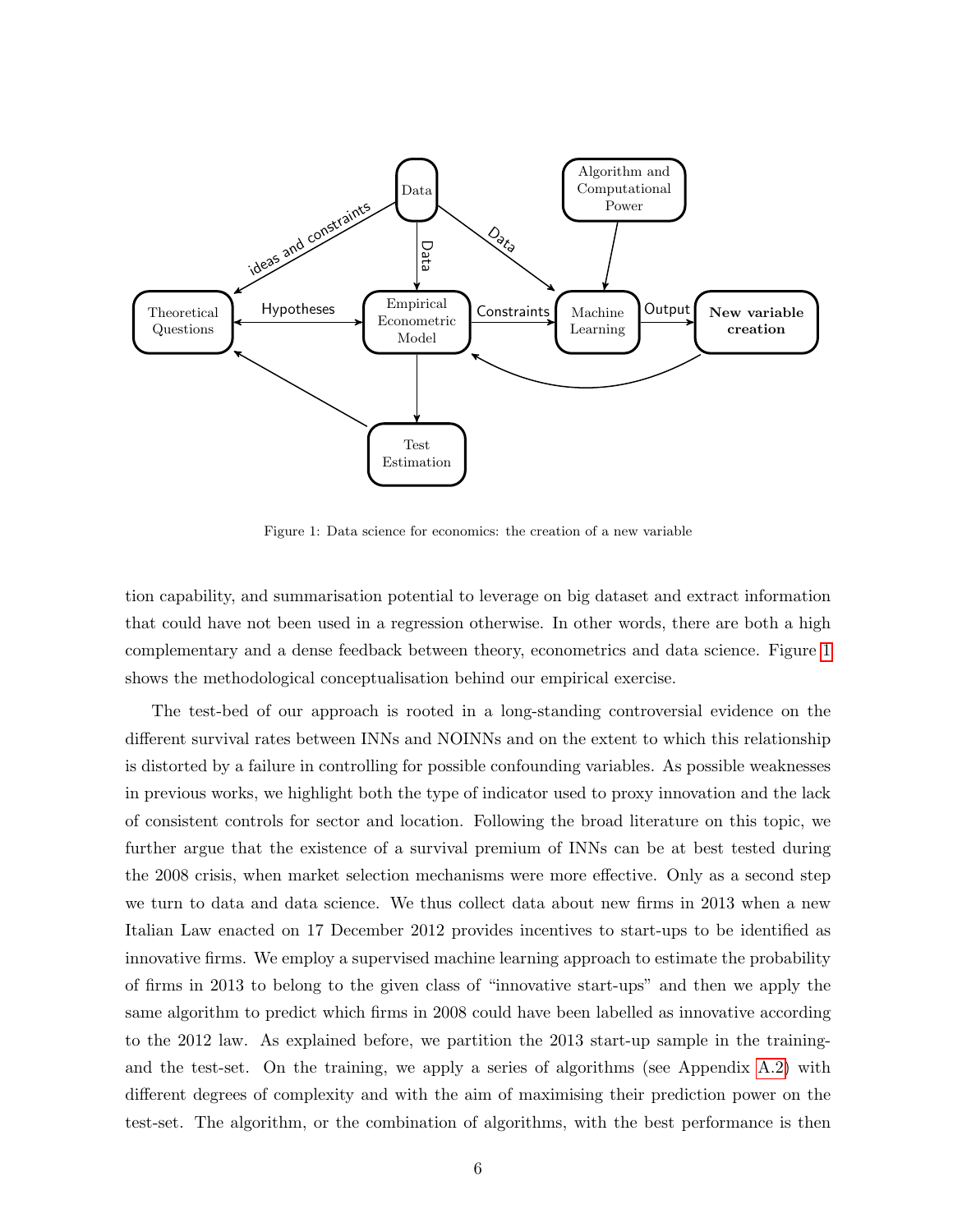<span id="page-6-1"></span>

| Aim                                          | Tool                                 | Data                                                                                                                                                    | <b>Process</b>                                                                                                                                                                                                                                                                                               | Output                                                                                                    |
|----------------------------------------------|--------------------------------------|---------------------------------------------------------------------------------------------------------------------------------------------------------|--------------------------------------------------------------------------------------------------------------------------------------------------------------------------------------------------------------------------------------------------------------------------------------------------------------|-----------------------------------------------------------------------------------------------------------|
| Measuring<br>innovation                      | Supervised<br>machine<br>learning    | Data on new Italian<br>firms in $2013$ by<br>AIDA Bureau van Dijk                                                                                       | In the data, firms are flagged as<br>innovative if they are registered<br>as INNs according to<br>the 2012 Italian Law $221/2012$ .<br>The flag is used as a label to<br>train a battery of models<br>on a subset of the data.<br>A second subset is used<br>as a test-set to evaluate<br>model performance. | Model trained to<br>detect INNs                                                                           |
| Controlling for<br>business cycle            | Prediction                           | Data on new Italian<br>firms in $2008$ by<br>AIDA Bureau van Dijk                                                                                       | The supervised algorithm,<br>output of the previous line,<br>is used on 2008 data,<br>during the crisis,<br>to detect innovative firms.                                                                                                                                                                      | Classification of 2008<br>Italian start-ups between<br>innovative and<br>non-innovative                   |
| Controlling for<br>sector<br>and<br>location | Multivariate<br>survival<br>analysis | Data on a 10 year<br>panel of new Italian<br>firms in $2008$ by<br>AIDA Bureau van Dijk,<br>enriched by the<br>classification created<br>with the model | We run Cox regressions using<br>the classification of the<br>previous output as main<br>independent variable.<br>Sector, location and<br>interaction terms<br>are added as controls.                                                                                                                         | Estimation of the effect<br>of being innovative,<br>sector and location<br>on the survival<br>probability |

Table 1: Summary of the methodology based on econometrics and machine learning tools

used to predict INNs on the 2008 sample. However, to include the new measure of innovation in an econometric model, the predictive algorithm has been trained on all available variables but sector and location, which will be used as covariates. The remaining of the paper discusses the details of this process, which is also briefly summarised in Table [1.](#page-6-1)

# <span id="page-6-0"></span>3 Innovation and survival

A key empirical stylised fact in industrial dynamics is the widespread heterogeneity of firms along many dimensions ranging from firms distribution of size, productivity, their growth, and chance of survival [\(Griliches and Mairesse, 1995\)](#page-32-2). While this stylised fact clashes against the mainstream economics narrative of the representative agent, it is fully aligned with an evolutionary economics framework in which the mechanism of selection among heterogeneous agent explains the development of industries. In the last decades, scholars in this field made incredible progresses in understanding the driving forces which trigger selection and determine which firms prosper and succeed and which, on the contrary, fail. In particular, a paramount attention has been given to the entry of new firms and how selection shapes their chance of survival and subsequent growth. More specifically, scholars focus on the role of innovativeness of new firms and whether innovation can explain, or at least improve, the fitness in the evolutionary landscape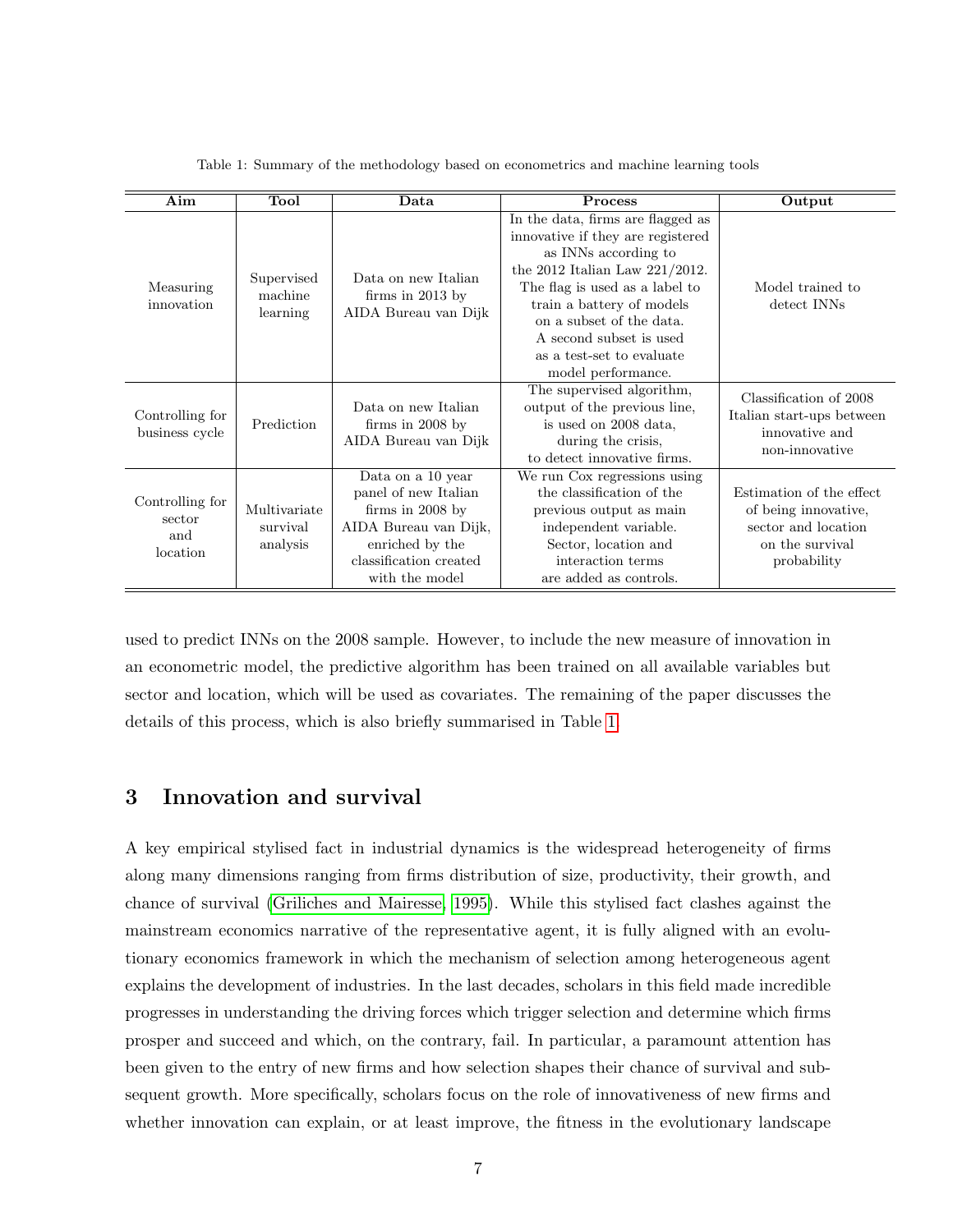improving both survival and growth rate.

#### 3.1 Survival

This literature is rooted in the Schumpeterian idea of creative destruction generated by the entry of new firms [\(Schumpeter, 1912,](#page-34-3) [1942\)](#page-34-4) which are more prone to catch both market and technological opportunities than a large incumbent since they are not locked-in in partly obsolete competencies [\(Malerba and Orsenigo, 1997;](#page-33-6) [Breschi et al., 2000\)](#page-30-2). For this reason, we mainly observe successful INNs in sectors with a high level of technological opportunity and where the cumulativeness of knowledge is low, that is previous competencies are not a strategic asset but more likely a burden which hinder the possibility of exploiting new ideas (ibid.). This Schumpeterian view shaped the mythological idea of the entrepreneur and serial entrepreneur, who challenges the odd of the fortune and after many attempts eventually succeed. When new innovative firms succeed, they grow fast like gazelles [\(Acs and Mueller, 2008\)](#page-29-3) and, in few case, they also became rare unicorns [\(Simon and AA.VV., 2016\)](#page-35-1).

However, this narrative is not always backed by empirical facts. There are both clear advantages and disadvantages in pursuing an innovative ventures. Innovative firms might introduce better products and services which can improve users and consumers utility [\(Guerzoni, 2010\)](#page-32-3), they are less myopic and can focus on emerging markets [\(Bower and Christensen, 1996\)](#page-30-3), they have less cognitive biases generated by previous activities [\(Aestebro et al., 2007\)](#page-29-4), and they are more dynamic [\(Teece, 2012\)](#page-35-2). At the same time, there is a high degree of uncertainty which can undermine their innovative efforts and bring them quickly to failure. In new markets there exists a high uncertainty about consumers' preferences [\(Guerzoni, 2010\)](#page-32-3) and about the future development of the technology [\(Dosi, 1982\)](#page-31-1); there exists also an uncertainty due to competition, since other firms might win the race and take the lead of the market [\(Fudenberg et al., 1983,](#page-32-4) among others); it might be more difficult to find investments [\(Stucki, 2013\)](#page-35-3). Lately, scholars are forming a consensus which suggests a survival premium for innovative firms. However, this consensus does not seem to be rooted in a strong empirical evidence. Consider for instance the very precise review on this issue by [Hyytinen et al.](#page-33-7) [\(2015\)](#page-33-7), who survey the most relevant works [\(Arrighetti and Vivarelli, 1999;](#page-29-5) [Audretsch, 1995;](#page-29-6) [Calvo, 2006;](#page-30-4) [Cefis and Marsili, 2005,](#page-31-2) [2006;](#page-31-3) [Colombelli et al., 2016;](#page-31-4) [Helmers and Rogers, 2010;](#page-32-5) [Santarelli and Vivarelli, 2007;](#page-34-5) [Wagner](#page-35-4) [and Cockburn, 2010,](#page-35-4) to mention a few). They classify empirical works according to the sign of the effect of innovativeness on survival probability, specify sample and proxy used for measuring firms' innovativeness and, eventually, conclude that the large majority of the works account for a positive impact. A rigorous reading of the paper shows however that the evidence of positive effects is rather weak. For instance, [Cefis and Marsili](#page-31-2) [\(2005\)](#page-31-2) find a close to zero effect, while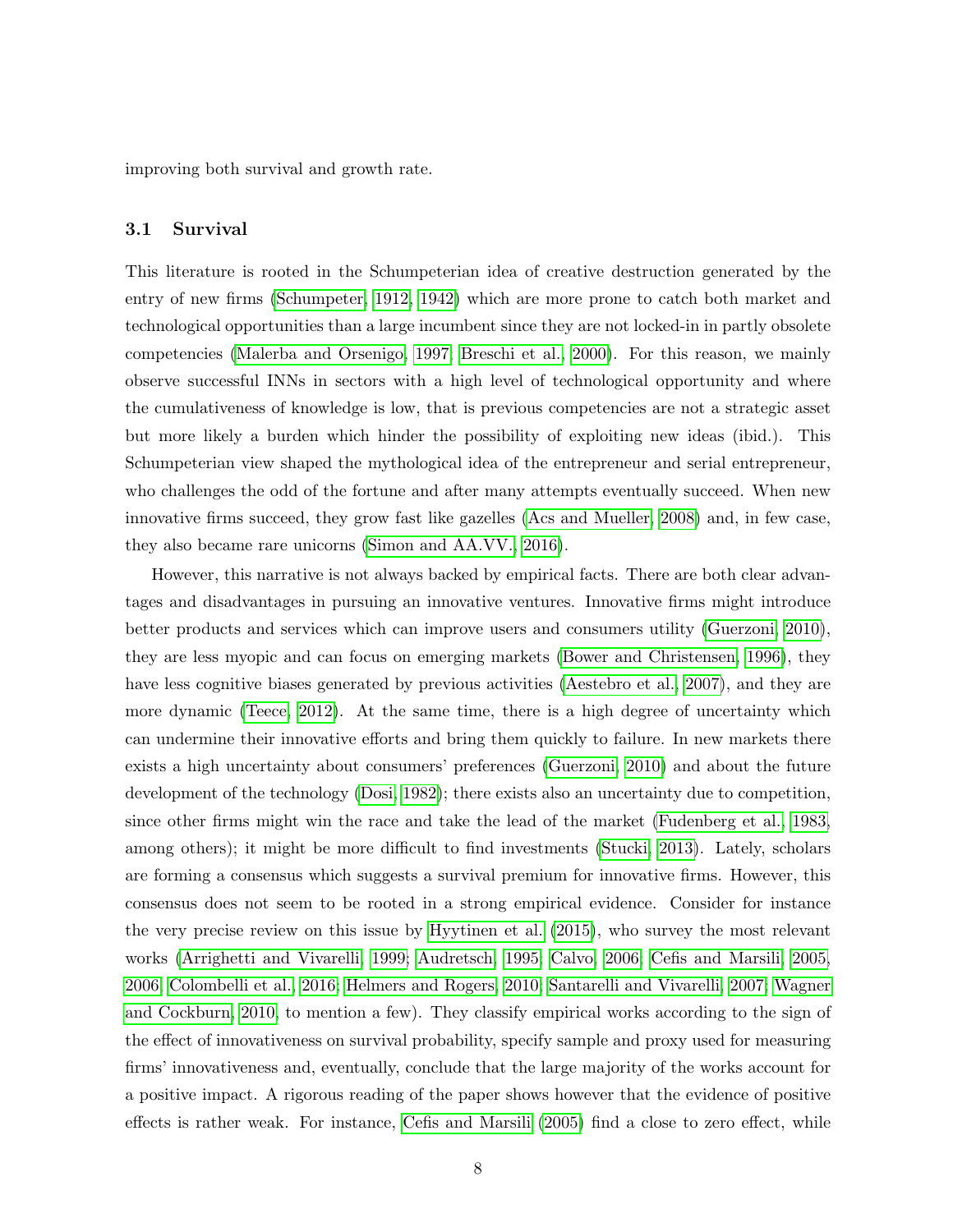[Cefis and Marsili](#page-31-3) [\(2006\)](#page-31-3), although reporting a more robust result, do not control for the sector. In a very detailed work, [\(Colombelli et al., 2013\)](#page-31-5) showed that the Kaplan-Meier survival function is virtually the same for innovators and non-innovators, while on a sample of French start-ups [Colombelli et al.](#page-31-4) [\(2016\)](#page-31-4) show that being innovative is not enough to have better survival chances than non innovative firms, and yet a very small effect on survival emerges for process innovation only. [Helmers and Rogers](#page-32-5) [\(2010\)](#page-32-5) use patent activity as a proxy for innovation and find a mild positive and significant effect of patenting on survival, but due to the large sample the simple use of p-value can not really highlight anything conclusive. Indeed, when they repeat the analysis at the industry level and, hence, with less observations for regression, coefficients are still negligible in size and the p-value is significant for some sectors only. On a sample of U.S. listed companies, [Wagner and Cockburn](#page-35-4) [\(2010\)](#page-35-4) find very small impact of owning patent on firm survival and coefficients are also mildly significant and for few specifications only. There also works included in the survey which show a negative impact of innovativeness on survival such as [Boyer and Blazy](#page-30-5) [\(2014\)](#page-30-5). All in all, and just to mention a few, the works surveyed by [Hyytinen](#page-33-7) [et al.](#page-33-7)  $(2015)$  do not provide robust evidence that "[...] The prevailing view in the empirical literature appears to be that there is a positive association between the innovativeness of firms and their subsequent survival" (ibid. p.12).

We highlight three main issues with the present empirical literature which might explain the disparate effect of innovation on the performance of entrants [\(Audretsch, 1995\)](#page-29-6).

The measurement of innovation The research community of innovation studies has always acknowledged a number of shortcomings in the measurement of innovation, but this is rarely addressed in empirical works and mostly relegated in footnotes. Even the Oslo Manual 2018 [\(OECD, 2018\)](#page-33-0) spends just a few words on the limits on the measurement of innovation that we would like to recall in the next paragraph. The proxies adopted in empirical research for measuring innovation can be roughly divided in two groups: proxy for innovation input and proxies for innovation output. The input of the process of innovation are typically R&D investments and high-skilled labour, while, as for as the innovation output, the number of product or process innovation or patent application. Figure on R&D expenses and personnel costs come usually from register data, patents are easily identified in patents office and there is an extensive literature on their uses, while information about the number and nature of new products or processes can be found in self-reported surveys such as the Community Innovation Survey.

Each of these empirical proxies proved to have important downsizes, which are even more severe for recently established firms. R&D expenses in register data are not always representative of real R&D activity especially in small enterprises for which R&D is not pursued in a formal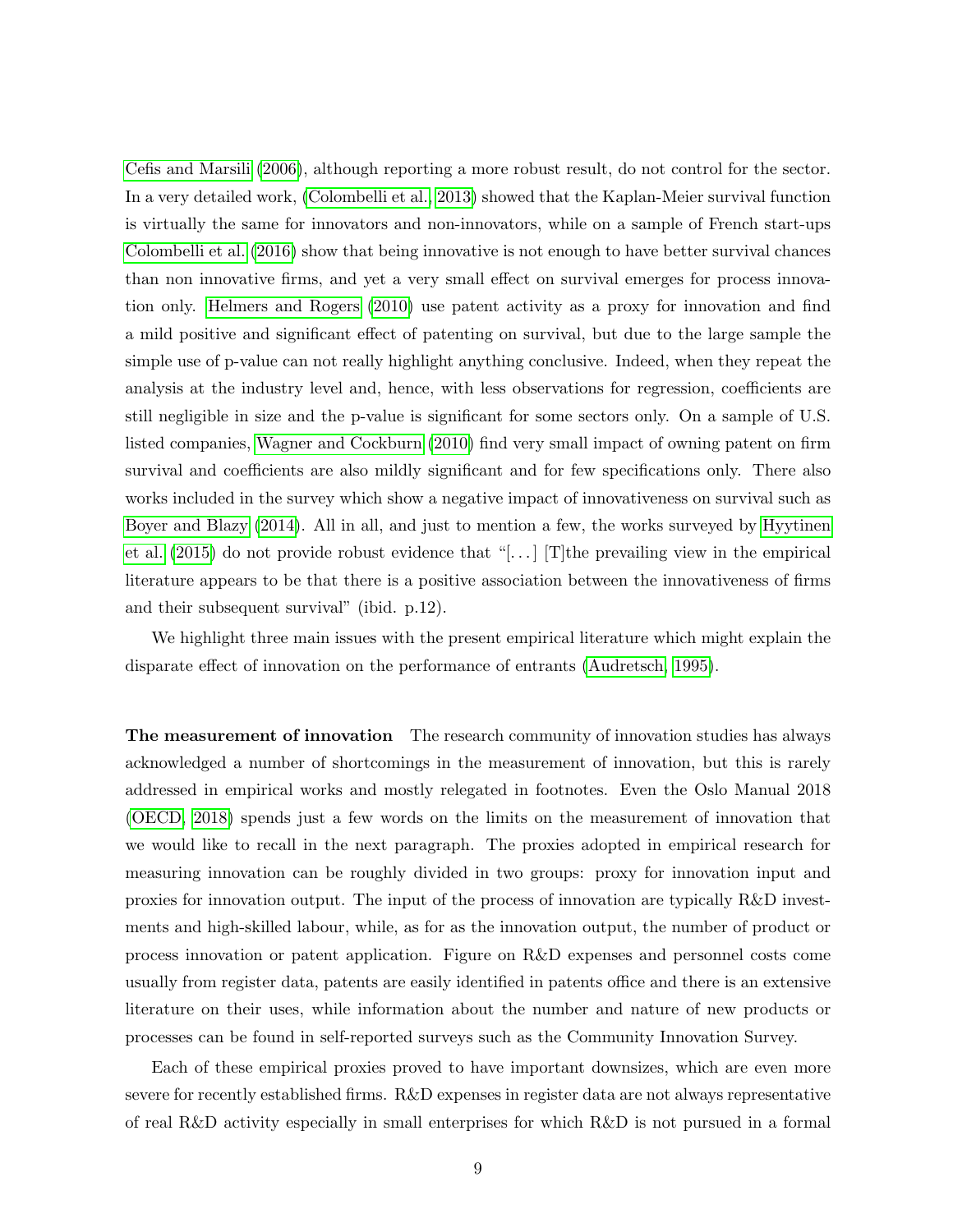way or in high-tech start-ups for which, conversely, the R&D activity is spread out across any firm operation. The number of product and process innovations are biased towards the misrepresentation of the concept of innovation of the respondent [\(OECD, 2018\)](#page-33-0). Moreover, surveys do not cover all the population of firms, typically start-ups, and, thus, the process of sample selection can induce bias, reduce the possibility of panel data, reduce the degree of freedom of the model and, thus, raise problems with the inference. As for patents, there is clear evidence on the extreme variance in the propensity to patent both between and within sectors, since in many cases, especially for process innovation, appropriability of the economic returns of IPR can be achieved by mean of secrecy [\(Harabi, 1995\)](#page-32-6). In addition to that patents are an indicator of the inventing activity and only rarely they turn to be commercially valuable since the patenting activity is pursued for a vast array of purposes<sup>[2](#page-9-0)</sup>.

These measurement issue are even more stringent for start-ups since the balance sheets in the first years are rarely a precise representation of the firm business and, as for patents, startups might still be in the application process or decide not-to-patent since in some contexts time-to-market might be much more important than a strong IPR.

Business cycles as confounding effect New firms can prosper or fail for a large variety of factors which do not necessarily relate with economic or technological conditions at the micro level. For instance, vulnerable firms might survive in a growing economy even if not profitable, while selection mechanisms become stricter in downturns. The literature on economic and financial crisis agrees that recessions usually hinders survival for existing firms. [Peric and Vitezic](#page-34-6) [\(2016\)](#page-34-6) review the literature of the adverse effect of crisis on existing firms and highlight the main channels such as production and product lines [\(Liu, 2009\)](#page-33-8), sales [\(Cowling et al., 2014\)](#page-31-6), employment [\(Rafferty et al., 2013\)](#page-34-7), investments [\(Campello et al., 2011;](#page-30-6) Bucă and Vermeulen, [2017\)](#page-30-7), performance [\(Akbar et al., 2013\)](#page-29-7), risk tolerance [\(Hoffmann et al., 2013;](#page-32-7) [Inklaar and](#page-33-9) [Yang, 2012\)](#page-33-9) and business confidence [\(Zenghelis, 2012;](#page-35-5) [Geels, 2013;](#page-32-8) [Peric and Vitezic, 2016,](#page-34-6) p.3). However, entrepreneurial studies has also stressed positive effects produced by an economic crisis [\(Bartlett, 2008\)](#page-30-8). This is especially true for those firms that can identify changes in the market and react promptly to exploit new opportunities [\(Hodorogel, 2009\)](#page-32-9). For this reason, if there are clear differences in firms survival growth between innovative and non-innovative firms, we should be able to spot them more neatly from this cohort of firms born in 2008, when business constraints became more binding.

Sectors and location as confounding effects Since the work by [Pavitt](#page-34-8) [\(1984\)](#page-34-8), it has been widely acknowledged that the sector specificity play a crucial role in explaining the performance

<span id="page-9-0"></span><sup>&</sup>lt;sup>2</sup>The debates on the use of patent dates back at least to the work by [Pavitt](#page-34-9) [\(1985\)](#page-34-9).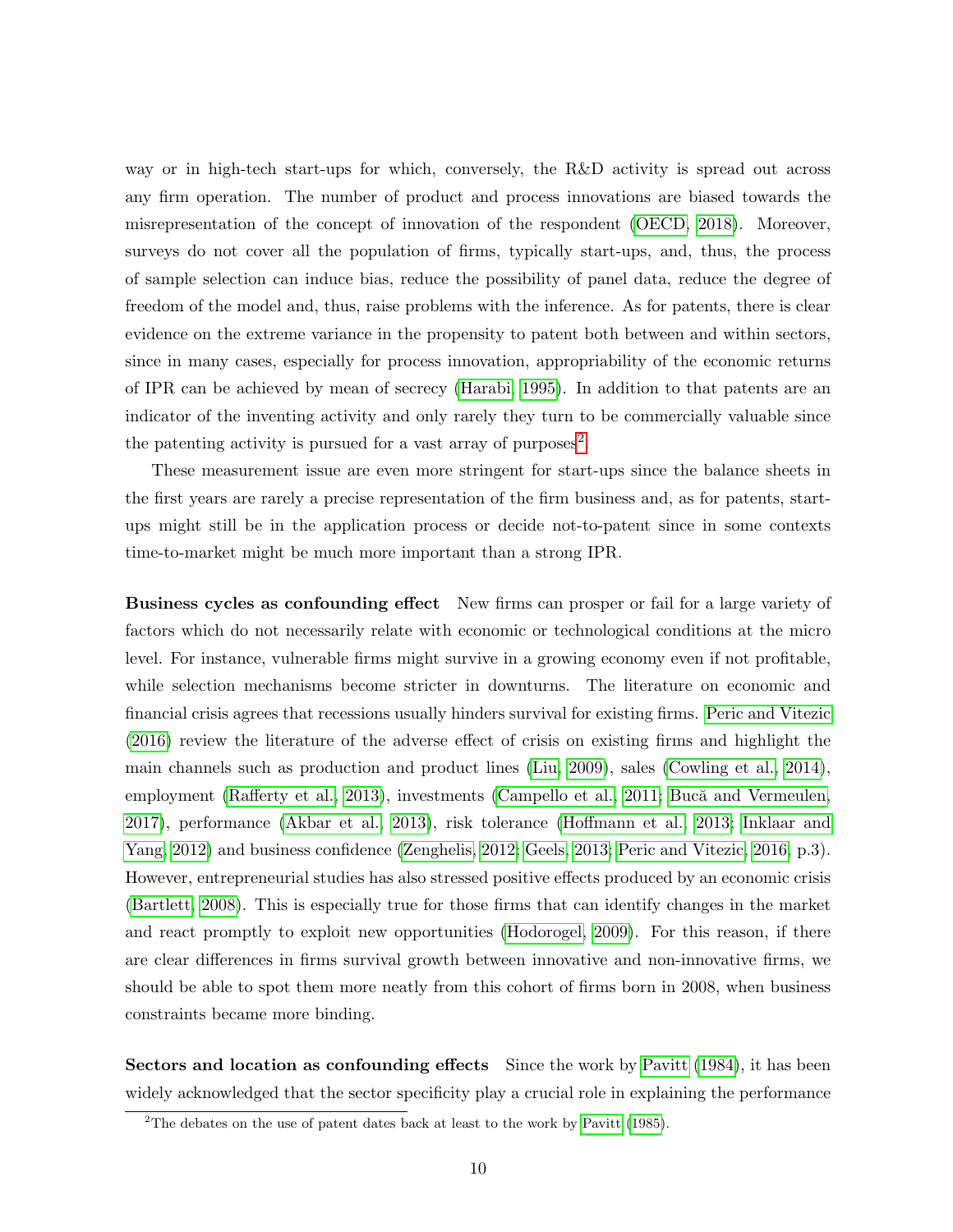of a sector especially in terms of innovation. Along the same line, the work by [\(Malerba and](#page-33-6) [Orsenigo, 1997\)](#page-33-6) developed a theory and provided strong empirical evidence that the technological base underlying the activities of a sector is a key driver of the innovative performance of firms. Sectors characterised by high technological opportunities, low appropriability and a low cumulativeness of the technological knowledge experience a high entry rate of innovative firms, but also a high rate of exits. Along the same line, the industry life cycle approach theorised and showed that the early stages of new industries attract most of the entries, but at the same experience the highest rates of failures [\(Klepper, 1996;](#page-33-10) [Geroski, 1995\)](#page-32-10). Within an evolutionary perspective this can be framed as the costly process of trials and errors at the industry level in which many enter, but the most do not survive: survivors thereafter exhibit a more than proportionate growth base on their performance (ibid.). Thus, [Pavitt](#page-34-8) [\(1984\)](#page-34-8)'s taxonomy, [Malerba](#page-33-6) [and Orsenigo](#page-33-6) [\(1997\)](#page-33-6)'s classification, and [Klepper](#page-33-10) [\(1996\)](#page-33-10)'s industry life cycle approach suggest that there exist a bias for innovative firms towards specific sectors and survival rates might differ between innovative and non innovative firms because of a self-selection of innovative firms in specific sectors with specific patterns of survival.

Similarly, since the distribution of economic activities is very uneven across space, regions' specific fixed effects can introduce a further confounding effect when analysing the survival rate. The impact of a region on the economic performance is heavily determined by the spatial distribution of economic activity at the industry level, however [Acs et al.](#page-29-8) [\(2007\)](#page-29-8) show that even after controlling for both the industry mix of an area and its degree of specialisation there is still an effect of location on survival. As [Sternberg and Litzenberger](#page-35-6) [\(2004\)](#page-35-6); [Sternberg et al.](#page-35-7) [\(2009\)](#page-35-7) recall and show that entrepreneurship is mainly "a regional event" [\(Feldman, 2001\)](#page-31-7) for many other reasons which can be broadly define as agglomeration economies [\(Leone and Struyk, 1976;](#page-33-11) [Sorenson and Audia, 2000\)](#page-35-8), the regional system of innovation [\(Howells, 1999\)](#page-33-12), which might include among others local government policies, specific user-producer interactions[\(Rothwell,](#page-34-10) [1994\)](#page-34-10), the presence of an entrepreneurial atmosphere [\(Ciccone and Hall, 1996\)](#page-31-8), the role of cities [\(Lee et al., 2004\)](#page-33-13), industrial clusters [\(Rocha, 2004\)](#page-34-11), and the presence of high tertiary education institution or research centres [\(Fetters et al., 2010\)](#page-31-9): knowledge spillovers are the key input in the complex process of innovation especially for new entrants [\(Audretsch and Feldman, 1996,](#page-30-9) [2004\)](#page-30-10). First, there is not a consistent use of the control for industries and regions which the theoretical literature suggested as the most important. For instance, none of the work discussed (among others [Arrighetti and Vivarelli, 1999;](#page-29-5) [Audretsch, 1995;](#page-29-6) [Calvo, 2006;](#page-30-4) [Cefis and Marsili,](#page-31-2) [2005,](#page-31-2) [2006;](#page-31-3) [Colombelli et al., 2016;](#page-31-4) [Helmers and Rogers, 2010;](#page-32-5) [Santarelli and Vivarelli, 2007;](#page-34-5) [Wagner and Cockburn, 2010\)](#page-35-4) controls for the location and not all of them control for the sector.

Both theoretical and empirical considerations trigger the necessity of a novel approach to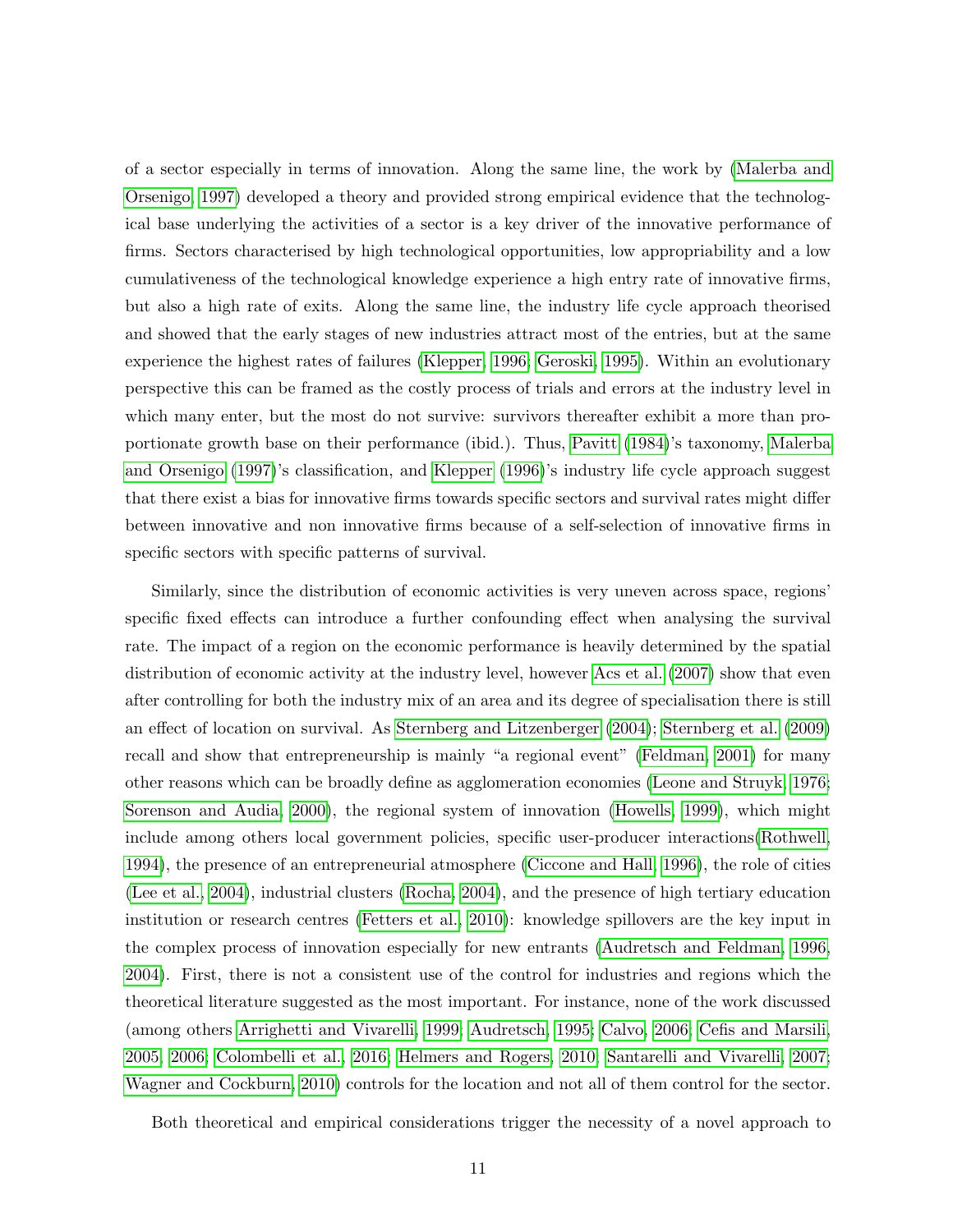the problem of survival. In this paper we aim at providing a solution to three issues discussed above and therefore, we look for evidence of different survival rates between INNs and NOINNs by (i) introducing a new empirical measure of innovativeness, clearly, (ii) by focusing on the population of new Italian firms in time of crisis, and (iii) controlling for sectors and location as suggest by the theory.

The contextual achievements of these three goals pulls the necessity of developing a challenging methodology which is the main contribution of this paper. More in details, we

- provide new evidence on the survival;
- provide a new way to detect innovative firms with a scope larger than the simple question about survival;
- provide a methodological framework to combine data science and econometrics.

### <span id="page-11-0"></span>4 Data and methodology

The AIDA (Analisi Informatizzata delle Aziende) database, provided by Bureau van Dijk, contains comprehensive information on all Italian capital companies required to fill their accounts, including whether they have registered as INNs or not according to the Decree-Law 179/2012 (then converted in the 221/2012 Law in force since 17 December 2012).

Each firm in AIDA is described by 427 variables belonging to the following macro categories: i) identification codes and vital statistics; ii) activities and commodities sector; iii) legal and commercial information; iv) index, share, accounting and financial data; v) shareholders, managers, company participation. Only variables in category iv) are observed for different years. In the construction of our star-ups sample, we excluded category v) since the nature of this data is very specific to each observation and not suitable for prediction analysis, nor for econometrics. Despite its considerable dimension (Table [2\)](#page-13-0), the AIDA database does not cover the entire population of Italian firms and, for instance, banks, insurances and public bodies are not included. Still our sample varies from a minimum of 62,934 observations in 2009 (about 21.8% of new firms) to a maximum of 74,508 in 2010 (about 28% of new firms). The dataset collects 276 variables for all firms entering the Italian market from 2008 to 2015, out of which 262 are observed from the starting year of activity until 2015. For new Italian firms established in 2008, we have a balanced panel with ten selected variables up to 2018. Since not all information is mandatory for each category of firms, the dataset is characterised by many missing values. Therefore, we conduct a careful missing value analysis which brought us to exclude some variables and observations and obtain two samples respectively of 45,576 (2013) and 39,295 (2008) observations. Appendix [A.1](#page-36-0) includes details on our cleansing methodology.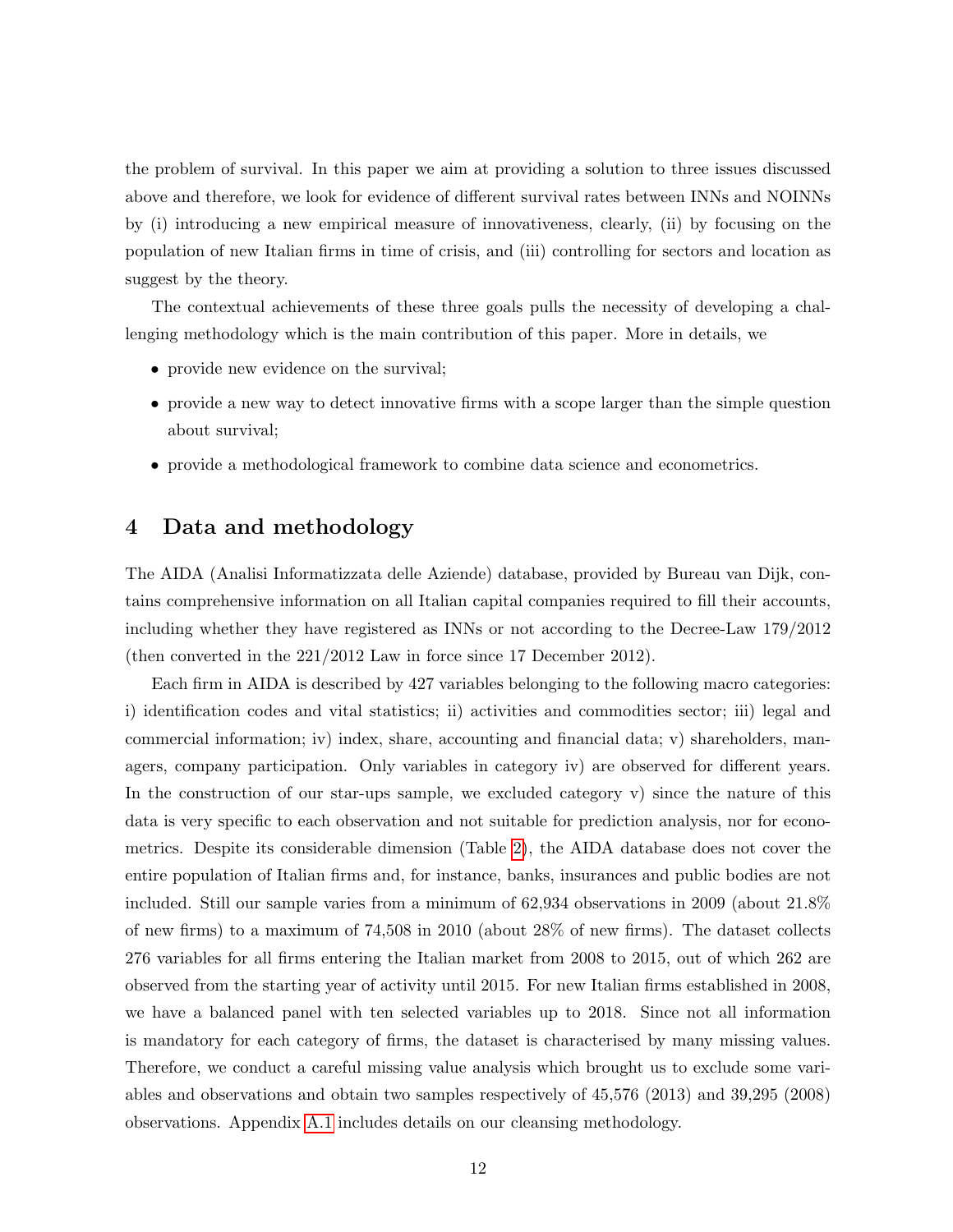#### 4.1 Measuring innovation: innovative start-ups and Law 221/2012

In the previous section, we suggested that we cannot rule out the possibility that the weak evidence in the empirical literature on survival and innovation depends on measurement issues. Usually, the literature assesses the innovativeness of firms looking either at inputs of the innovation process, such as R&D expenses or number of employed researchers, or outputs of the process such as the patent pool or the number of innovations. For this reason, we adopt a new definition of "innovative start-ups" which allows to grasp simultaneously several dimensions of their innovative activity.

Starting from the 2012, a new Italian class of firms named "innovative start-up" has been identified through the Decree-Law 179/2012, then converted into the Law 221/2012 in force since 17 December 2012. The policy recognises the disadvantaged position of start-ups, but intends to encourage the creation of companies with specific characteristics, such as development, production or marketing of innovative products or services with high technological value. The Law applies also to firms already active in the market for a period less than four years from the adoption of the Law, however it is only since 2013 that this opportunity has been consistently exploited by firms. To identify the beneficiaries of the policy, the Law sets up a specific section in the Italian companies register<sup>[3](#page-12-0)</sup>. The registration allows for specific incentives at different levels for the first five years of activities: registration and fiscal incentives are tailored as well as a specific labour legislation for INNs in order to introduce a higher level of labour flexibility and a fail-fast procedure for firms. Start-ups applying for these incentives must meet the following requirements:

- be new or have been operational for less than five years;
- have their headquarters in Italy or in another EU country, but with at least a production site branch in Italy;
- have a yearly turnover lower than 5 million Euros;
- do not distribute profits;
- produce, develop and commercialise innovative goods or services of high technological value;
- are not the result of a merger, split-up or selling-off of a company or branch;
- be of innovative character, which can be identified by at least one of the following criteria:

<span id="page-12-0"></span><sup>3</sup>See website: http://startup.registroimprese.it/startup/index.html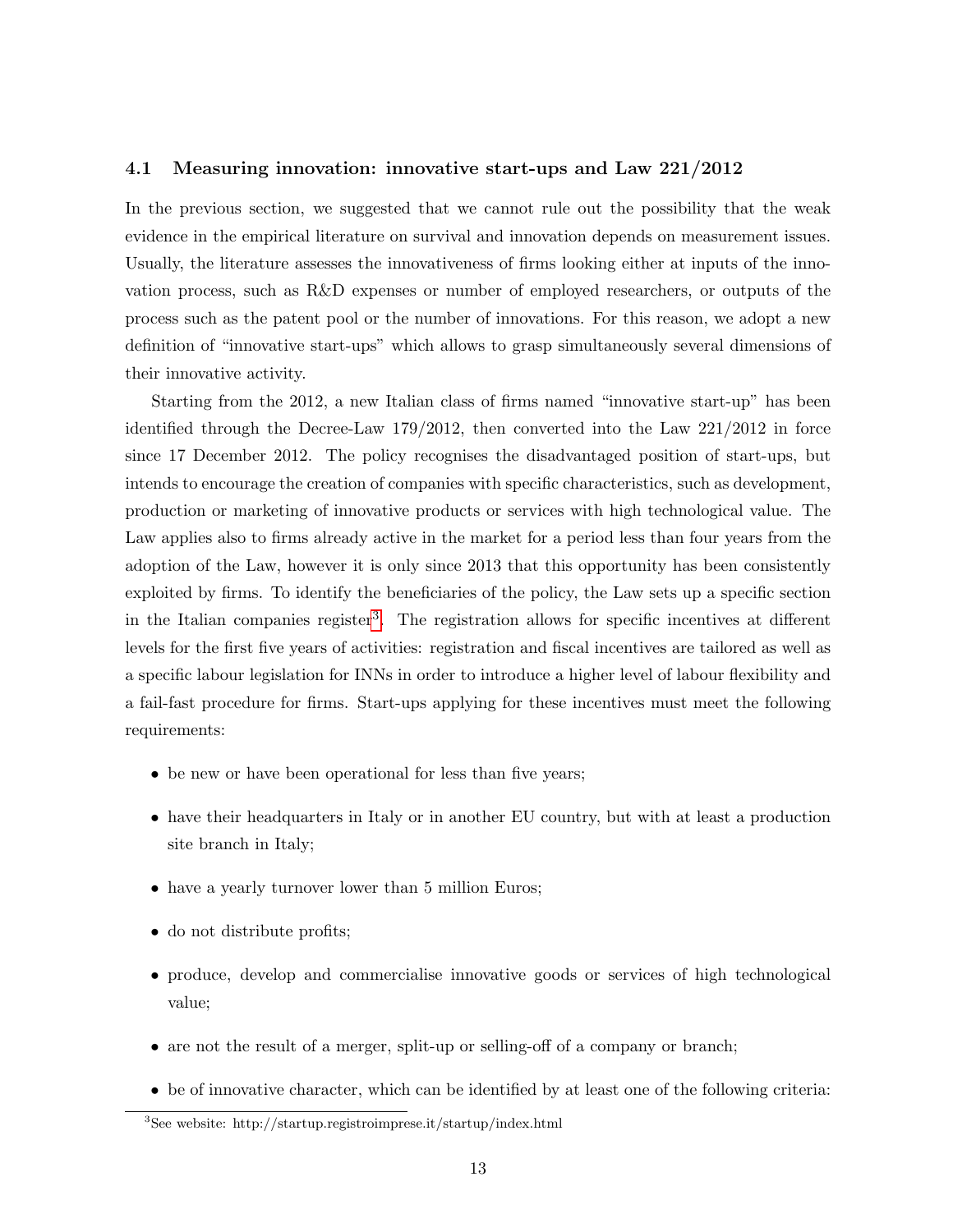- $-$  at least 15% of the company's expenses can be attributed to R&D activities (satisfied by 64.97% of the INNs);
- $-$  at least  $1/3$  of the total workforce are PhD students, the holders of a PhD or researchers; alternatively, 2/3 of the total workforce must hold a Masters degree (satisfied by 29.68%of the INNs);
- the enterprise is the holder, depositary or licensee of a registered patent (industrial property) or the owner of a program for original registered computers.

Accordingly to the actual composition of INNs, only the 2.7% satisfied all the three requirements and the 11.08% is characterised by two up to three requirements. From AIDA, we do not know which specific criteria they satisfy to be registered as innovative. We only have aggregate data from the Italian Board of Trade (IBT), presented in Table [3](#page-14-0) for 2013.

The Law 221/2012 provide us with a new tool to identify INNs with some advantages over previous indicators of innovativeness:

- we focus on small firms, which are very likely to be truly new entities and not subsidiaries or foreign green-field entrants;
- all innovative firms are focused on innovative goods or services;
- they need to have at least one of the usual proxy for innovative input and output, but not necessarily a specific one such as in the other measures.

Table [2](#page-13-0) shows the numbers of INNs over the total number of firms in the sample and the percentage of firms in data over the entire population (source: see Footnote [3\)](#page-12-0) of new Italian firms. AIDA covers about a fifth of new Italian firms, since firms self-employer, professional and other minor activities are not required to fill their accounts. In 2013, firms registered as innovative start-ups are about the 1.5%.

<span id="page-13-0"></span>

| Table 2: INNs and NOINNs in the collected sample accordingly to the initial year of activity. Source: AIDA |  |  |  |
|------------------------------------------------------------------------------------------------------------|--|--|--|
|------------------------------------------------------------------------------------------------------------|--|--|--|

|                                   | 2008   | 2009     | 2010     | 2011     | 2012    | 2013       |
|-----------------------------------|--------|----------|----------|----------|---------|------------|
| <b>INNs</b>                       |        | 4        | 51       | 320      | 531     | 1,010      |
| NOINNs                            | 65,088 | 62,930   | 74.457   | 71,599   | 65,653  | 67,306     |
| Total                             | 65,088 | 62,934   | 74,508   | 71,919   | 66,184  | 68,316     |
| % Italian Start-ups (IBT)         | 22.7%  | 21.8%    | 28.1\%   | 27.2%    | 24.0%   | 24.7%      |
| $\%$ INNs (AIDA)                  | $0\%$  | $0.01\%$ | $0.07\%$ | $0.4\%$  | $0.8\%$ | $1.5\%$    |
| $\%$ INNs w.r.t. population (IBT) | $0\%$  | 21.05%   | 43.22%   | 124.51\% | 112.03% | $100.50\%$ |

Table [4](#page-14-1) describes the distribution of INNs across the ATECO2007 sector classification and shows that INNs are principally active in service and manufacturing (code J and C, respectively). The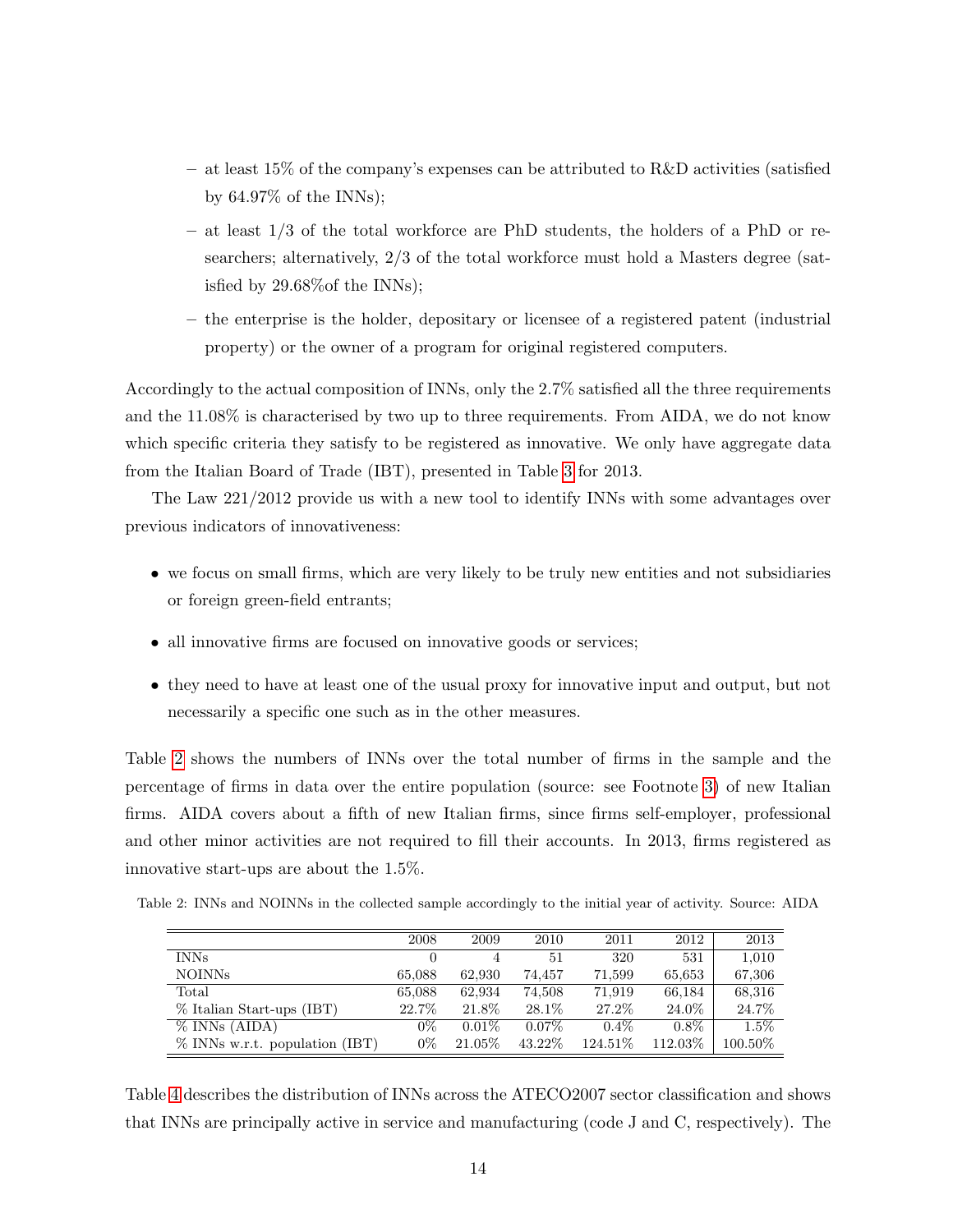|     | First Req.    | Second Req.   | Third Req.   |
|-----|---------------|---------------|--------------|
| No  | 360 (35.82\%) | 709 (70.55%)  | 787 (78.31%) |
| Yes | 645 (64.18%)  | 296 (29.45\%) | 218 (21.70%) |

<span id="page-14-0"></span>Table 3: Number of 2013 INNs satisfying the three possible criteria. Source: IBT, march 2016

| <b>ATECO</b><br><b>INNs</b><br><b>NOINNs</b><br>start-ups<br>$1,039(1.54\%)$<br>A<br>46 $(0.06\%)$<br>B<br>С<br>7,112 (10.56%)<br>D<br>$703(0.10\%)$<br>E<br>326 (0.48%)<br>F<br>8,290 (12.32%)<br>G<br>15,415 (22.90%)<br>H<br>$2,640(3.92\%)$<br>T<br>$6,072$ $(9.02\%)$<br>J<br>$3,113$ $(4.63\%)$<br>K<br>$1,309$ $(1.94\%)$<br>L<br>$3,193$ $(4.74\%)$<br>М<br>$4,963(1.54\%)$<br>261<br>Ν<br>4,260(7.37%)<br>$6(0.00\%)$<br>O<br>P<br>666 (0.99%)<br>Q<br>$1,307(1.94\%)$<br>$\mathbf R$<br>1,865(2.77%)<br>S<br>1,098(1.63%)<br>$1(0.00\%)$<br>T |  |                |
|---------------------------------------------------------------------------------------------------------------------------------------------------------------------------------------------------------------------------------------------------------------------------------------------------------------------------------------------------------------------------------------------------------------------------------------------------------------------------------------------------------------------------------------------------------|--|----------------|
|                                                                                                                                                                                                                                                                                                                                                                                                                                                                                                                                                         |  |                |
|                                                                                                                                                                                                                                                                                                                                                                                                                                                                                                                                                         |  | start-ups      |
|                                                                                                                                                                                                                                                                                                                                                                                                                                                                                                                                                         |  | $6(0.59\%)$    |
|                                                                                                                                                                                                                                                                                                                                                                                                                                                                                                                                                         |  | $0(0.00\%)$    |
|                                                                                                                                                                                                                                                                                                                                                                                                                                                                                                                                                         |  | $161(15.94\%)$ |
|                                                                                                                                                                                                                                                                                                                                                                                                                                                                                                                                                         |  | $10(0.10\%)$   |
|                                                                                                                                                                                                                                                                                                                                                                                                                                                                                                                                                         |  | $4(0.39\%)$    |
|                                                                                                                                                                                                                                                                                                                                                                                                                                                                                                                                                         |  | 14 (1.39%)     |
|                                                                                                                                                                                                                                                                                                                                                                                                                                                                                                                                                         |  | 59 (5.84%)     |
|                                                                                                                                                                                                                                                                                                                                                                                                                                                                                                                                                         |  | $3(0.30\%)$    |
|                                                                                                                                                                                                                                                                                                                                                                                                                                                                                                                                                         |  | $0(0.00\%)$    |
|                                                                                                                                                                                                                                                                                                                                                                                                                                                                                                                                                         |  | 431 (42.67%)   |
|                                                                                                                                                                                                                                                                                                                                                                                                                                                                                                                                                         |  | $1(0.10\%)$    |
|                                                                                                                                                                                                                                                                                                                                                                                                                                                                                                                                                         |  | $0(0.00\%)$    |
|                                                                                                                                                                                                                                                                                                                                                                                                                                                                                                                                                         |  |                |
|                                                                                                                                                                                                                                                                                                                                                                                                                                                                                                                                                         |  | $37(3.66\%)$   |
|                                                                                                                                                                                                                                                                                                                                                                                                                                                                                                                                                         |  | $0(0.00\%)$    |
|                                                                                                                                                                                                                                                                                                                                                                                                                                                                                                                                                         |  | $7(0.69\%)$    |
|                                                                                                                                                                                                                                                                                                                                                                                                                                                                                                                                                         |  | $6(0.59\%)$    |
|                                                                                                                                                                                                                                                                                                                                                                                                                                                                                                                                                         |  | $3(0.30\%)$    |
|                                                                                                                                                                                                                                                                                                                                                                                                                                                                                                                                                         |  | $4(0.40\%)$    |
|                                                                                                                                                                                                                                                                                                                                                                                                                                                                                                                                                         |  | $0(0.00\%)$    |
| Total<br>67,306<br>1,010                                                                                                                                                                                                                                                                                                                                                                                                                                                                                                                                |  |                |

<span id="page-14-1"></span>Table 4: One digit ATECO2007 of the 2013 INNs  $(n = 1, 010)$  and NOINNs (67306). Source: AIDA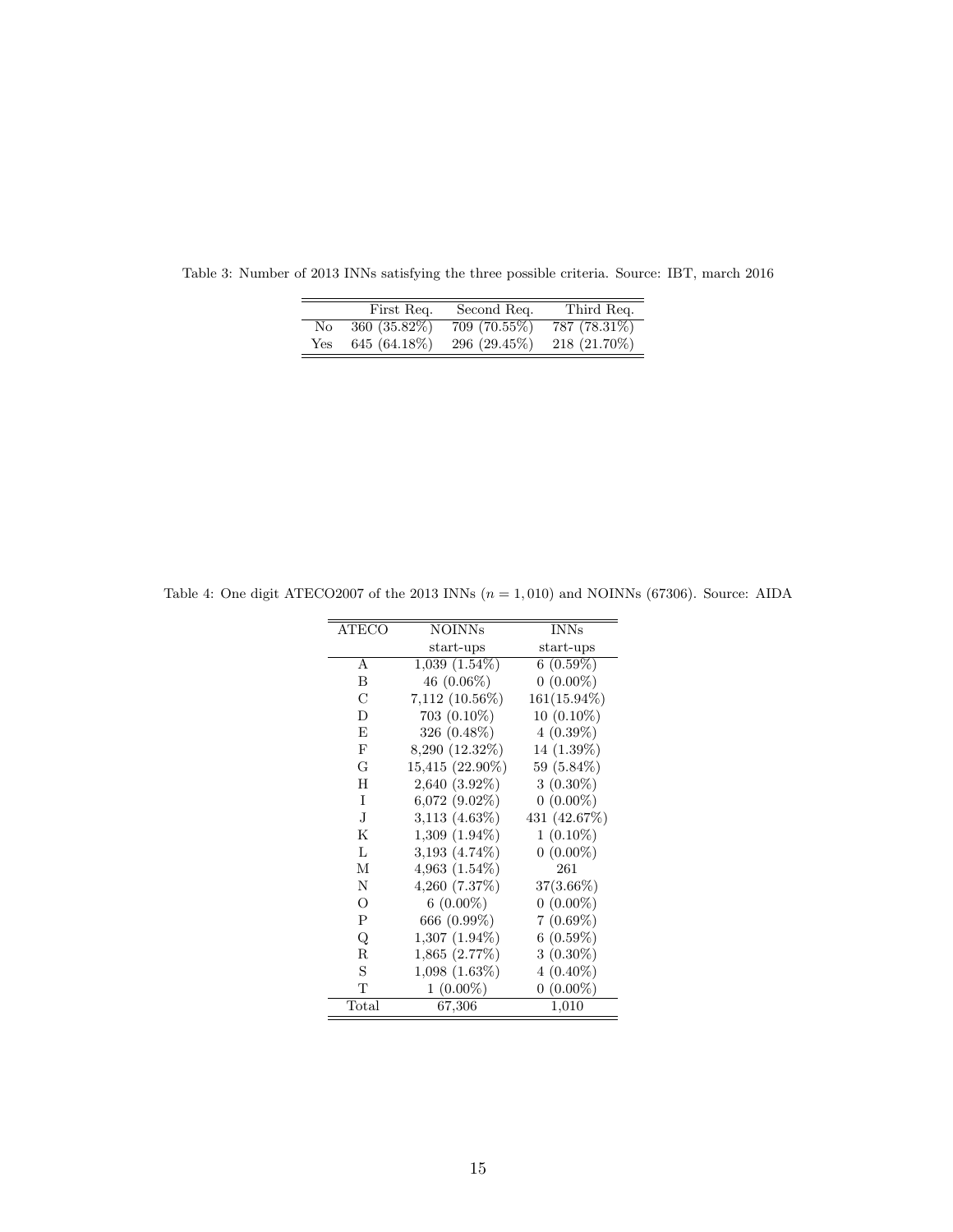geographic map of 2013 INNs (see Table [5](#page-15-0) and Figure [10](#page-41-0) in Appendix [A.4\)](#page-40-0) shows a striking concentration in two regions, Lombardia and Lazio, and their capital cities, Milan and Rome, which attract about one out of three INNs.

<span id="page-15-0"></span>

| Italian Region           | Number of innovative | Italian Region         | Number of innovative |
|--------------------------|----------------------|------------------------|----------------------|
|                          | start-up             |                        | start-up             |
| Abruzzo                  | $16(1.58\%)$         | Molise                 | $0(0.00\%)$          |
| Basilicata               | $4(0.40\%)$          | Piemonte (Torino - 57) | $72(7.13\%)$         |
| Calabria                 | $14(1.39\%)$         | Puglia                 | $51(5.05\%)$         |
| Campania                 | 65 $(6.44\%)$        | Sardegna               | 30(2.97%)            |
| Emilia-Romagna           | 111 $(10.99%)$       | Sicilia                | $39(3.86\%)$         |
| Friuli-Venezia Giulia    | 26(2.57%)            | Toscana                | 53(5.25%)            |
| Lazio (Roma - $102$ )    | $111(10.99\%)$       | Trentino-Alto Adige    | 27(2.67%)            |
| Liguria                  | $15(1.49\%)$         | Umbria                 | $13(1.29\%)$         |
| Lombardia (Milano - 155) | 229 (22.67%)         | Valle d'Aosta          | $3(0.30\%)$          |
| Marche                   | $(4.65\%)$<br>47     | Veneto                 | 84 (8.32\%)          |

Table 5: Regional distribution (NUTS2) of the 2013 INNs  $(n = 1, 010)$ . Source: AIDA

<span id="page-15-1"></span>Finally, we conclude the presentation of INNs main features proposing some summary tables on the activity state (the 98% is still active in the 2015, see Table [6\)](#page-15-1). It is here to notice that in the survival analysis we will consider as a firm's death only the negative exits, such as closing or failures.

Table 6: Activity state of the 2013 INNs  $(n = 1010)$ . Source: AIDA

| Status      | Number of INNs |
|-------------|----------------|
| Active      | 994 (98.42%)   |
| Close down  | $0(0.00\%)$    |
| Failed      | $1(0.1\%)$     |
| Liquidation | $15(1.49\%)$   |

#### 4.2 Isolating the innovators' premium from confounding effects

Unfortunately for the purpose of this paper, which aims at classifying and studying the survival of firms born in 2008, the Law was introduced in 2012 and only since 2013 consistently exploited by new firms. In this paragraph, we explain how a machine learning algorithm can be trained and tested on 2013 data to identify INNs in 2008 without specific information on model assumptions, but based on a vast array of other firmographics. We can use any type of variable, with the only restriction provided by the requirements of the theory and the econometrics model to be performed. Namely, we excluded from the analysis variables related with the industry sector and the geographical location, otherwise, the new indicator would have not been suitable as a regressor in a model in which sector and location appear as other covariates. At the same time, we also discard from the training-set the investment in R&D and IPR. This exclusion will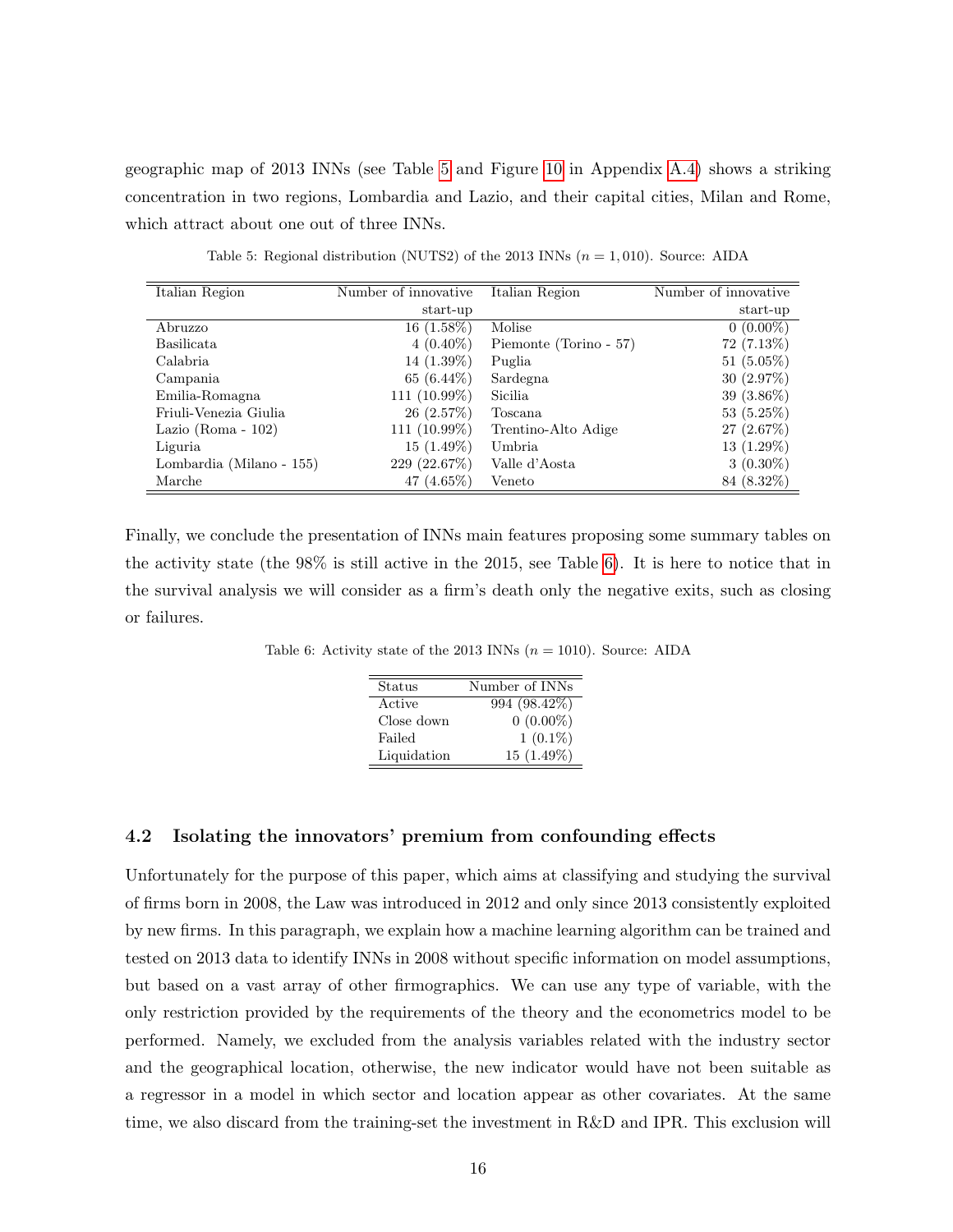serve us later as an evaluation tool for prediction in 2008 for which we do not observe the target variable, as explained in Section [4.2.2.](#page-20-0) We focus on 2013 data since it is the closest available year with the relevant information about the target variable (INNs). Predictive modelling learning from historical data is assumed to be static, but data evolves and must be analyzed in near real time. The change over time of the statistical properties of the target variable, which the model is trying to predict, is also known as concept drift  $(Zliobait\hat{e}, 2010)$ . Therefore, to prevent deterioration of the prediction accuracy, one effective solution is to minimise the time interval between input and output data.

#### <span id="page-16-0"></span>4.2.1 Training, test, and model selection to predict INNs

In this section, we apply different algorithms to classify firms as INNs and, thereafter, we compare their predictive power to select the most performing one. We have deployed seven widely used classifiers, which are analytically describe in Appendix [A.2:](#page-37-0)

- Recursive Partitioning (RPART);
- Classification Tree (TREE);
- Conditional Inference Tree (CTREE);
- Bagging (BAG);
- Logit Regression (LOGIT);
- Naïve Bayes (NB);
- Artificial Neural Network (ANN).

We train these algorithms on a 2013 random subset of 80% of the cleansed sample  $(36,401)$  firms including 563 INNs) and we test them on the remaining 20% of the sample (9,175 firms including 150 INNs). The dataset is unbalanced since the target variable (INNs) is underrepresented in the samples. The SMOTE algorithm [\(Chawla et al., 2002\)](#page-31-10) is a well-known technique to address this problem because it artificially generates new examples of the minority class (here INNs) using the nearest neighbours of these cases. Furthermore, the majority class examples are also under-sampled, leading to a more balanced dataset. Eventually, we synthetically increase the number of INNs cases in the training-set only, while we keep the test-set unchanged to evaluate the performance on factual data.

Each algorithm predicts the probability of a start-up in test-set to be INN. The predicted probability, which maps from 0 to 1, collapses to NOINN or INN according to a threshold (or cut-off) chosen by the researcher on the basis of a model performance assessment. Our toolbox for comparing algorithms and selecting thresholds includes the analysis of receiver operating characteristics (ROC) curves (Figure [2\)](#page-17-0) and the density function of the predicted probability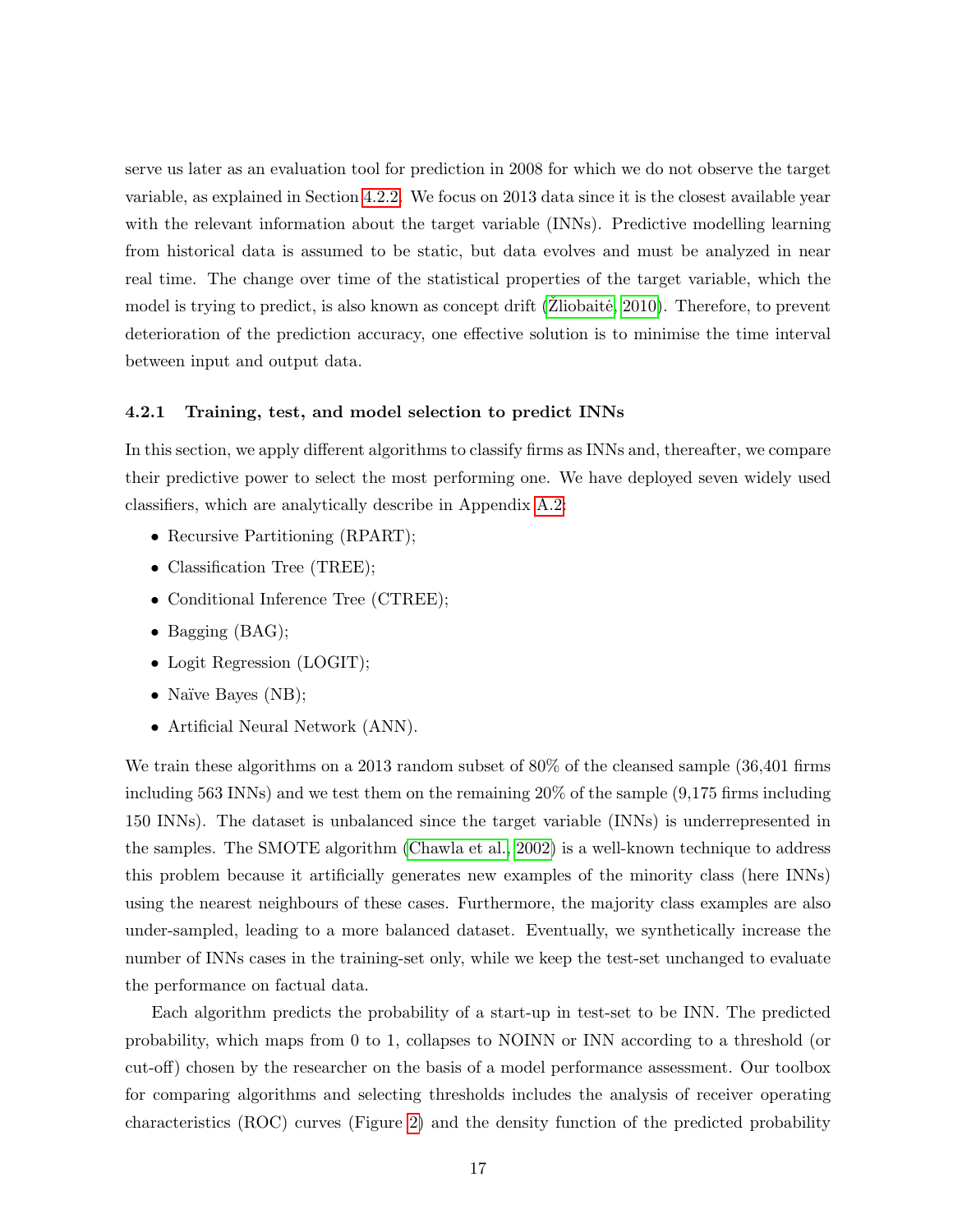for both INNs and NOINNs. In details, the ROC curves represent pairs of true positive and false positive rates of a classifier for a continuum of probability thresholds and they can be used to compare different classifiers. Specifically, the highest performing classifier is the one with the ROC curve closest to the upper-left corner *(i.e.* true positive rate close to 1 and false positive rate close to 0). If two classifiers are characterised by intersected ROC, it means that the two classifiers are better under different loss conditions<sup>[4](#page-17-1)</sup>. For each algorithm, we define the optimal threshold (or cut-off) as the one associated with the point minimising the Euclidean distance between the ROC curve and the  $(0,1)$  point (see Appendix [A.3](#page-39-0) for further details). Once a cut-off is set, confusion matrices (Table [7\)](#page-19-0) summarise the number of correctly classified cases and classification errors for each algorithm.



<span id="page-17-0"></span>

Figure 2: ROC curves on the 2013 start-ups and given the SMOTE technique

Also the density function for both NOINNs (or negative) and INNs (or positive) predicted probabilities (Figure [3\)](#page-18-0) generated by the seven algorithms on the 2013 test-set can provide some insights on the model performance. In the ideal scenario, represented in Figure [3a,](#page-18-1) each distribution for the predicted probability of INNs and NOINNs shall be skewed respectively towards 1 and 0 and without a common support. Unfortunately, this is not the case and, in most empirical analyses, I and II type misclassification errors can be relevant.

<span id="page-17-1"></span><sup>4</sup>Alternatively, as measure of performance, we can compare the area under the ROC curve (AUC). For further details on the interpretation of ROC curves see [Alpaydin](#page-29-9) [\(2014\)](#page-29-9).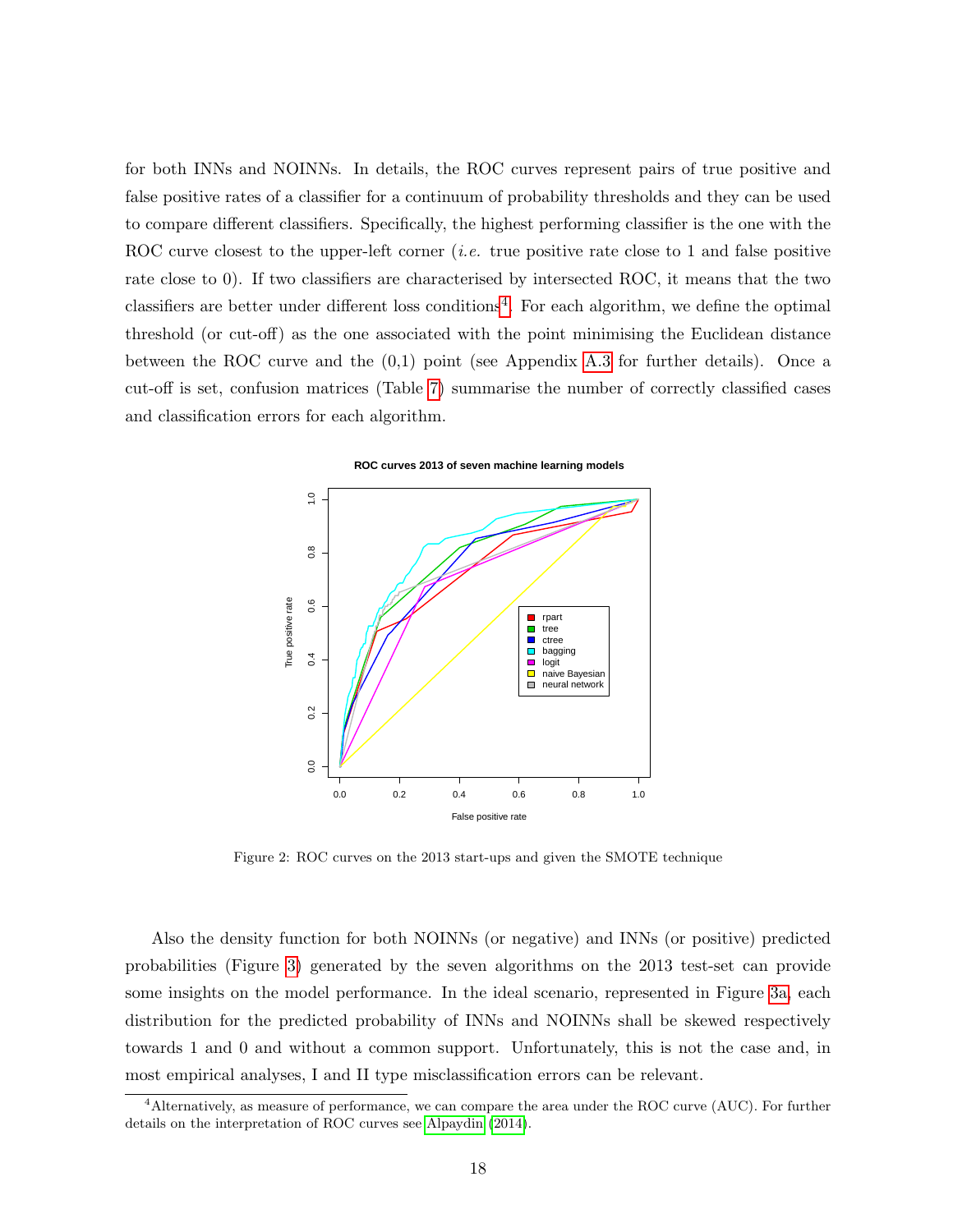<span id="page-18-1"></span><span id="page-18-0"></span>

<span id="page-18-3"></span><span id="page-18-2"></span>Figure 3: INNs and NOINNs predicted probabilities for the 2013 start-up according to the seven machine learning algorithms with SMOTE and the well-behaved example, as a benchmark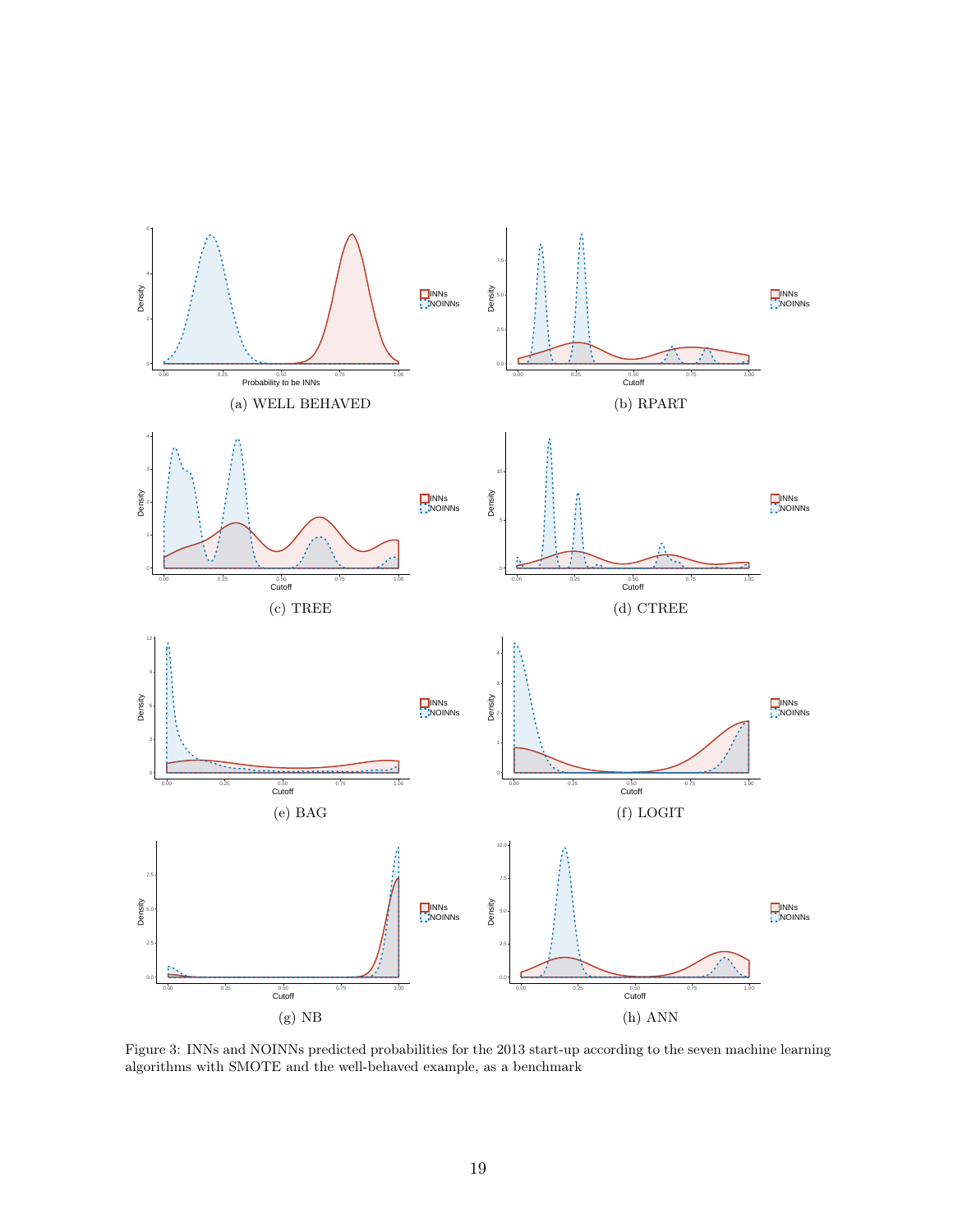|               | <b>RPART</b>  |             | TREE             |                | <b>CTREE</b>  |             | BAG           |             |       |
|---------------|---------------|-------------|------------------|----------------|---------------|-------------|---------------|-------------|-------|
| Real Data     | (0.2817)      |             | (0.3210)         |                | (0.2632)      |             | (0.1200)      |             | Total |
|               | <b>NOINNs</b> | <b>INNs</b> | <b>NOINNs</b>    | <b>INNs</b>    | <b>NOINNs</b> | <b>INNs</b> | <b>NOINNs</b> | <b>INNs</b> |       |
| <b>NOINNs</b> | 7,908         | 1,117       | 7,779            | 1,246          | 6,857         | 2,168       | 6,612         | 2,413       | 9,025 |
| <b>INNs</b>   | 74            | 76          | 66               | 84             | 42            | 108         | 32            | 118         | 150   |
|               |               | $50\%$      |                  | $56\%$         |               | 72%         |               | 79%         |       |
|               | <b>LOGIT</b>  |             | NΒ               |                | <b>ANN</b>    |             |               |             |       |
| Real Data     | (1)           |             | $\left(1\right)$ |                | (0.1905)      |             |               |             | Total |
|               | <b>NOINNs</b> | <b>INNs</b> | <b>NOINNs</b>    | <b>INNs</b>    | <b>NOINNs</b> | <b>INNs</b> |               |             |       |
| <b>NOINNs</b> | 9,025         | $\Omega$    | 9,023            | $\overline{2}$ | 7,240         | 1,785       |               |             | 9,025 |
| <b>INNs</b>   | 150           | $\theta$    | 150              | $\Omega$       | 53            | 97          |               |             | 150   |
|               |               | $0\%$       |                  | $0\%$          |               | 65\%        |               |             |       |

<span id="page-19-0"></span>Table 7: Confusion matrix of the seven algorithms with SMOTE. Optimal cut-offs in parentheses

ROC curves offer an interesting comparative insight on the performance of the same model when used for estimating a causal relation instead of predicting a category, as discussed in Section [2.](#page-2-0) Indeed, Figure [3e](#page-18-2) shows how the Logit model, well-known in econometrics and here used to classify start-up, is one of the worst classifiers. This confirm the theoretical framework portrayed in Section [2](#page-2-0) and main limits of econometrics used to fit such type of data. Among the ones tested in this exercise, the best predicting algorithm (with SMOTE) is the BAG. When considering the optimal cut-off in the 2013 sample  $(0.12)$ , this algorithm classifies 6,644 to be NOINNs and 2,531 (38.1%) to be the INNs. Unfortunately, the predicted probability distributions associated with BAG does not identify correctly many INNs (see Figure [3e\)](#page-18-2). The distribution of the predicted probabilities for NOINNs is well-behaved while for INNs is bi-modal with a large variance across its domain. For this reason, the common support is the domain itself. The second best performing algorithm, matching information collected in Table [7](#page-19-0) and represented in Figure [3,](#page-18-0) is the ANN (see Figure [3h\)](#page-18-3) for which the distribution of the predicted probability for INNs shows a peak close to one, although it maintains a second small peak close to zero. In order to further increase the performance, instead of using only one algorithm, we consider a mixture of the two (BAG-ANN), in which the predicted probability is a convex linear combination of the predicted probabilities originated from the two algorithms independently<sup>[5](#page-19-1)</sup>. The mixture weights are defined according to a function which maximises the separation between the predicted probabilities for innovative and non-innovative and the area under the ROC curve (AUC) (see Appendix [A.3](#page-39-0) for further details). Thereby, we construct a mixture of the two algorithms with weights 0.77 (BAG) and 0.23 (ANN) with the resulting predicted probability represented in Figure [4.](#page-20-1) Despite the overall improvement, there is still a large area of common support between INNs and NOINNs densities and this issue is particularly severe for intermediate

<span id="page-19-1"></span><sup>&</sup>lt;sup>5</sup>As a robustness check, we try the mixture of different algorithms, which do not lead to any improvement in the performance.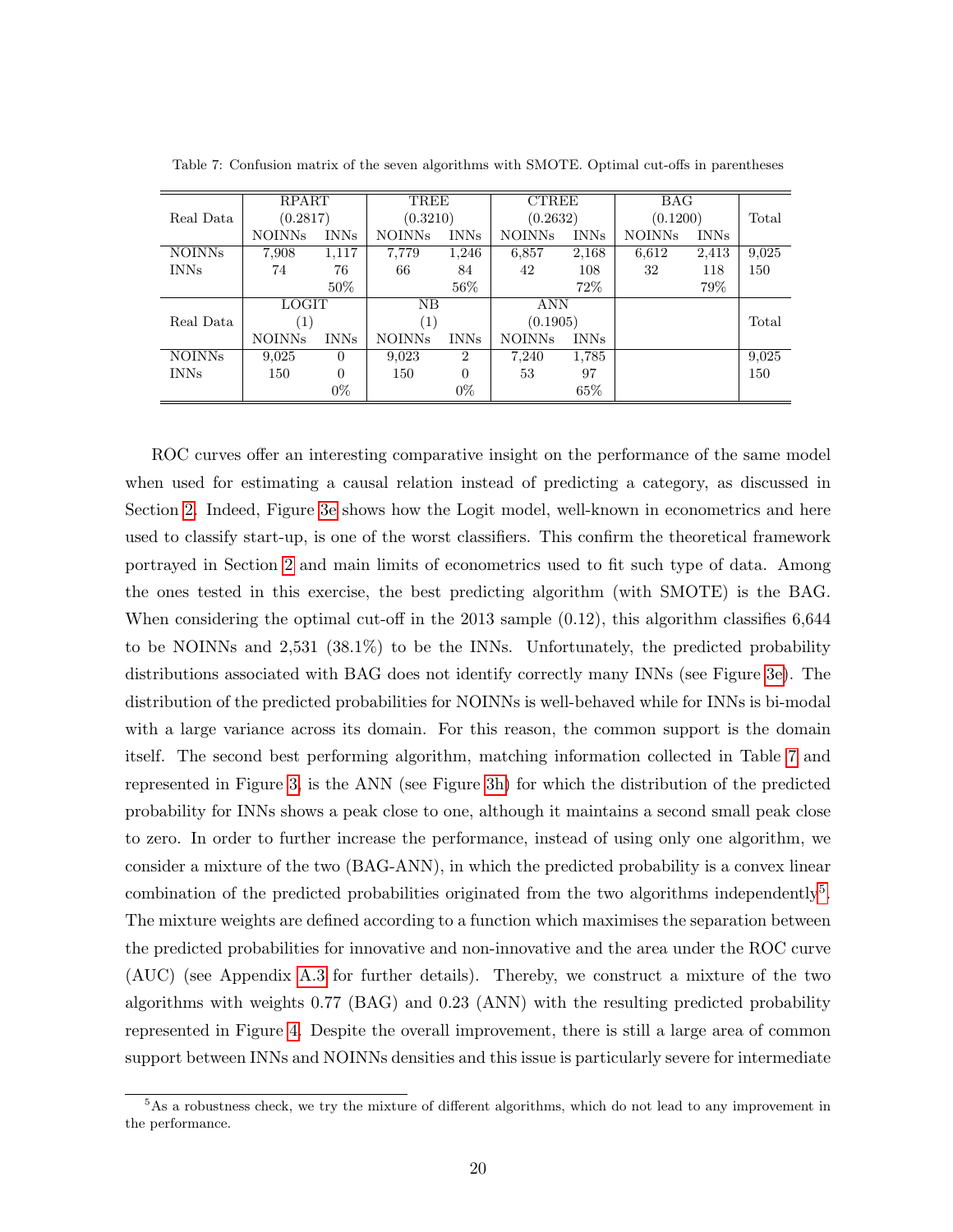values of the predicted probability. Prediction in that area inevitably leads to high type I and II errors, since there is not much difference between the two densities. The reason of this poor performance lay in the nature of the empirical problem. Classification algorithms perform well when the underlying nature of the variable to be classify is a categorical one. However often, and as it is in this case, the categories are the results of an artificial categorisation or dicothomisation of an otherwise continuous variable. The case of innovativeness is an exemplary one: firms can be more or less innovative on a continuum scale. For this reason, when using the model for prediction, instead of introducing only one cut-off which separates a predicted INN from a predicted NOINN, we identify two cut-offs which identify three intervals in the (0,1) domain of the predicted probability. Firms with a predicted probability smaller than the first cut-off are classified as NOINNs while firms with a predicted probability higher than the second cut-off are classified as INNs. We consider unclassified firms with a predicted probability in-between the two cut-offs and we will drop them from the analysis. In this specific case, we predict as NOINNs 2008 firms with a predicted probability smaller than 0.2 and as INNs those with a predicted probability higher than 0.8. The resulting confusion matrix is presented in Table [8.](#page-21-1) The algorithm turns out to be extremely performing in correctly classifying INNs: most of the misclassification errors are indeed false negative. This type of error reduce the differences among groups: if we find a difference between innovative and non-innovative firms, the result would hold a fortiori in a better algorithm.

<span id="page-20-1"></span>

Figure 4: Density of the predicted probabilities for the 2013 start-ups accordingly to the BAG-ANN mixture with SMOTE

#### <span id="page-20-0"></span>4.2.2 Predicting the past: innovative firms in 2008

The mixture model BAG-ANN, with weights and cut-offs as discussed in Section [4.2.1,](#page-16-0) can now be leveraged to predict which firms would have been innovative in the 2008 sample. In such a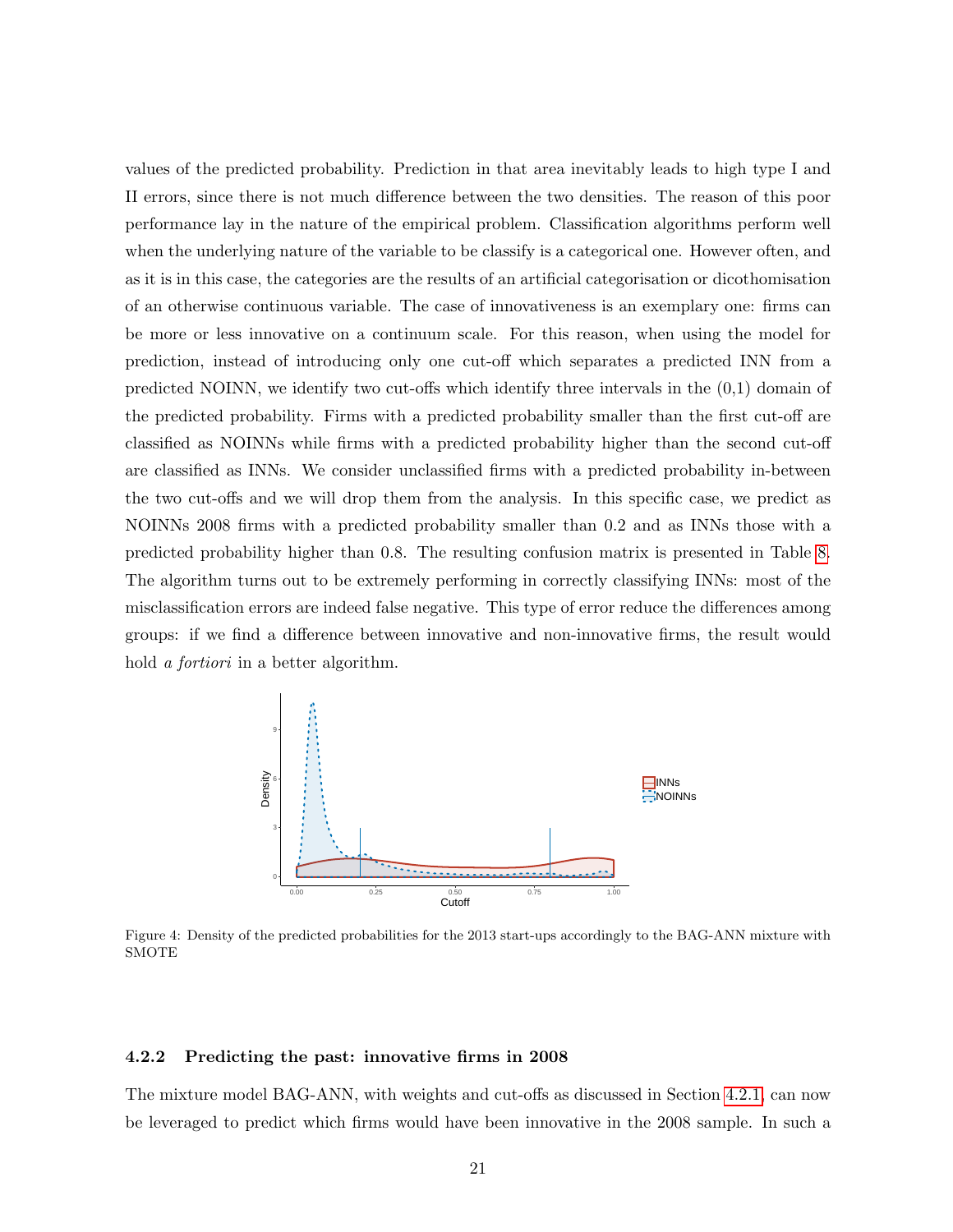|               | Prediction    |             |               |             |                 |             |  |  |  |
|---------------|---------------|-------------|---------------|-------------|-----------------|-------------|--|--|--|
| Real data     | $cut-off$ 0.2 |             | $cut-off$ 0.8 |             | Final subsample |             |  |  |  |
|               | <b>NOINNs</b> | <b>INNs</b> | <b>NOINNs</b> | <b>INNs</b> | <b>NOINNs</b>   | <b>INNs</b> |  |  |  |
| <b>NOINNs</b> | 6,751         | 2,274       | 8,698         | 327         | 6,751           | 327         |  |  |  |
|               | 75%           |             | $96\%$        |             | 95%             |             |  |  |  |
| <b>INNs</b>   | 40            | 110         | 99            | 51          | 40              | 51          |  |  |  |
|               |               | 73%         |               | 34%         |                 | 56%         |  |  |  |

<span id="page-21-1"></span>Table 8: BAG-ANN mixture performances on the SMOTE 2013 start-up with different predicted probability cut-offs

way, we are able to enrich the 2008 data with a new variable, namely Inno, which takes value 1 if the algorithm assign to a firm a predicted probability larger than 0.8 while value 0 if the algorithm assigns a predicted probability smaller than 0.2. We consider unclassified the other cases which, as Table [9](#page-21-2) shows, are about 10% of the sample. This represents the learning step of our methodology.

<span id="page-21-2"></span>Table 9: BAG-ANN mixture classification of NOINNs (predicted probability  $\leq 0.2$ ) and INNs (predicted probability  $\geq 0.8$ ) start-ups on the 2008 sample

|      | Predicted Probability |       | Total  | $\sigma$ |      |                  |
|------|-----------------------|-------|--------|----------|------|------------------|
|      |                       | > 0.8 |        |          | -0.8 | $> 0.2 \leq 0.8$ |
| 2008 | 34.487                | 763   | 39.295 | 87.8%    | 1.9% | $10.3\%$         |

However, it is impossible to directly evaluate the performance of the 2008 prediction. It depends primarily on the assumption that the true and unknown model which generate the data in 2013 is similar to the one in 2008. Nevertheless, we can indirectly provide some statistics on the predicted INNs and NOINNs for a qualitative evaluation of the BAG-ANN performance. To this aim, Table [10](#page-21-3) shows the percentage of 2008 firms involved in R&D and IPR investment and the average investment for the period 2008-2018 for INNs and NOINNs and the value are significantly higher for the former.

Table 10: Qualitative evaluation of the prediction

<span id="page-21-3"></span>

|                                                          | <b>INNs</b> | <b>NOINNs</b> |
|----------------------------------------------------------|-------------|---------------|
| $\%$ of firms with positive R&D investment over 10 years | $6\%$       | $4\%$         |
| $%$ of firms with positive IPR investment over 10 years  | 10%         | $4\%$         |
| average $R\&D$ investment over 10 years, if positive     | 612K        | 346K          |
| average IPR investment over 10 years, if positive        | 7.056K      | 7.76K         |

Note: Differences between groups are statistically significant at the 1%

## <span id="page-21-0"></span>5 Econometric analysis

In this session we test the hypothesis of a survival premium of INNs, that is 2008 start-up classified as innovative with respect to the NOINNs.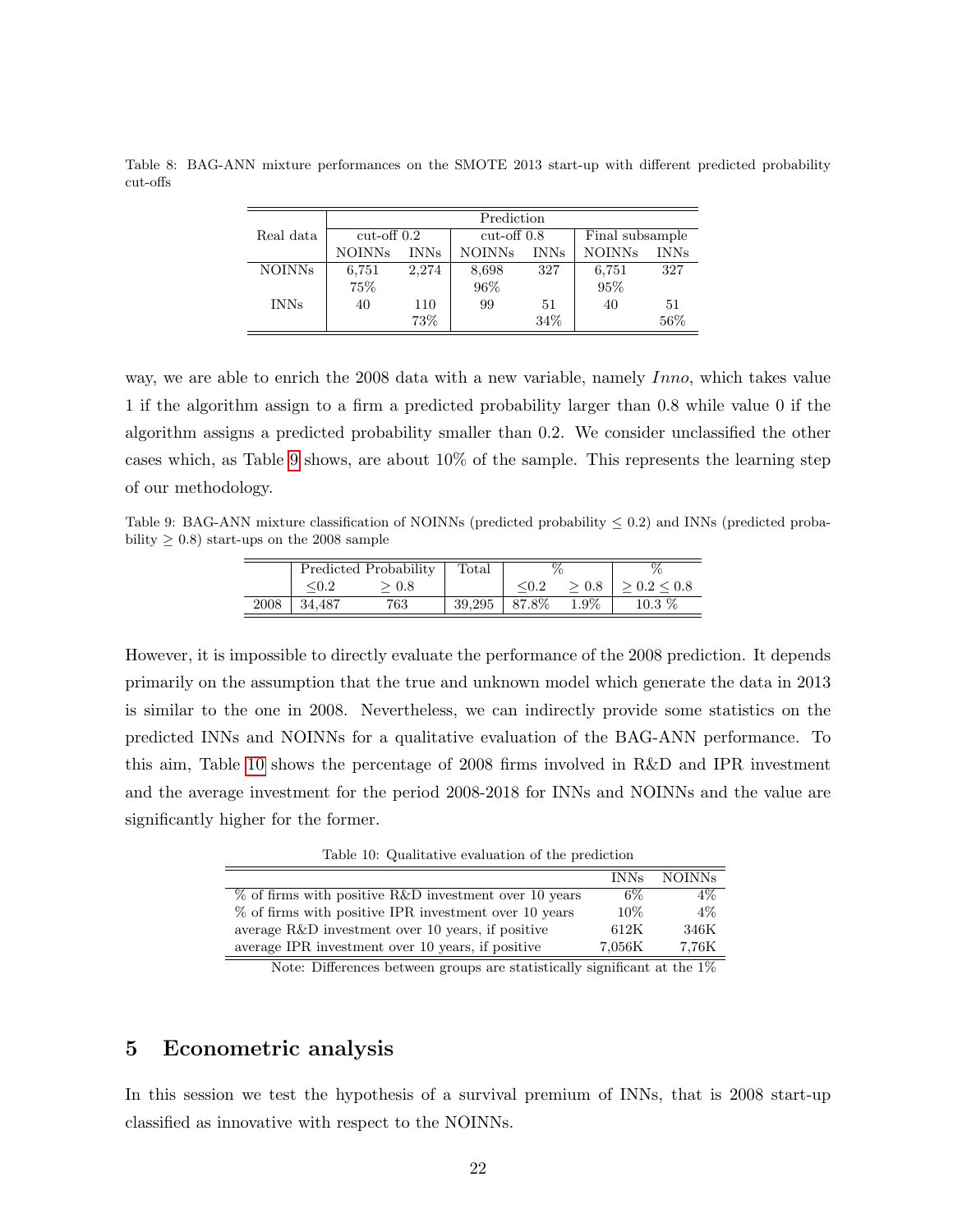|              | predicted      | probability    | Total  | $ATECO$ %  | ATECO <sup>%</sup> |
|--------------|----------------|----------------|--------|------------|--------------------|
| <b>ATECO</b> | $\leq 0.2$     | $\geq$ 0.8     |        | $\leq 0.2$ | $\geq 0.8$         |
| A            | 743            | 12             | 805    | 92.23%     | 1.49%              |
| B            | 41             | $\mathbf{1}$   | 44     | 93.18%     | $2.27\%$           |
| C            | 3,222          | 109            | 3,903  | 82.55%     | 2.79%              |
| D            | 805            | 17             | 880    | 91.48\%    | 1.93%              |
| E            | 145            | $\mathbf{1}$   | 170    | 85.29%     | 0.58%              |
| $\mathbf F$  | 6,936          | 136            | 7,869  | 88.14\%    | 1.73%              |
| G            | 5,885          | 195            | 7,014  | 93.90%     | 2.78%              |
| Η            | 946            | 30             | 1,146  | 82.55%     | $2.62\%$           |
| I            | 1,721          | 56             | 2,013  | 85.49%     | 2.78%              |
| $\mathbf J$  | 1,537          | 37             | 1,754  | 87.62%     | 2.11%              |
| $_{\rm K}$   | 575            | 7              | 627    | 91.71%     | 1.12%              |
| L            | 4,763          | 48             | 5,088  | 93.36\%    | $0.94\%$           |
| М            | 3,294          | 49             | 3,646  | 90.35%     | 1.34%              |
| N            | 1,754          | 32             | 1,982  | 88.50%     | 3.85%              |
| $\circ$      | $\overline{2}$ | $\overline{0}$ | 5      | 40.00%     | $0.00\%$           |
| $\mathsf{P}$ | 372            | 5              | 401    | 92.77%     | 1.25%              |
| Q            | 594            | 8              | 681    | 87.22\%    | 1.17%              |
| $\mathbf R$  | 689            | 13             | 762    | 90.42\%    | 1.71%              |
| S            | 423            | 6              | 467    | 90.58%     | 1.28%              |
| NA           | 37             | 1              | 38     | 97.37%     | 2.63%              |
| Total        | 34,487         | 763            | 39,295 |            |                    |

Table 11: ATECO classification according to the BAG-ANN mixture classification of NOINNs and INNs on the 2008 sample

Univariate analysis We first employ the Kaplan-Meier estimator (KME) to show short- and long-term differences, within 2008 firms, on their ability to survive in the Italian market during the crisis.

The KME is a non-parametric estimator classically used, among the others, to estimate survival distribution functions (see [Fleming and Harrington, 1991;](#page-31-11) [Andersen, 1993,](#page-29-10) for a discussion on its statistical properties). In general, this analysis studies the time to death for a population with survival distribution function  $S(t)$ , namely the probability that a start-up will be still alive at time t. Let consider a sample from the population with dimension  $n$  (note that here we are dealing with a right-censoring problem). Denote with  $t_1 < t_2 < \cdots$  the years when start-ups definitely close their actives on the Italian market. Let  $d_i$  be the number of start-ups who close at  $t_i$ . The Kaplan–Meier estimator  $\hat{S}(t)$  for  $S(t)$  is:

$$
\hat{S}(t) = \prod_{t_i \le t} \left( 1 - \frac{d_i}{r_i} \right) \tag{1}
$$

where  $r_i$  is the number of start-ups in the risk set just before time  $t_i$ , *i.e.* that firms who had survived, and  $d_i$  the number of failures at time  $t_i$ . The variance of the KME is estimated by the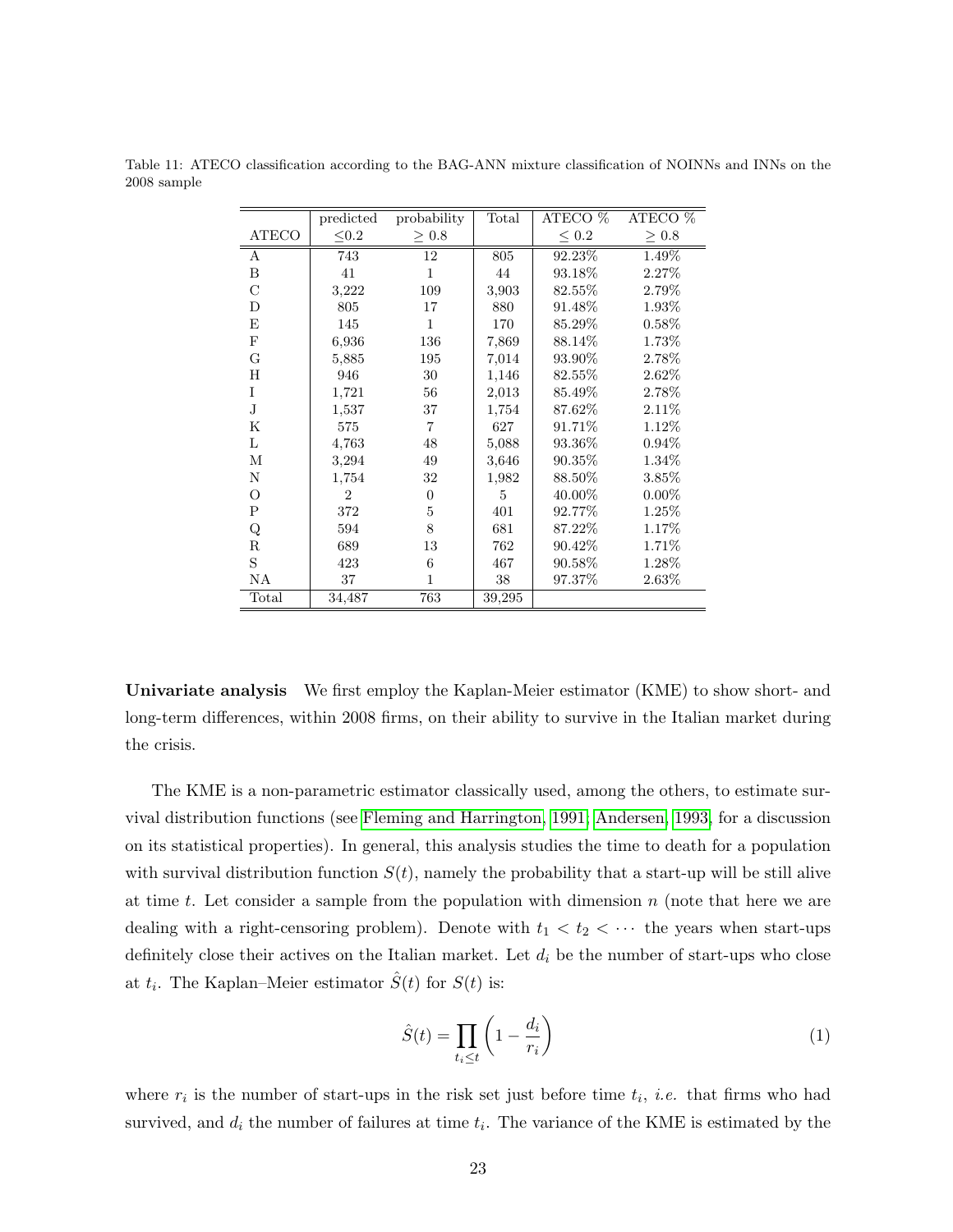Greenwood's formula:

<span id="page-23-0"></span>
$$
\hat{\sigma}^2(t) = \hat{S}^2(t) \sum_{t_i \le t} \left( \frac{d_i}{r_i(r_i - d_i)} \right). \tag{2}
$$

Eq. [\(2\)](#page-23-0) represents the standard error assigned to the KME using the Delta-method. Note that, for large samples, the KME is approximately normally distributed so the marginal error at  $(1-\alpha)$ confidence level is  $z_{1-\alpha/2}\hat{\sigma}(t)$ . Finally, the confidence interval, also for quite small sample sizes [\(Borgan and Liestøl, 1990\)](#page-30-11), taking advantage of the log-minus-log transformation, is

$$
\hat{S}(t) \exp\left\{ \pm \frac{z_{1-\alpha/2}\hat{\sigma}(t)}{\hat{S}(t)\ln \hat{S}(t)} \right\}.
$$
\n(3)

The KME allows for direct comparisons across the survival probability of samples with different sizes. Figure [5](#page-24-0) shows the two Kaplan-Meier curves with time in years on the horizontal axis and probability of surviving, or proportion of firm surviving, on the vertical one. Lines represent the survival curves stratified by INNs and NOINNs within their shadows of confidence intervals. At time zero, the survival probability is 1.0 (namely 100% of the firms are alive). After ten years, the survival probability is approximately 0.687 (or 68.7% - standard deviation 0.002497) for NOINNs and 0.790 (or 79.0% - standard deviation 0.01474) for INNs. INNs enjoy a survival premium and their survival curve lays always above NOINNs. The associated confidence intervals are wider for INNs than NOINNs, suggesting the higher uncertainty around innovative ventures. Nevertheless, there is always a statistically significant difference in the two groups as the rejection of the null-hypothesis of the log-rank suggests.

Multivariate analysis We now seek to address the last issue raised in the theory, that is whether the survival premium of innovative firms persists even when controlling for sectors and locations. We perform this task by adding the one-digit ATECO2007 classification for economic activities, the NUTS3 region classification (namely "provincia") for the location effect, and the interaction variables of being INNs with both sector and region as controls in a Cox proportional hazards model. The interaction effect can be interpreted as the positive or negative survival premium linked with the specific sector and region. With the Cox model in Eq [\(4\)](#page-23-1), we simultaneously estimate the impact of several variables on the survival. More precisely, we estimate how the effect of being INN in a specific sector and in a given location influences the exit rate from the market at a particular year, given that a firm survived up to that year. Id est, the hazard rate of failure at time t is

<span id="page-23-1"></span>
$$
h(t) = h_0(t) \exp \{ \beta_1 * Inno + \beta_2 * Sector + \beta_3 * Location + \beta_4 * Interactions \}
$$
 (4)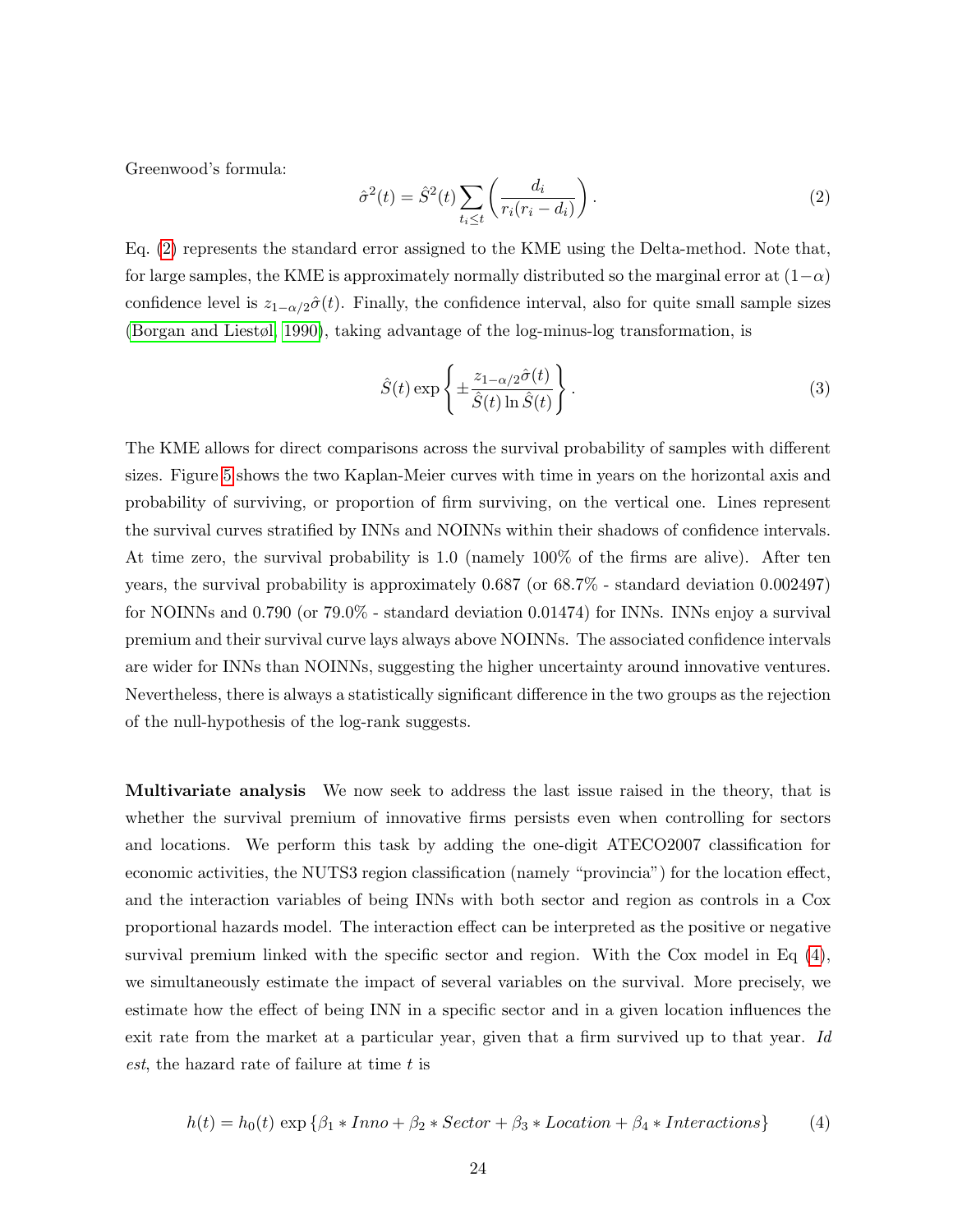<span id="page-24-0"></span>

Figure 5: Survival curves of INNs and NOINNs. P-value for log-rank test is reported. Log-minus-log transformation is applied for confidence intervals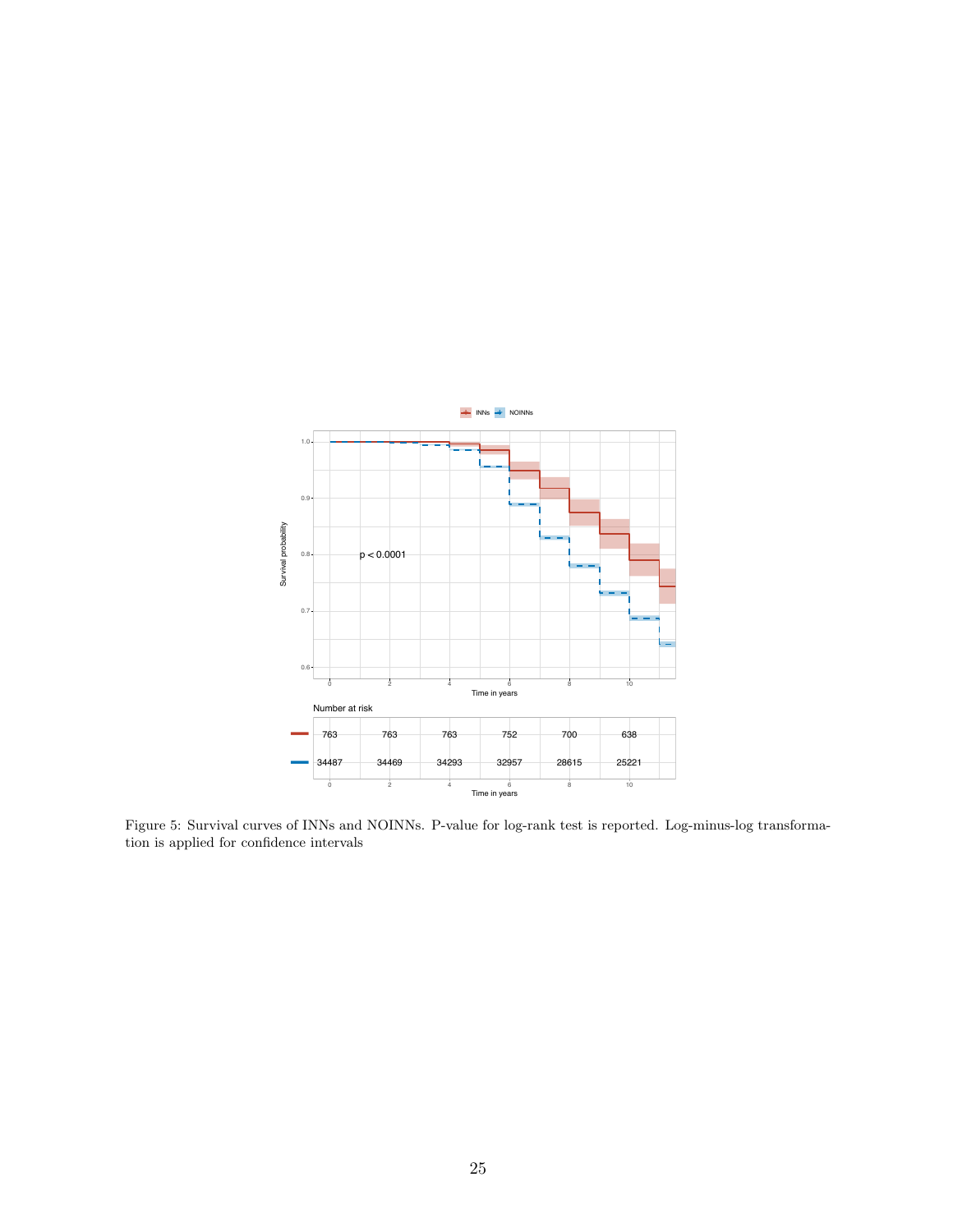where:

- $\bullet$  t is the survival time;
- $h(t)$  is the hazard function;
- $\beta_i$  are the coefficients. Since the Cox model can be written as a linear regression model of the logarithm of the hazard, it is possible to interpret the  $exp(\beta_i)$  as the hazard ratio of the  $i^{th}$  covariate;
- $h_0$  is the baseline hazard when all the covariates are set equal to zero. It is possible to estimate the  $\beta_i$  without any consideration of the hazard function only under the assumption of proportional hazard, validated both visually and with the log-rank test (see Table [13;](#page-26-1)
- Inno, Sector and Location are categorical variables summarised in Table [12,](#page-25-0) while Interaction are the interaction terms between Inno and the remaining variables.

<span id="page-25-0"></span>

| Name          | Description                                                 | Categories | Reference     | Observation |
|---------------|-------------------------------------------------------------|------------|---------------|-------------|
| Inno          | Dummy variable for being<br>an INN or a NOINN               |            | <b>NOINNs</b> | 35,250      |
| <i>Sector</i> | ATECO classification of sectors                             | 20         | Manufacturing | 35,212      |
| Location      | Italian Province (NUTS3 region) in<br>which firm is located | 110        | Milan         | 35,250      |

Table 12: Variables description

Table [13](#page-26-1) summarises the results for five different models and estimated coefficients. Model (1) uses just the dummy variable for INNs. The coefficient value -0.428 shows that being innovative has a negative and statistically significant effect on the probability of failure with respect to NOINNs. A straight interpretation of the effect is to compute the hazard ratio =  $e^{-0.428} = 0.65$ . *I.e.* at any given time, innovative firms almost double their chance of survival vis-à-vis NOINNs. Models (2) and (3) add industrial sector and regional controls, respectively, while models (4) and (5) consider also their interaction effects with INNs. When adding interaction effects for the location, the significance of being innovative fades. This evidence suggests that, as pointed by the theoretical consideration [\(Feldman, 2001\)](#page-31-7), a large part of the survival premium experienced by INNs depends on a self-selection of innovative firms for locations in which any firm, and not only innovative ones, is more likely to survive. We like to make few considerations. This result does not imply that being innovative is irrelevant. For instance, being innovative in a specific region can still lead to a survival premium. By looking at the interaction of location with the innovative dummy, we can rank Italian province according to the survival premium for being innovative. Figure [6](#page-27-0) shows the hazard ratio of the interaction effects when statistically significant. The higher the value, the higher is the positive effect of innovation on the chance of survival. Second, it might seem counter-intuitive that sector controls do not absorb the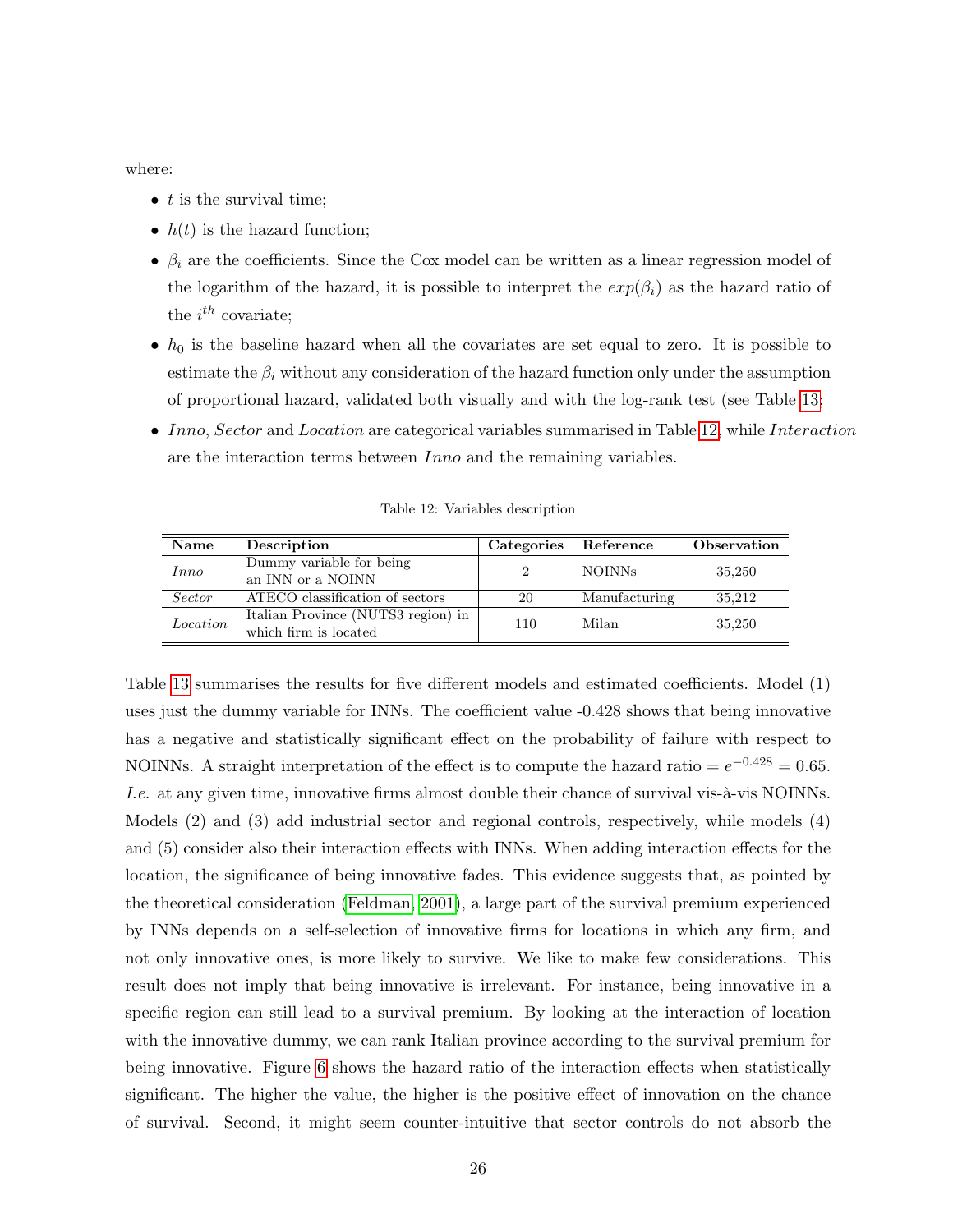explanation power of INNs, whereas location does. NUTS3 regions can capture a much larger effect which includes, on the one hand, the mix of sectors characterising a geographical areas and, on the other hand, dynamics discussed above such as entrepreneurial atmosphere, agglomeration economies, university roles, and so on. However, also for sectors, we can compute the magnitude of the interaction effect as plotted in Figure [6.](#page-27-0) An inquiry on the causes that make INNs more likely to survive in some locations or sectors is outside the scope of this work, but it surely leave room for new research questions. Note that, at least theoretically, a further model based on the joint estimate of both sectors and locations is possible. Unfortunately, here, especially for the 2008 firms classified as INNs, we suffer from the complete separation problem, which does not allow the estimation of some interaction effects.

<span id="page-26-1"></span>

|                                             |                                         |                                          | Dependent variable:                      |                                          |                                        |
|---------------------------------------------|-----------------------------------------|------------------------------------------|------------------------------------------|------------------------------------------|----------------------------------------|
|                                             |                                         |                                          | Survival                                 |                                          |                                        |
|                                             | (1)                                     | $\left( 2\right)$                        | (3)                                      | $\left( 4\right)$                        | (5)                                    |
| Inno                                        | $-0.428***$<br>(0.072)                  | $-0.459***$<br>(0.072)                   | $-0.438***$<br>(0.072)                   | $-0.512***$<br>(0.198)                   | $-0.122$<br>(0.246)                    |
| Sector<br>Location<br>$Inno* Sector$        |                                         | <b>YES</b>                               | <b>YES</b>                               | <b>YES</b><br><b>YES</b>                 | <b>YES</b>                             |
| $Inno * Location$                           |                                         |                                          |                                          |                                          | <b>YES</b>                             |
| Observations<br>Log Likelihood<br>Wald Test | 35,250<br>$-129,172.400$<br>$35.340***$ | 35,212<br>$-128,598.200$<br>483.320***   | 35,250<br>$-128,991.200$<br>$381.580***$ | 35,212<br>$-128,591.100$<br>$490.800***$ | 35,250<br>$-128,940.600$<br>386.730*** |
| LR Test<br>Score (Logrank) Test             | $40.756***$<br>$35.885***$              | $493.846^{\ast\ast\ast}$<br>$493.376***$ | $403.239***$<br>$388.083***$             | $508.001***$<br>$504.257***$             | $504.494***$<br>443.604***             |
| Df                                          | 1                                       | 19                                       | 110                                      | 36                                       | 209                                    |

|  | Table 13: Cox regressions: summary |  |
|--|------------------------------------|--|
|  |                                    |  |

 $Note:$   $*_{p<0.1; *_{p<0.05; * * *_{p<0.01}}$ 

# <span id="page-26-0"></span>6 Conclusion

This paper contributes to design a new research framework combining data science within econometric models. In particular, we use machine learning algorithms to extrapolate information from large source of data, which could have not been otherwise employed in standard regression models. We stress and show how this exercise needs feedback between theory, econometrics and data science, to design the desirable properties of the variable created by machine learning algorithms.

We apply this methodological approach to a long standing debate in economics of innovation and, specifically, we develop a new indicator of innovation at firm level which removes some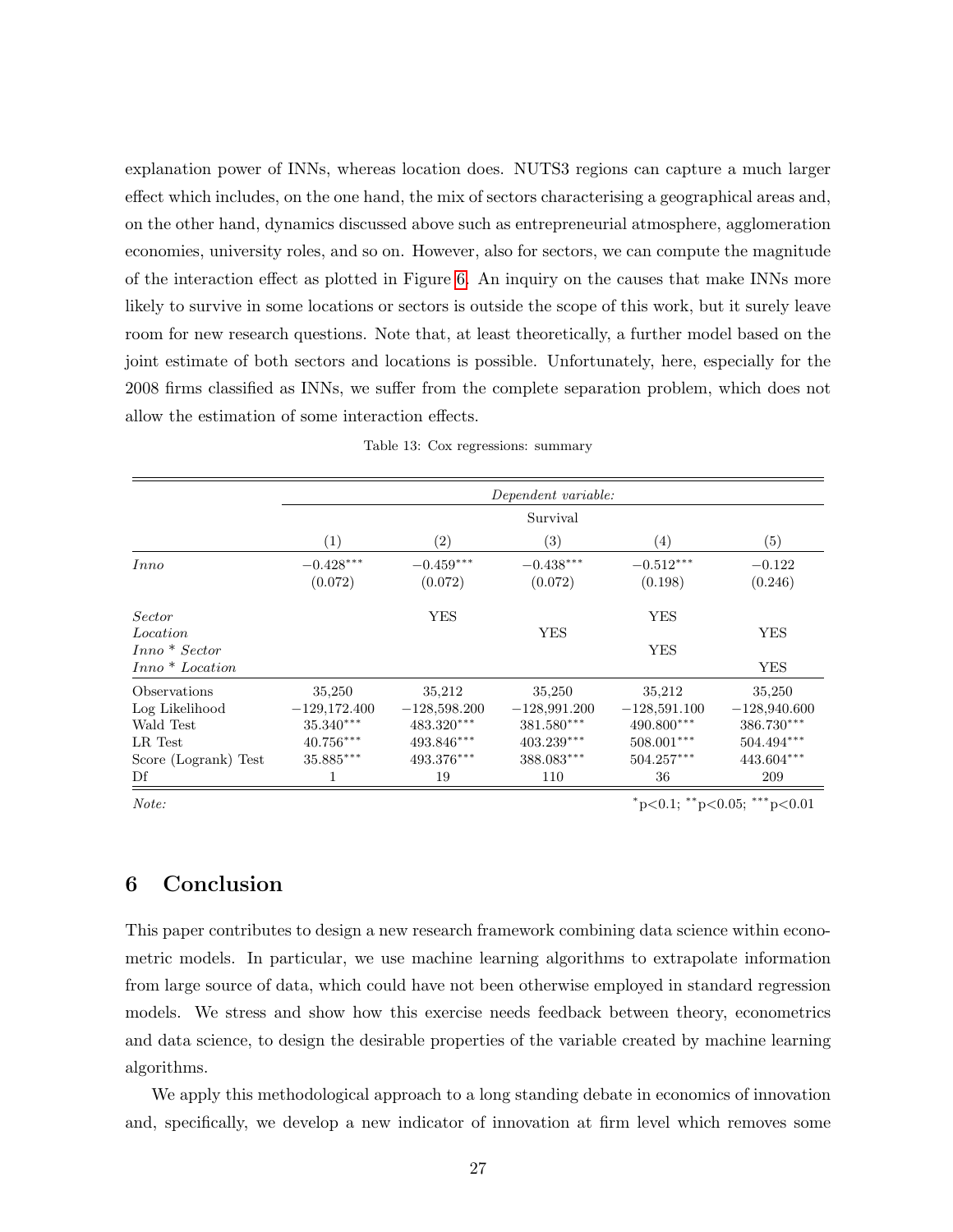<span id="page-27-0"></span>

Figure 6: Hazard Ratio for the interaction term

drawbacks of previous proxies. Beginning with the precise theoretical problem of assessing the survival premium of innovative start-ups, we employed supervised machine learning techniques to create the indicator. In this process, we carefully considered specific constraints to make the new variable suitable for the use in an econometric model. The machine learning algorithm is trained on all possible information, except variables on location and sector as well as on R&D and IPR. In this way, it has been possible to run a survival model which, as suggested by the theory, includes sector and location as controls and does not suffer from any form of endogeneity.

This framework can be considered as a mild integration between econometrics and data science since the two approaches are connected via feedback, but they still run separately. Also, it is possible to imagine different scenarios in which the methodological integration is higher or in which data science completely supersedes econometrics. However, given the state of art of the economic science, which stresses very much the importance of causal relationships, we believe that these research frameworks are yet to be designed.

As a second contribution, we introduce a new indicator for innovation which is a suitable candidate to be used in various analysis since it overcomes many of the main drawbacks of other innovation proxies: it blends together different aspects of both inputs and outputs of the innovation process. However, its nature is very much connected with the Italian case. In this paper, we use the model to predict the innovativeness of Italian start-ups in the past, but the same exercise can be done to predict the innovativeness of foreign firms in the present. Indeed, the AIDA Bureau van Dijk database used to train and test the algorithm is consistent with the ORBIS-AMADEUS database which collects the same information as AIDA on European firms. Nevertheless, the application of a prediction algorithm on sample in a different country requires considerable efforts in evaluating the results in relation with other measures of innovation such as patent applications or survey data. However, for the largest European economies, a match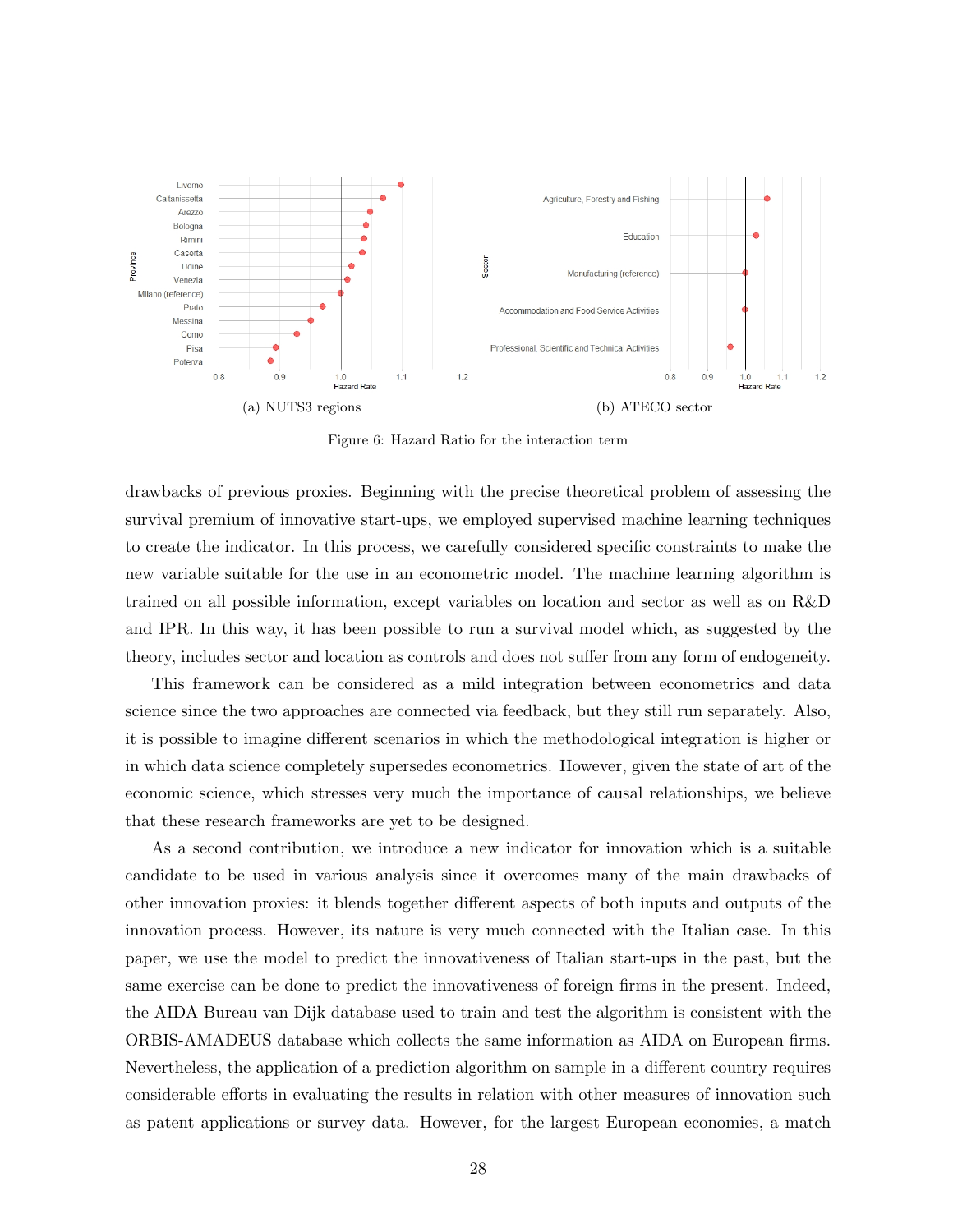between AMADEUS-ORBIS with PATSTAT and CIS data is already in place. Thus, a major line for future work opened up by this paper is the extension of this new measurement to other countries.

On the basis of the new indicator, as a third contribution, we provide new empirical evidence on survival of INNs. When controlling for sector specificity, INNs seem to maintain their survival premium, which conversely fades out when controlling for the location at the NUTS3 regional level. This result challenges previous literature which formed a weak consensus on a positive effect of innovativeness on survival. We find that INNs have a survival premium only in relation with specific locations. Probably, the specific attributes of a location, which include also the composition of the local economy in term of sectors, might be more or less suitable for a newly established innovative firm. For many locations in the dataset, the effect is not statistically significant while for others it could not even be estimated due to the small number of start-ups in that areas; however, for some regions a clear-cut effect exists. Understanding the determinants of survival at the regional level could be a question to be addressed in further work.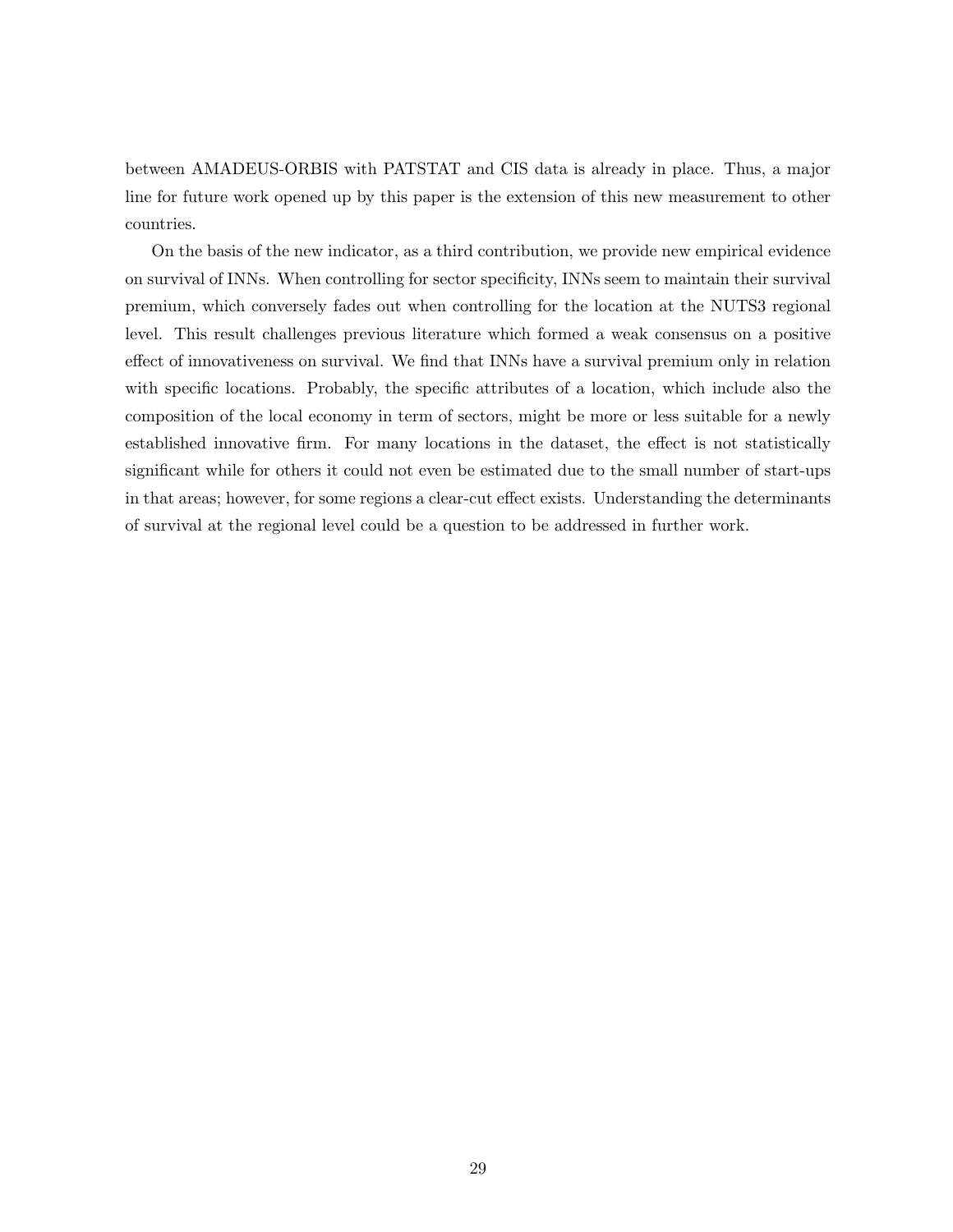# References

- <span id="page-29-3"></span>Zoltan J Acs and Pamela Mueller. Employment effects of business dynamics: Mice, gazelles and elephants. Small Business Economics,  $30(1):85-100$ ,  $2008$ .
- <span id="page-29-8"></span>Zoltan J Acs, Catherine Armington, and Ting Zhang. The determinants of new-firm survival across regional economies: The role of human capital stock and knowledge spillover. Papers in Regional Science, 86(3):367–391, 2007.
- <span id="page-29-4"></span>Thomas Aestebro, Scott A Jeffrey, and Gordon K Adomdza. Inventor perseverance after being told to quit: The role of cognitive biases. *Journal of behavioral decision making*, 20(3):253–272, 2007.
- <span id="page-29-11"></span>A. Agresti. Categorical Data Analysis. John Wiley & Sons, Inc., Hoboken, New Jersey, 2002.
- <span id="page-29-7"></span>Saeed Akbar, Shafiq ur Rehman, and Phillip Ormrod. The impact of recent financial shocks on the financing and investment policies of uk private firms. *International Review of Financial* Analysis, 26:59–70, 2013.
- <span id="page-29-9"></span>E. Alpaydin. Introduction to Machine Learning. The MIT Press Cambridge, Massachusetts London, England, 2014.
- <span id="page-29-1"></span>Angela Ambrosino, Mario Cedrini, John B Davis, Stefano Fiori, Marco Guerzoni, and Massimiliano Nuccio. What topic modeling could reveal about the evolution of economics. *Journal* of Economic Methodology, 25(4):329–348, 2018.
- <span id="page-29-10"></span>P. K. Andersen. Borgan, Ø., Gill, R. D., Keiding, N. Statistical Models Based on Counting Processes Springer-Verlag, New York, 1993.
- <span id="page-29-2"></span>Chris Anderson. The end of theory: The data deluge makes the scientific method obsolete. Wired magazine, 16(7):16–07, 2008.
- <span id="page-29-0"></span>C. Antonelli. The economics of innovation: from the classical legacies to the economics of complexity. Economics of Innovation and New Technology, 18(7):611–646, 2009.
- <span id="page-29-5"></span>Alessandro Arrighetti and Marco Vivarelli. The role of innovation in the postentry performance of new small firms: Evidence from italy. Southern Economic Journal, pages 927–939, 1999.
- <span id="page-29-6"></span>David B Audretsch. Innovation, growth and survival. International journal of industrial organization, 13(4):441–457, 1995.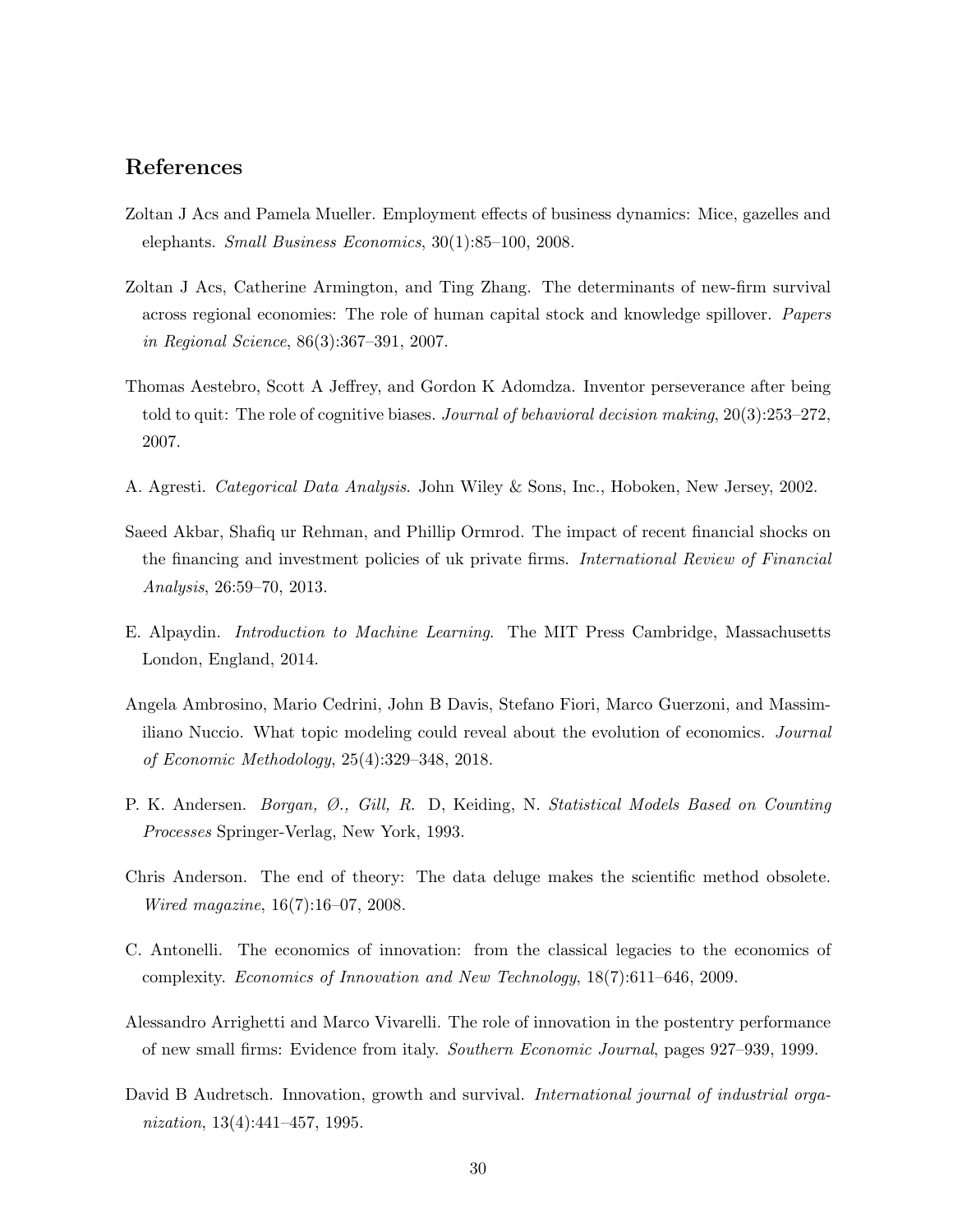- <span id="page-30-9"></span>David B Audretsch and Maryann P Feldman. R&d spillovers and the geography of innovation and production. The American economic review, 86(3):630–640, 1996.
- <span id="page-30-10"></span>David B Audretsch and Maryann P Feldman. Knowledge spillovers and the geography of innovation. In Handbook of regional and urban economics, volume 4, pages 2713–2739. Elsevier, 2004.
- <span id="page-30-8"></span>D Bartlett. Fallout of the global financial crisis. In World Economic Forum, 2008.
- <span id="page-30-13"></span>C. M. Bishop. Neural Networks for Pattern Recognition. Oxford University Press, 1995.
- <span id="page-30-11"></span>Ørnulf Borgan and Knut Liestøl. A note on confidence intervals and bands for the survival function based on transformations. Scandinavian Journal of Statistics, pages 35–41, 1990.
- <span id="page-30-3"></span>Joseph L Bower and Clayton M Christensen. Disruptive technologies: Catching the wave. The Journal of Product Innovation Management, 1(13):75–76, 1996.
- <span id="page-30-5"></span>Tristan Boyer and Régis Blazy. Born to be alive? the survival of innovative and non-innovative french micro-start-ups. Small Business Economics, 42(4):669–683, 2014.
- <span id="page-30-12"></span>L. Breiman, J. H. Friedman, R. A. Olshen, and C. J. Stone. Classification and Regression Trees. Wadsworth, 1984.
- <span id="page-30-2"></span>Stefano Breschi, Franco Malerba, and Luigi Orsenigo. Technological regimes and schumpeterian patterns of innovation. The economic journal, 110(463):388–410, 2000.
- <span id="page-30-7"></span>Andra Buc˘a and Philip Vermeulen. Corporate investment and bank-dependent borrowers during the recent financial crisis. Journal of Banking & Finance, 78:164–180, 2017.
- <span id="page-30-4"></span>José L Calvo. Testing gibrat's law for small, young and innovating firms. Small business economics, 26(2):117–123, 2006.
- <span id="page-30-6"></span>Murillo Campello, Erasmo Giambona, John R Graham, and Campbell R Harvey. Access to liquidity and corporate investment in europe during the financial crisis. Review of Finance, 16(2):323–346, 2011.
- <span id="page-30-0"></span>Vittorio Carlei and Massimiliano Nuccio. Mapping industrial patterns in spatial agglomeration: A som approach to italian industrial districts. Pattern Recognition Letters, 40:1–10, 2014.
- <span id="page-30-1"></span>Cinzia Carota, Alessandra Durio, and Marco Guerzoni. An application of graphical models to the innobarometer survey: A map of firms' innovative behaviour. Department of Economics and Statistics "Cognetti de Martiis" Working Paper Series, 2014.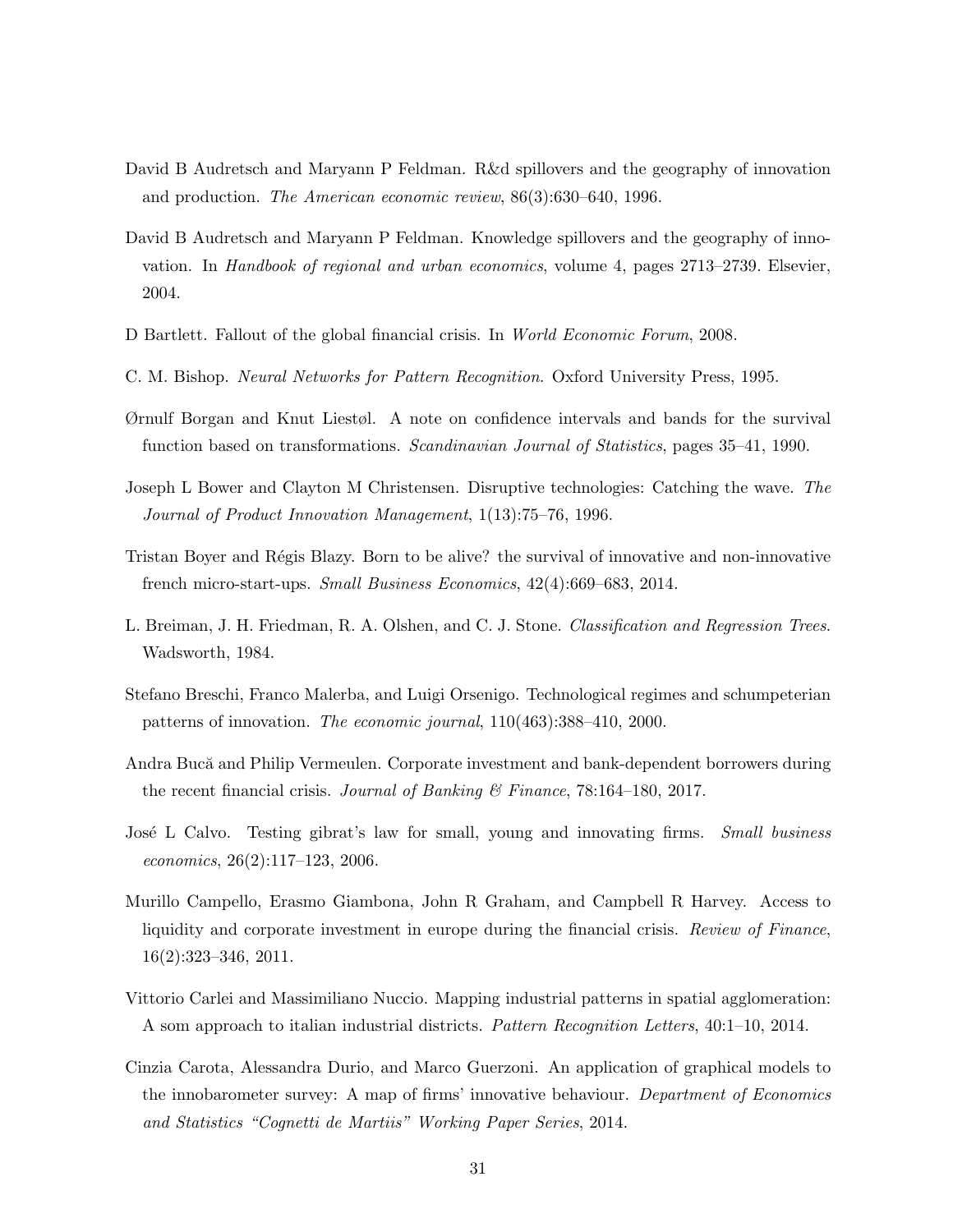- <span id="page-31-2"></span>Elena Cefis and Orietta Marsili. A matter of life and death: Innovation and firm survival. Industrial and Corporate change, 14(6):1167–1192, 2005.
- <span id="page-31-3"></span>Elena Cefis and Orietta Marsili. Survivor: The role of innovation in firms' survival. Research policy,  $35(5):626-641$ ,  $2006$ .
- <span id="page-31-10"></span>Nitesh V Chawla, Kevin W Bowyer, Lawrence O Hall, and W Philip Kegelmeyer. Smote: Synthetic minority over-sampling technique. *Journal of artificial intelligence research*, 16: 321–357, 2002.
- <span id="page-31-8"></span>C Ciccone and RE Hall. Productivity and the density of economic activity. The American Economic Review, 86(1):54–70, 1996.
- <span id="page-31-5"></span>Alessandra Colombelli, Jackie Krafft, and Francesco Quatraro. Properties of knowledge base and firm survival: Evidence from a sample of french manufacturing firms. Technological Forecasting and Social Change, 80(8):1469–1483, 2013.
- <span id="page-31-4"></span>Alessandra Colombelli, Jackie Krafft, and Marco Vivarelli. To be born is not enough: The key role of innovative start-ups. *Small Business Economics*,  $47(2):277-291$ , 2016.
- <span id="page-31-6"></span>Marc Cowling, Josh Siepel, Weixi Liu, and Gordon Murray. Are highly innovative firms also high growth firms? and what are the causal events that deliver high sales growth? Frontiers of Entrepreneurship Research, 34(14):7, 2014.
- <span id="page-31-1"></span>Giovanni Dosi. Technological paradigms and technological trajectories: A suggested interpretation of the determinants and directions of technical change. Research policy, 11(3):147–162, 1982.
- <span id="page-31-0"></span>Eric Estolatan, Aldo Geuna, Marco Guerzoni, and Massimiliano Nuccio. Mapping the evolution of the robotics industry: A cross country comparison. White Paper Series 2018/8 - Munk School of Global Affairs and Public Policy, 2018.
- <span id="page-31-7"></span>Maryann P Feldman. The entrepreneurial event revisited: Firm formation in a regional context. Industrial and corporate change, 10(4):861–891, 2001.
- <span id="page-31-9"></span>Michael Fetters, Patricia G Greene, and Mark P Rice. The development of university-based entrepreneurship ecosystems: Global practices. Edward Elgar Publishing, 2010.
- <span id="page-31-11"></span>T.R. Fleming and D. P. Harrington. Counting Processes and Survival Analysis. Wiley, New York, 1991.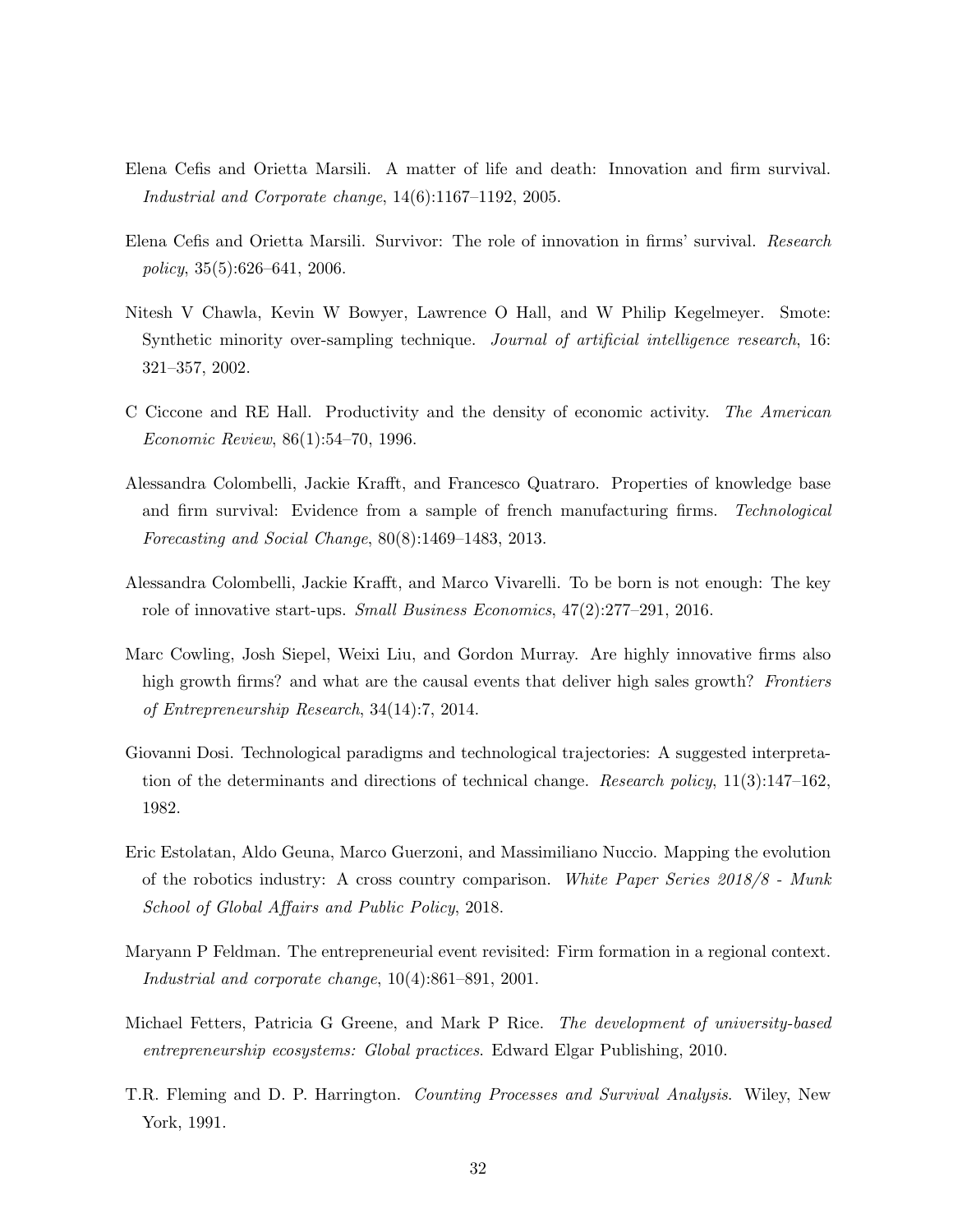- <span id="page-32-0"></span>Chris Freeman. The economics of technical change. Cambridge journal of economics, 18(5): 463–514, 1994.
- <span id="page-32-4"></span>Drew Fudenberg, Richard Gilbert, Joseph Stiglitz, and Jean Tirole. Preemption, leapfrogging and competition in patent races. European Economic Review, 22(1):3–31, 1983.
- <span id="page-32-12"></span>J. Gareth, D. Witten, T. Hastie, and R. Tibshirani. An Introduction to Statistical Learning with Applications in R. Springer, 2013.
- <span id="page-32-8"></span>Frank W Geels. The impact of the financial–economic crisis on sustainability transitions: Financial investment, governance and public discourse. *Environmental Innovation and Societal* Transitions, 6:67–95, 2013.
- <span id="page-32-10"></span>Paul A Geroski. What do we know about entry? *International Journal of Industrial Organiza*tion,  $13(4):421-440$ ,  $1995$ .
- <span id="page-32-1"></span>Peter Gould. Letting the data speak for themselves. Annals of the Association of American Geographers, 71(2):166–176, 1981.
- <span id="page-32-2"></span>Zvi Griliches and Jacques Mairesse. Production functions: The search for identification. Technical report, National Bureau of Economic Research, 1995.
- <span id="page-32-3"></span>Marco Guerzoni. The impact of market size and users' sophistication on innovation: The patterns of demand. Economics of Innovation and New Technology, 19(1):113–126, 2010.
- <span id="page-32-6"></span>Najib Harabi. Appropriability of technical innovations an empirical analysis. Research policy, 24(6):981–992, 1995.
- <span id="page-32-11"></span>T. Hastie, R. Tibshirani, and J. Friedman. The Elements of Statistical Learning: Data Mining, Inference, and Prediction. Springer, 2008.
- <span id="page-32-5"></span>Christian Helmers and Mark Rogers. Innovation and the survival of new firms in the uk. Review of Industrial Organization, 36(3):227–248, 2010.
- <span id="page-32-9"></span>Roxana Gabriela Hodorogel. The economic crisis and its effects on smes. Theoretical  $\mathcal{C}$  Applied Economics, 16(5), 2009.
- <span id="page-32-7"></span>Arvid OI Hoffmann, Thomas Post, and Joost ME Pennings. Individual investor perceptions and behavior during the financial crisis. Journal of Banking & Finance,  $37(1)$ :60–74, 2013.
- <span id="page-32-13"></span>T. Hothorn, K. Hornik, and A. Zeileis. Unbiased recursive partitioning: A conditional inference framework. Journal of Computational and Graphical Statistics, 15:651–674, 2006.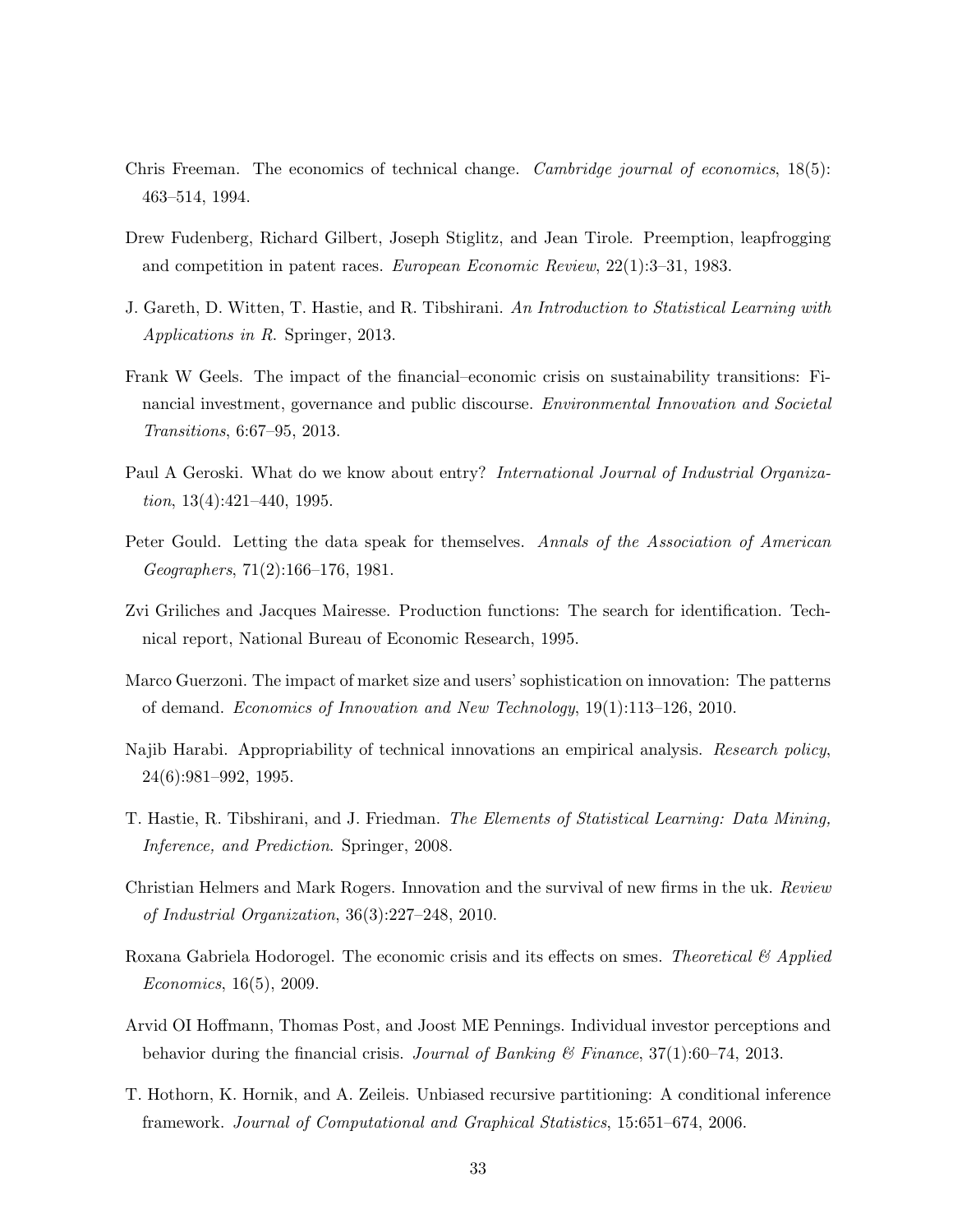- <span id="page-33-12"></span>Jeremy Howells. Regional systems of innovation. Innovation policy in a global economy, pages 67–93, 1999.
- <span id="page-33-7"></span>Ari Hyytinen, Mika Pajarinen, and Petri Rouvinen. Does innovativeness reduce startup survival rates? Journal of Business Venturing, 30(4):564–581, 2015.
- <span id="page-33-9"></span>Robert Inklaar and Jing Yang. The impact of financial crises and tolerance for uncertainty. Journal of Development economics, 97(2):466–480, 2012.
- <span id="page-33-5"></span>Michael Irwin Jordan. *Learning in graphical models*, volume 89. Springer Science & Business Media, 1998.
- <span id="page-33-3"></span>Rob Kitchin. Big data, new epistemologies and paradigm shifts. Big data  $\mathcal B$  society, 1(1): 2053951714528481, 2014.
- <span id="page-33-10"></span>Steven Klepper. Entry, exit, growth, and innovation over the product life cycle. The American economic review, pages 562–583, 1996.
- <span id="page-33-1"></span>Sotiris B Kotsiantis, I Zaharakis, and P Pintelas. Supervised machine learning: A review of classification techniques. Emerging artificial intelligence applications in computer engineering, 160:3–24, 2007.
- <span id="page-33-13"></span>Sam Youl Lee, Richard Florida, and Zoltan Acs. Creativity and entrepreneurship: A regional analysis of new firm formation. Regional studies, 38(8):879–891, 2004.
- <span id="page-33-11"></span>Robert A Leone and Raymond Struyk. The incubator hypothesis: Evidence from five smsas. Urban Studies, 13(3):325–331, 1976.
- <span id="page-33-8"></span>Xiangfeng Liu. Impacts of the global financial crisis on small and medium enterprises in the people's republic of china. ADBI Working Paper, 2009.
- <span id="page-33-2"></span>JB Macqueen. Some methods for quantification of the multivariate observations, western management science institute, university of california. Technical report, Working paper 96, 1967.
- <span id="page-33-6"></span>Franco Malerba and Luigi Orsenigo. Technological regimes and sectoral patterns of innovative activities. Industrial and Corporate Change, 6(1):83–118, 1997.
- <span id="page-33-14"></span>P. McCullagh and J. A. Nelder. Generalized Linear Models. Chapman and Hall, London, 1989.
- <span id="page-33-4"></span>Massimiliano Nuccio and Marco Guerzoni. Big data: Hell or heaven? digital platforms and market power in the data-driven economy. Competition & Change,  $23(3):312-328$ ,  $2019$ .
- <span id="page-33-0"></span>OECD. Guidelines for collecting, reporting and using data on innovation, 2018.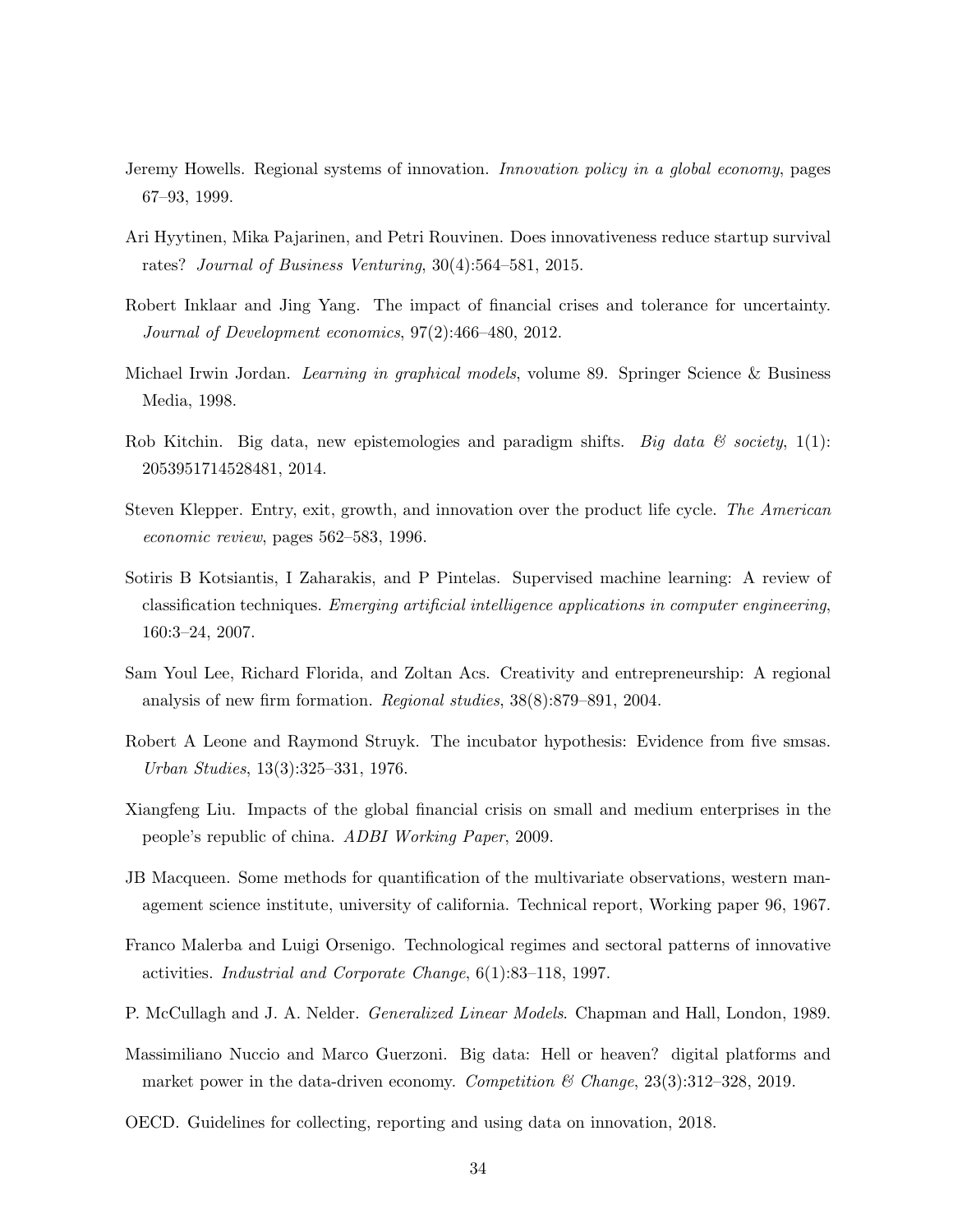- <span id="page-34-8"></span>Keith Pavitt. Sectoral patterns of technical change: Towards a taxonomy and a theory. Research policy, 13(6):343–373, 1984.
- <span id="page-34-9"></span>Keith Pavitt. Patent statistics as indicators of innovative activities: Possibilities and problems. Scientometrics, 7(1-2):77–99, 1985.
- <span id="page-34-2"></span>Judea Pearl and Dana Mackenzie. The book of why: The new science of cause and effect. Basic Books, 2018.
- <span id="page-34-6"></span>Marko Peric and Vanja Vitezic. Impact of global economic crisis on firm growth. Small business economics, 46(1):1–12, 2016.
- <span id="page-34-13"></span>C. Perlich, F. Provost, and J. F. Simonoff. Tree induction vs. logistic regression: A learning-curve analysis. Journal of Machine Learning Research, 4:211–255, 2003.
- <span id="page-34-14"></span>M. I Posner, editor. Foundations of Cognitive Science. MIT Press, Cambridge, 1989.
- <span id="page-34-1"></span>Marc Prensky. H. sapiens digital: From digital immigrants and digital natives to digital wisdom. Innovate: journal of online education, 5(3), 2009.
- <span id="page-34-7"></span>Anthony Rafferty, James Rees, Marianne Sensier, and Alan Harding. Growth and recession: Underemployment and the labour market in the north of england. Applied Spatial Analysis and Policy, 6(2):143–163, 2013.
- <span id="page-34-12"></span>B. D. Ripley. Pattern Recognition and Neural Networks. Cambridge University Press, Cambridge, 1996.
- <span id="page-34-11"></span>Hector O Rocha. Entrepreneurship and development: The role of clusters. Small business economics, 23(5):363–400, 2004.
- <span id="page-34-10"></span>Roy Rothwell. Issues in user–producer relations in the innovation process: The role of government. International Journal of Technology Management, 9(5-7):629–649, 1994.
- <span id="page-34-5"></span>Enrico Santarelli and Marco Vivarelli. Entrepreneurship and the process of firms' entry, survival and growth. Industrial and corporate change, 16(3):455–488, 2007.
- <span id="page-34-3"></span>Joseph A Schumpeter. Theorie der wirtschaftlichen entwicklung. leipzig: Dunker & humblot. The theory of economic development, 1912.
- <span id="page-34-4"></span>Joseph Alois Schumpeter. Socialism, capitalism and democracy. Harper and Brothers, 1942.
- <span id="page-34-0"></span>G. Shmueli. To explain or to predict? Statistical Science, 25(3):289–310, 2010.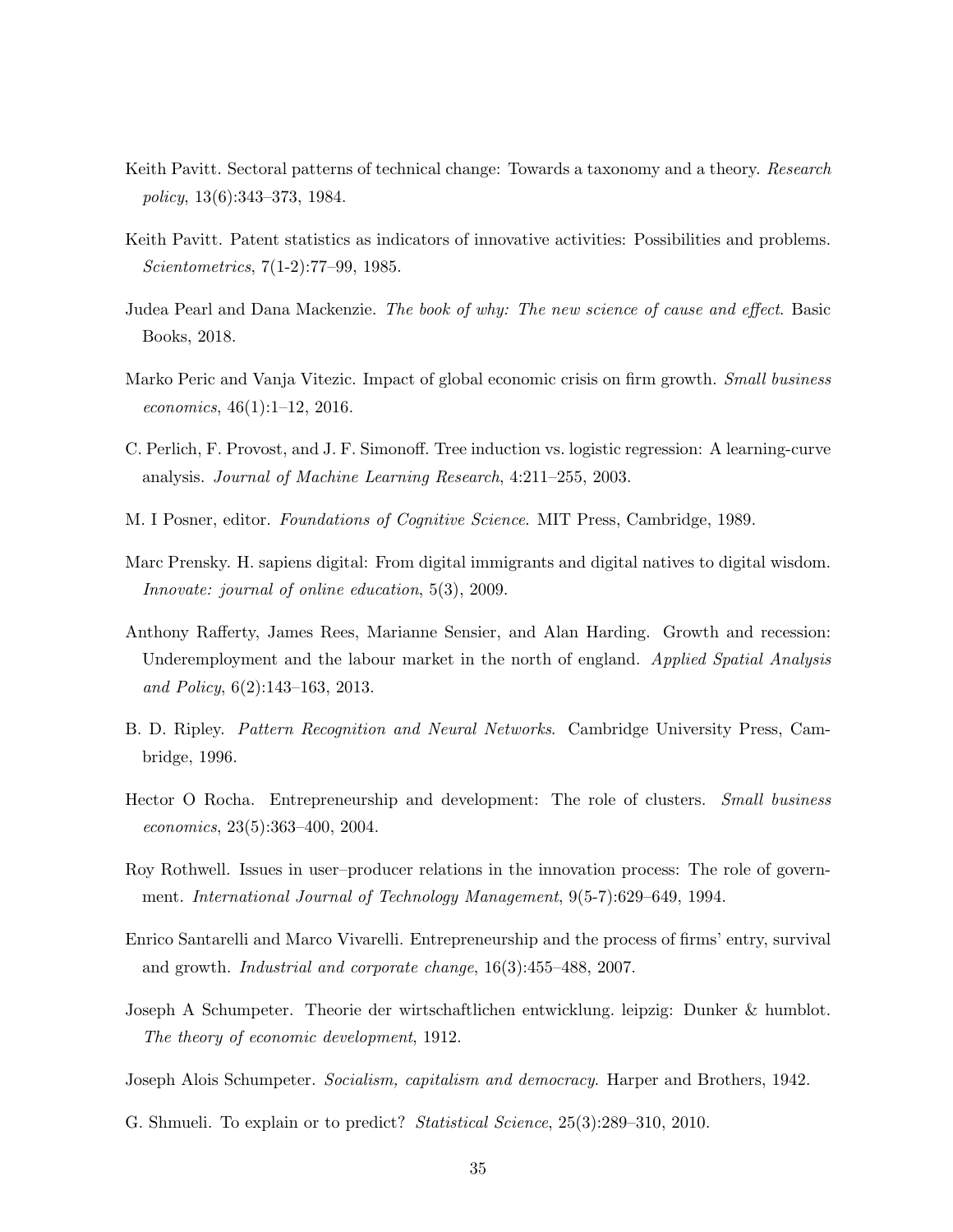- <span id="page-35-1"></span>Jean Paul Simon and AA.VV. How to catch a unicorn: An exploration of the universe of tech companies with high market capitalisation. Technical report, Joint Research Centre (Seville site), 2016.
- <span id="page-35-8"></span>Olav Sorenson and Pino G Audia. The social structure of entrepreneurial activity: Geographic concentration of footwear production in the united states, 1940–1989. american Journal of Sociology, 106(2):424–462, 2000.
- <span id="page-35-6"></span>Rolf Sternberg and Timo Litzenberger. Regional clusters in germany–their geography and their relevance for entrepreneurial activities. European Planning Studies, 12(6):767–791, 2004.
- <span id="page-35-7"></span>Rolf Sternberg et al. Regional dimensions of entrepreneurship. Foundations and Trends (R) in Entrepreneurship, 5(4):211–340, 2009.
- <span id="page-35-10"></span>H. Strasser and C. Weber. On the asymptotic theory of permutation statistics. Mathematical Methods of Statistics, 8:220–250, 1999.
- <span id="page-35-11"></span>C. Strobl, J. Malley, and G. Tutz. An introduction to recursive partitioning: Rationale, application, and characteristics of classification and regression trees, bagging, and random forests. Psychological Methods, 14:323–348, 2009.
- <span id="page-35-3"></span>Tobias Stucki. Success of start-up firms: The role of financial constraints. Industrial and Corporate Change, 23(1):25–64, 2013.
- <span id="page-35-2"></span>David J Teece. Dynamic capabilities: Routines versus entrepreneurial action. Journal of management studies, 49(8):1395–1401, 2012.
- <span id="page-35-12"></span>K. Train. Discrete Choice Methods with Simulation. Cambridge University Press, New York, 2009.
- <span id="page-35-0"></span>H. R. Varian. Big data: New tricks for econometrics. Journal of Economic Perspectives, 28: 3–28, 2014.
- <span id="page-35-4"></span>Stefan Wagner and Iain Cockburn. Patents and the survival of internet-related ipos. Research Policy, 39(2):214–228, 2010.
- <span id="page-35-5"></span>Dimitri Zenghelis. A strategy for restoring confidence and economic growth through green investment and innovation. Policy Brief, 2012.
- <span id="page-35-9"></span>I. Zliobaitė. Learning under concept drift: an overview. Technical report, Vilnius University, arXiv:1010.4784, 2010.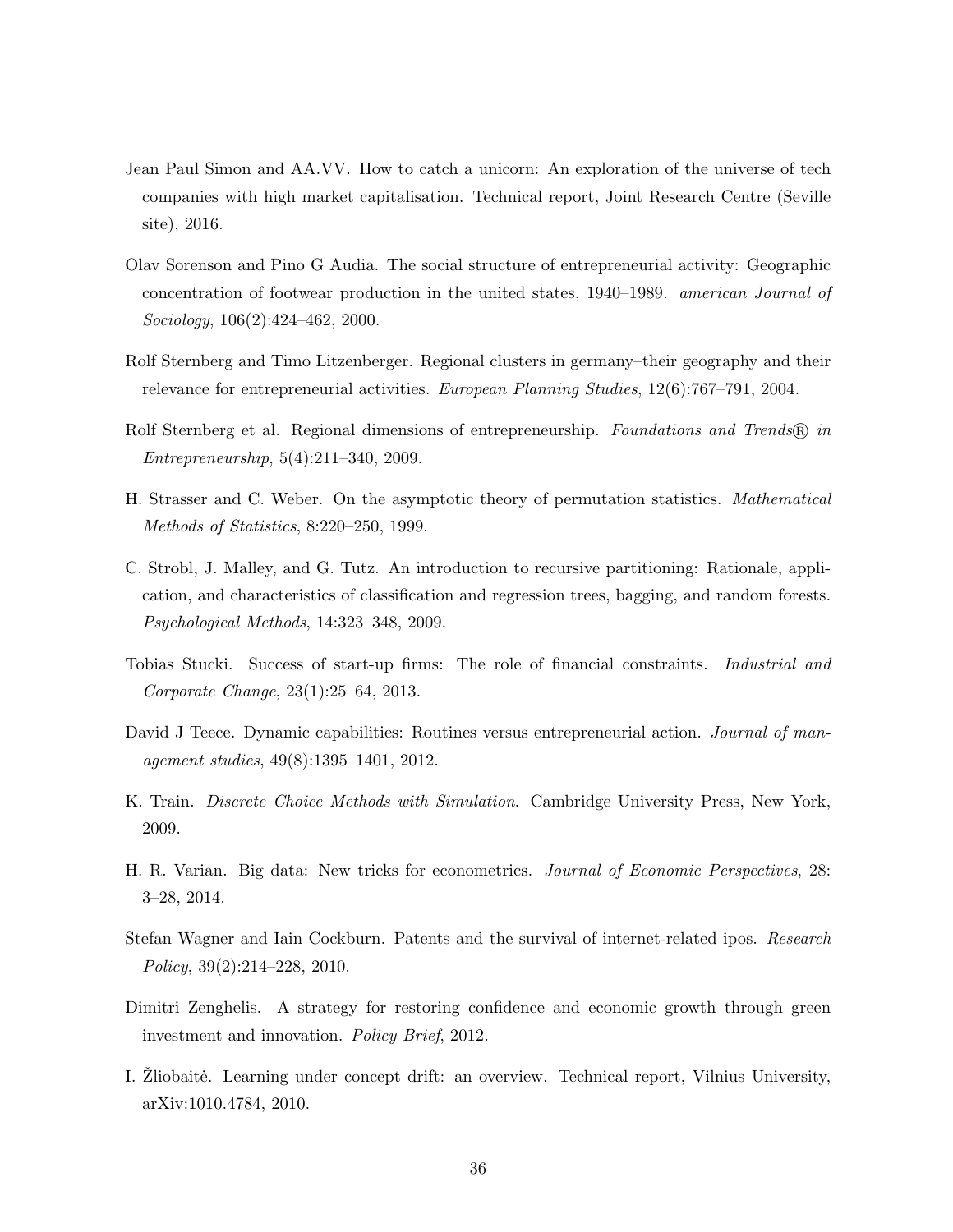# A Appendix

#### <span id="page-36-0"></span>A.1 Missing Value analysis

The AIDA database is a valuable source of information but only the collection of some variables is mandatory. Hence, a missing value analysis (MVA) is needed to avoid information loss when applying machine learning algorithms, which immediately discard all observations containing missing values (NAs). We propose a MVA to identify variables and observations containing the highest NA amount and to choose which ones to delete. It is a semi-automatic approach which balances information loss and introduction of source of extra variability. No imputation of missing data is undertaken to avoid introducing potential bias in variables with too many  $NA<sup>6</sup>$  $NA<sup>6</sup>$  $NA<sup>6</sup>$ .

The MVA starts with the 2013 sample and only afterwards evaluates the status of the 2008 one. Since in the 2013 sample variables measured in 2015 had not yet been fully incorporated into AIDA at the time of the inspection (July 2016), we chose to drop them directly<sup>[7](#page-36-2)</sup>. We start with 800 (174 do not change over time while 786 are the results of the firm observation over three years, namely  $262 \times 3$ ) available variables and we discard  $262$  accounting variables, i.e. we still retain 538 for the 68,316 start-ups of 2013. We also control for the presence of duplicated variables. Subsequently, we define the number of NAs for each variable and for each firm, obtaining the distributions proposed in Table [14](#page-37-1) and Figures [7.](#page-37-2) We observe that the NAs affect in a similar way both INNs and NOINNs. We choose to drop observations with a number of NAs higher than the third quartile, i.e. with more than 290 missing over the 538 variables. We obtain a data-set composed by 51,496 observations (including 796 innovative start-ups).

Then, we drop variables with more than 3,968 (equals to the first quartile) NAs. We retain 51,496 firms observed on 127 variables. We undertake the same analysis also on the 2008 sample so as not to loose too many firms from the 2008 sample. After removing variables already discard in the 2013 sample, three new variables containing more than the 30% of missing values are identified. Hence, we drop them from both samples and we discard all observations still containing NAs. We obtain two final datasets with 124 variables: the 2013 one retains 45,576 firms while the the 200[8](#page-36-3) one contains  $39,295$  firms<sup>8</sup>. The 2008 sample is, then, enriched with further economic variables, such as EBITDA, R&D investments, Employees, IPR investments

<span id="page-36-1"></span> $6N$ ote that NAs are too much diffused among variables and observations, therefore multiple imputation will add an extra variability to observed variables not justified. Even limiting the multiple imputation to some crucial variables, we do not have enough complete observations in the dataset to finalise the NA completion.

<span id="page-36-2"></span><sup>7</sup>Note that management variables, which contain a huge amount of not uniformed text, are discarded since the beginning of the data construction process.

<span id="page-36-3"></span><sup>&</sup>lt;sup>8</sup>Note that without doing this last MVA step in the 2008 sample only 18,078 firms would be left, representing less than the 28% of the initial amount of 2008 start-ups.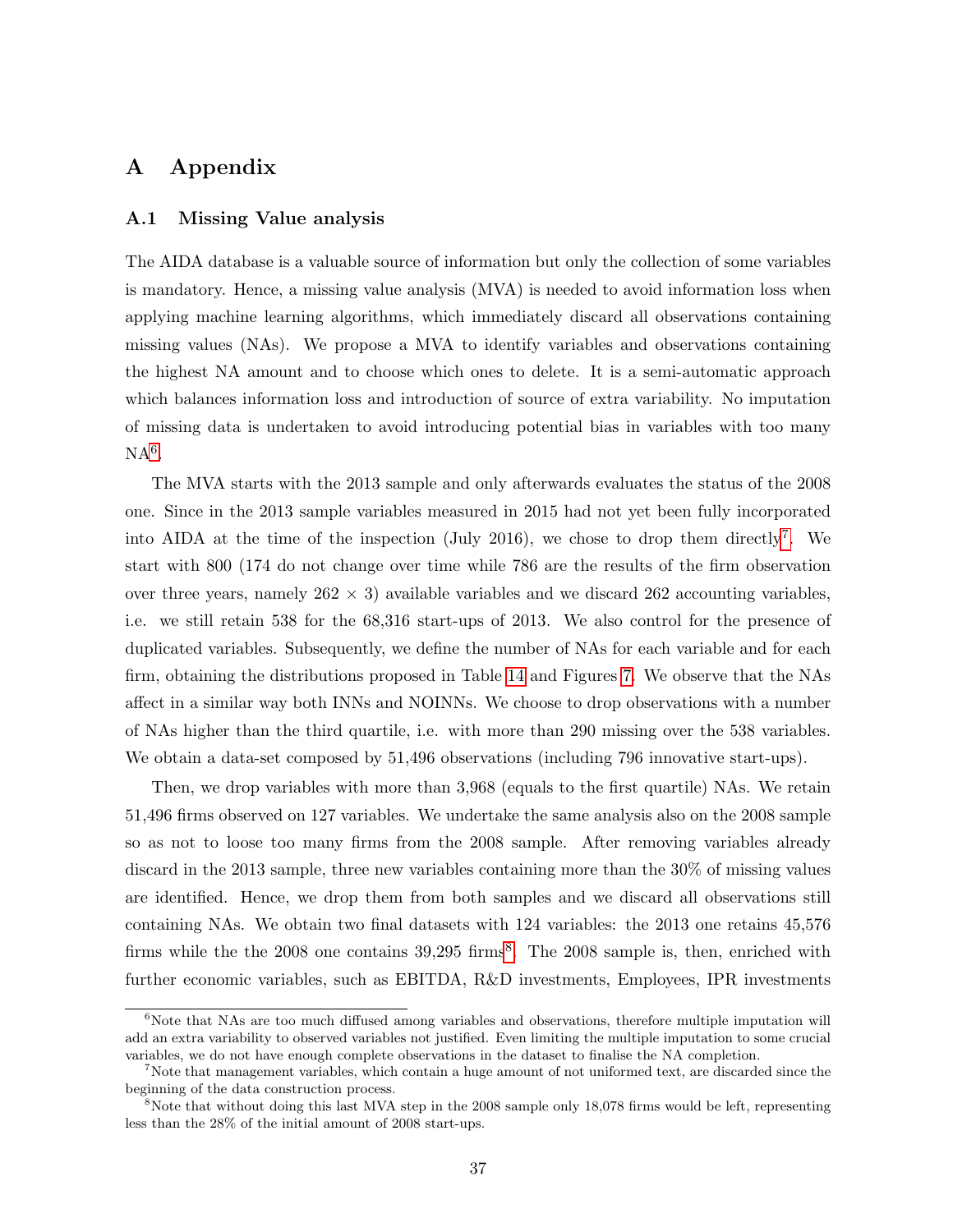observed from 2009 to 2018. After the MVA, the proportion of INNs/NOINNs in the 2013 sample is consistent with the original one, slightly growing from 1.5% to 1.59%.

<span id="page-37-1"></span>Table 14: Missing value distribution observed in 538 variables for the 68,316 observed 2013 start-ups according to INNs and NOINNs classification

| Missing value | INNs/NOINNs | Min. | 1st Qu. | Median | Mean   | 3rd Qu. | Max.    |
|---------------|-------------|------|---------|--------|--------|---------|---------|
|               |             |      |         |        |        |         |         |
| Variables     | INNs+NOINNs | 0    | 11,170  | 11,830 | 19,530 | 23,620  | 68,320  |
|               | <b>INNs</b> | 0.00 | 88.25   | 213.00 | 274.90 | 297.00  | 1010.00 |
|               | NOINNs      | 0    | 11,050  | 11.620 | 19.260 | 23,370  | 67,310  |
| Firms         | INNs+NOINNs | 24.0 | 70.0    | 98.0   | 153.8  | 290.0   | 530.0   |
|               | <b>INNs</b> | 32.0 | 71.0    | 92.0   | 146.4  | 284.0   | 360.0   |
|               | NOINNs      | 24.0 | 70.0    | 98.0   | 153.9  | 290.0   | 530.0   |

<span id="page-37-2"></span>

Figure 7: The left panel shows the missing value distribution in 538 variables for the 68,316 observed 2013 startups. The right panel proposes missing value distributions in observations separated in INNs  $(n = 1,010)$  and NOINNs  $(n = 67, 306)$ , over 538 variables

| Sample       | 2008   | 2013   |
|--------------|--------|--------|
| Total        | 65,088 | 68,316 |
| ΝA           | 25,793 | 22,740 |
| Final sample | 39,295 | 45,576 |

Table 15: Starting and final sample dimension description

#### <span id="page-37-0"></span>A.2 Algorithms

For the train, test and learning step, we select seven algorithms known in machine learning, neural network and econometric literature, briefly presented in what follows.

1. The binary recursive partitioning algorithm (RPART)[\(Breiman et al., 1984\)](#page-30-12) is a tree-based method [\(Hastie et al., 2008\)](#page-32-11) grounded on a top-down approach in which the partition starts at the top of the tree. Starting from all observations in a single region, the algorithm only successively splits the space via a two further branches in the tree. Gini's coefficient is used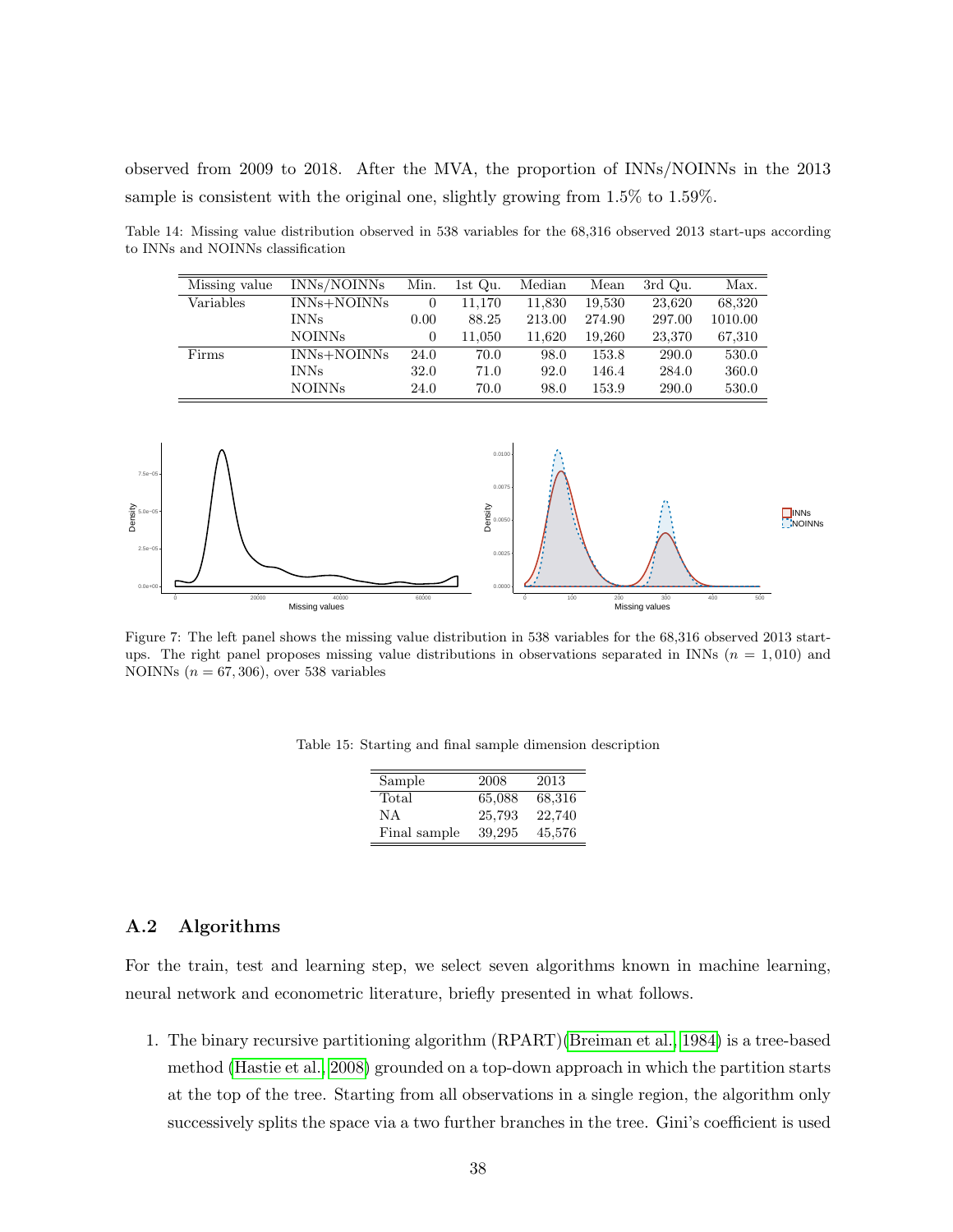for the tree variable selection. RPART defines the best split at each step and predictions are easily interpretable, differently from other classification algorithms [\(Gareth et al.,](#page-32-12) [2013\)](#page-32-12). We use RPART in R with the function rpart() in the package rpart.

- 2. The classification tree (TREE) [\(Breiman et al., 1984;](#page-30-12) [Ripley, 1996\)](#page-34-12) is based on binary recursive partitioning given the classification INNs/NOINNs. It recursively chooses splits from the selected independent variables. Numerical variables are split at a given value  $\alpha$  in each node, while categorical variables are split accordingly to two non-empty sets of unordered levels. At each step TREE selects the split which minimize classification impurity. We use TREE in R with the function tree() in the package tree.
- 3. The conditional inference tree (CTREE) [\(Hothorn et al., 2006;](#page-32-13) [Strasser and Weber, 1999\)](#page-35-10) estimates a regression relationship by binary recursive partitioning in a conditional inference framework. It uses a permutation test in order to select the set of variables that maximizes the Gini coefficient, differently from other tree based method that just select at each step one variable. We use CTREE in R with the function ctree() in the package party.
- 4. The bagging algorithm (BAG) [\(Breiman et al., 1984;](#page-30-12) [Strobl et al., 2009;](#page-35-11) [Gareth et al.,](#page-32-12) [2013\)](#page-32-12), or bootstrap aggregation, is based on the necessity to reduce the variance of the statistical learning tree previously described. It is simply based on the idea that the variance can be reduced if instead of only one training set, we use the average of more training sets. For this reason, it is based on the aggregation of many decision trees. BAG generates M different bootstrapped training data sets (with an increment in computation time), then it trains the method on the  $M$  bootstrapped sets in order to average all the obtained predictions. Here we use RPART as the basis of BAG. We use BAG in R with the function bagging() in the package ipred.
- 5. The Logit regression model (LOGIT) [\(McCullagh and Nelder, 1989\)](#page-33-14) is here used as the benchmark and widely used econometric model. It can be seen as a generalised linear model based on a Logit link function [\(Agresti, 2002;](#page-29-11) [McCullagh and Nelder, 1989\)](#page-33-14) or a random utility model for discrete choices [\(Train, 2009\)](#page-35-12). It estimates a linear relation between the independent variables and the logit of the INNs probability. Its accuracy suffers in the presence of huge datasets, as in our case [\(Perlich et al., 2003\)](#page-34-13). We use LOGIT in R with the function glm().
- 6. The na¨ıve Bayesian classifier (NB) [\(Alpaydin, 2014\)](#page-29-9), in its particular binary version, is based on the estimation of the conditional a-posterior probabilities of INNs given the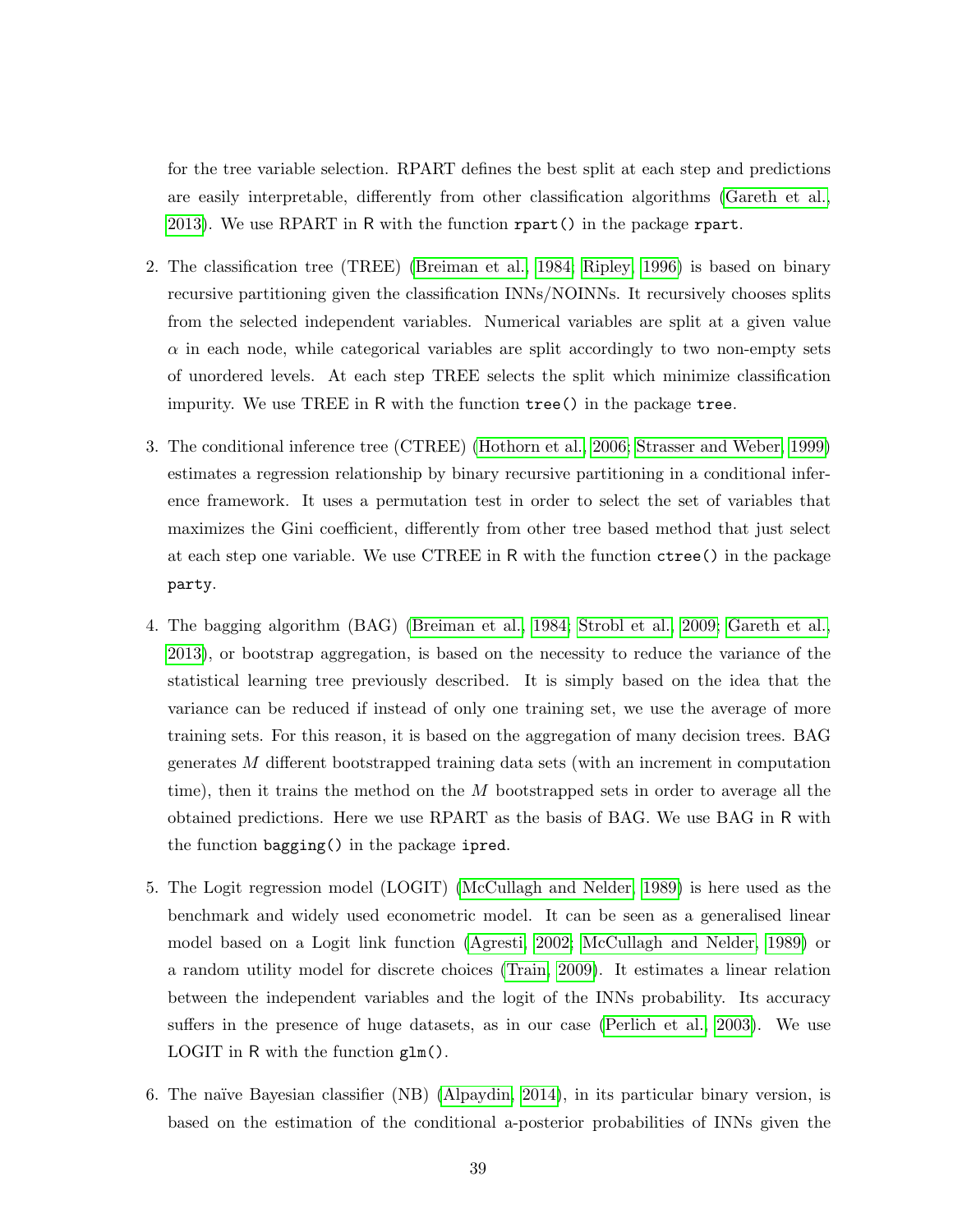selected independent predictors, using the well-known Bayes rule. We use NB in R with the function naiveBayes() in the package e1071.

7. The artificial neural network (ANN)[\(Bishop, 1995;](#page-30-13) [Ripley, 1996\)](#page-34-12) is a single hidden layer back-propagation network [\(Hastie et al., 2008\)](#page-32-11). It is based on the artificial reproduction of the functioning of the brain [\(Posner, 1989\)](#page-34-14), therefore ANN is a nonlinear statistical models based on a two-stage estimator. We use ANN in R with the function nnet() in the package nnet.

#### <span id="page-39-0"></span>A.3 Optimal cut-off and mixture weight optimisation

Part of the methodology introduced in this contribution is new, therefore new R functions has been coded to undertake the analysis. A first build-in function implements three criteria for the selection of the optimal cut-off in each algorithm:

- 1. the Youden index (J) method which defines the optimal cut-point as the point maximising the difference between true positive rate and false positive rate (namely, the Youden function) over all possible cut-point values;
- 2. the point closest-to-(0,1) corner in the ROC plane method which defines the optimal cutpoint as the point minimising the Euclidean distance between the ROC curve and the (0,1) point;
- 3. the optimal cut-point method which select as optimal cut-off the point maximising the product of sensitivity and specificity.

The confusion matrix in Table [7](#page-19-0) is the result of the application of the second criterion. Similar results have been obtain applying the other two approaches.

A second build-in R function finds the optimal mixture weights, following the approach below. First, we select two (or more) candidate algorithms to compose the mixture (here  $alq1 = BAG$ and  $alg2 = ANN$ , according to their performance emerging from the study of the ROC curve and of the confusion matrix. Second, we retain the predicted probabilities (*pred.prod*), under the selected algorithms, for INNs (positive) and NOINNs (negative). Third, we select mixture weights  $\alpha$  and  $1 - \alpha$  in the support (0,1) according to an optimisation process. The latter simultaneously maximises, for all  $\alpha$  in the support, i) the Euclidean distance between INNs and NOINNs predicted probabilities and ii) the area under the ROC (AUC). A unique solution of this maximisation process exists and selects  $\alpha$ , such that the predicted probability of the mixture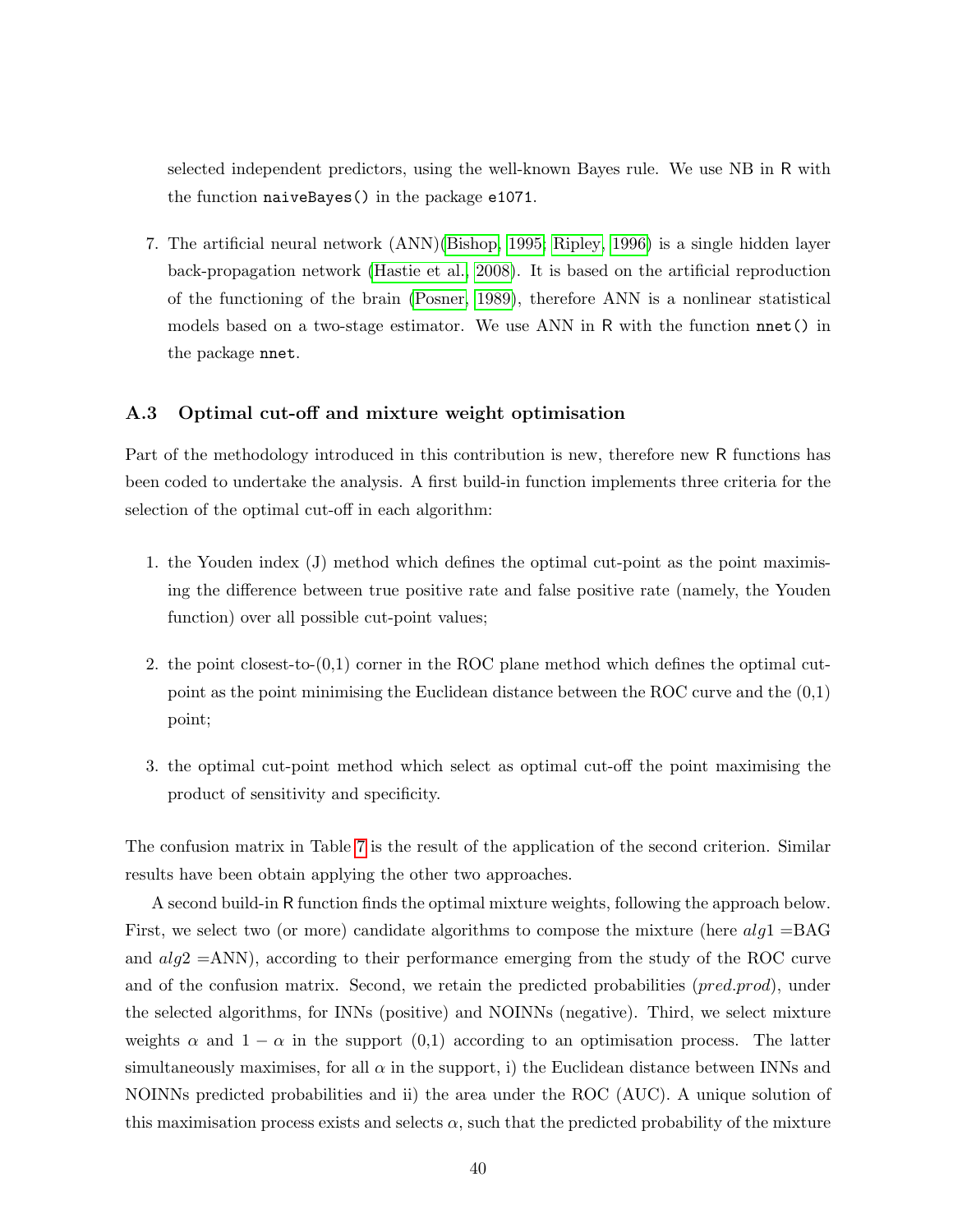is defines as follows:

 $pred.prob.mixture = \alpha * pred.prod.alg1 + (1 - \alpha) * pred.prod.alg2.$ 

#### <span id="page-40-0"></span>A.4 Further descriptive statistics on the data

Further descriptive statistics on the 2013 sample are here proposed. We study the distribution of employments (Figure [8\)](#page-40-1) and EBITDA (Figure [9](#page-40-2) and Table [17\)](#page-41-1) in the two first years of activity (2013 and 2014) according to the inscription (or not) on the special section in the Italian companies register. We also compare the geographical distribution, at NUTS3 level, of INNs and NOINNs in 2013 (see Figure [10\)](#page-41-0).

<span id="page-40-1"></span>

Figure 8: Employees distributions in 2013 and 2014 of INNs and NOINNs in the 2013 sample

<span id="page-40-2"></span>

Figure 9: EBITDA distributions in 2013 and 2014 of INNs and NOINNs in the 2013 sample